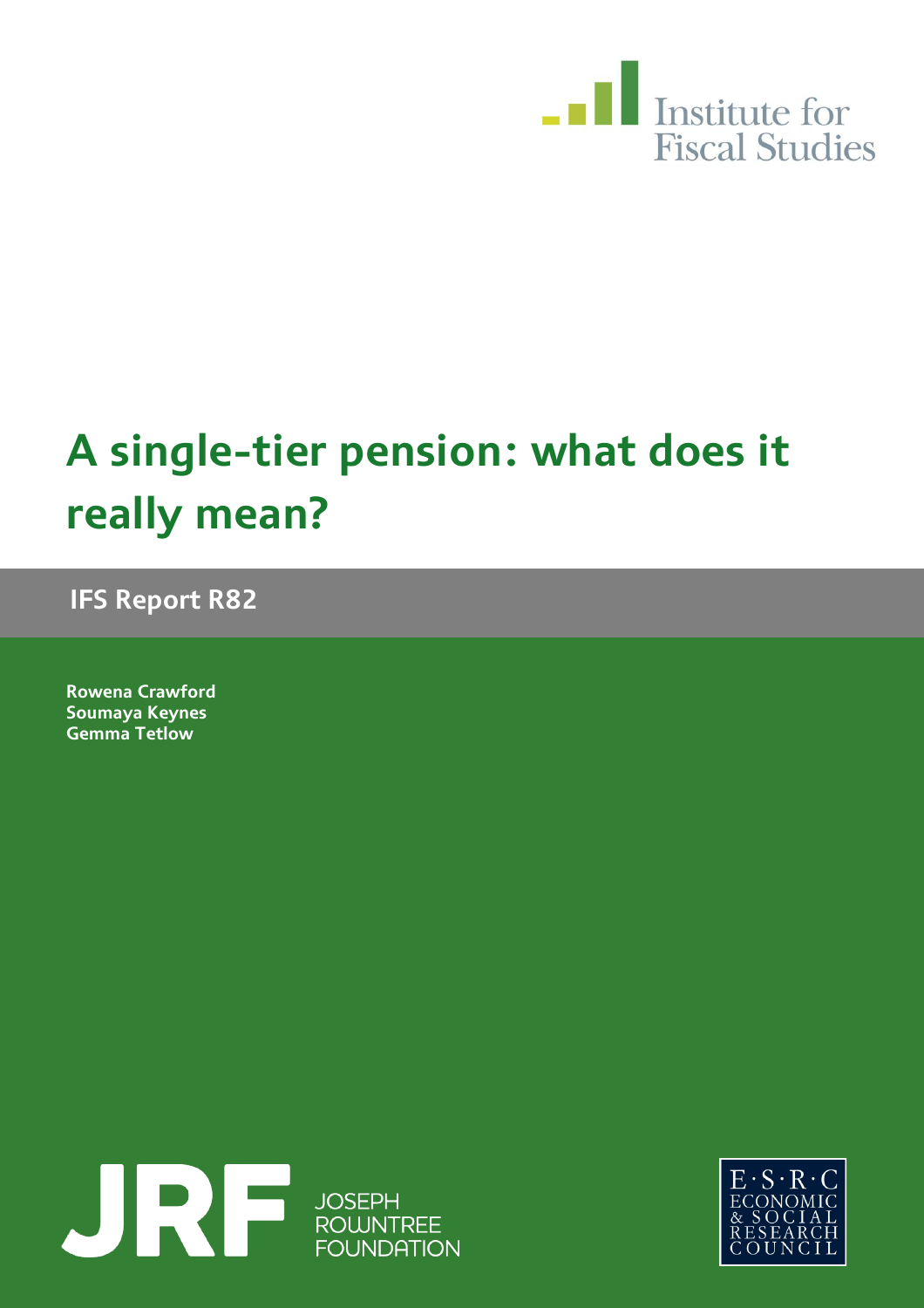## **A Single-Tier Pension: What Does It Really Mean?**

**Rowena Crawford**

*Institute for Fiscal Studies*

**Soumaya Keynes**

*Institute for Fiscal Studies*

**Gemma Tetlow**

*Institute for Fiscal Studies*

*Copy-edited by Judith Payne*

Institute for Fiscal Studies 7 Ridgmount Street London WC1E 7AE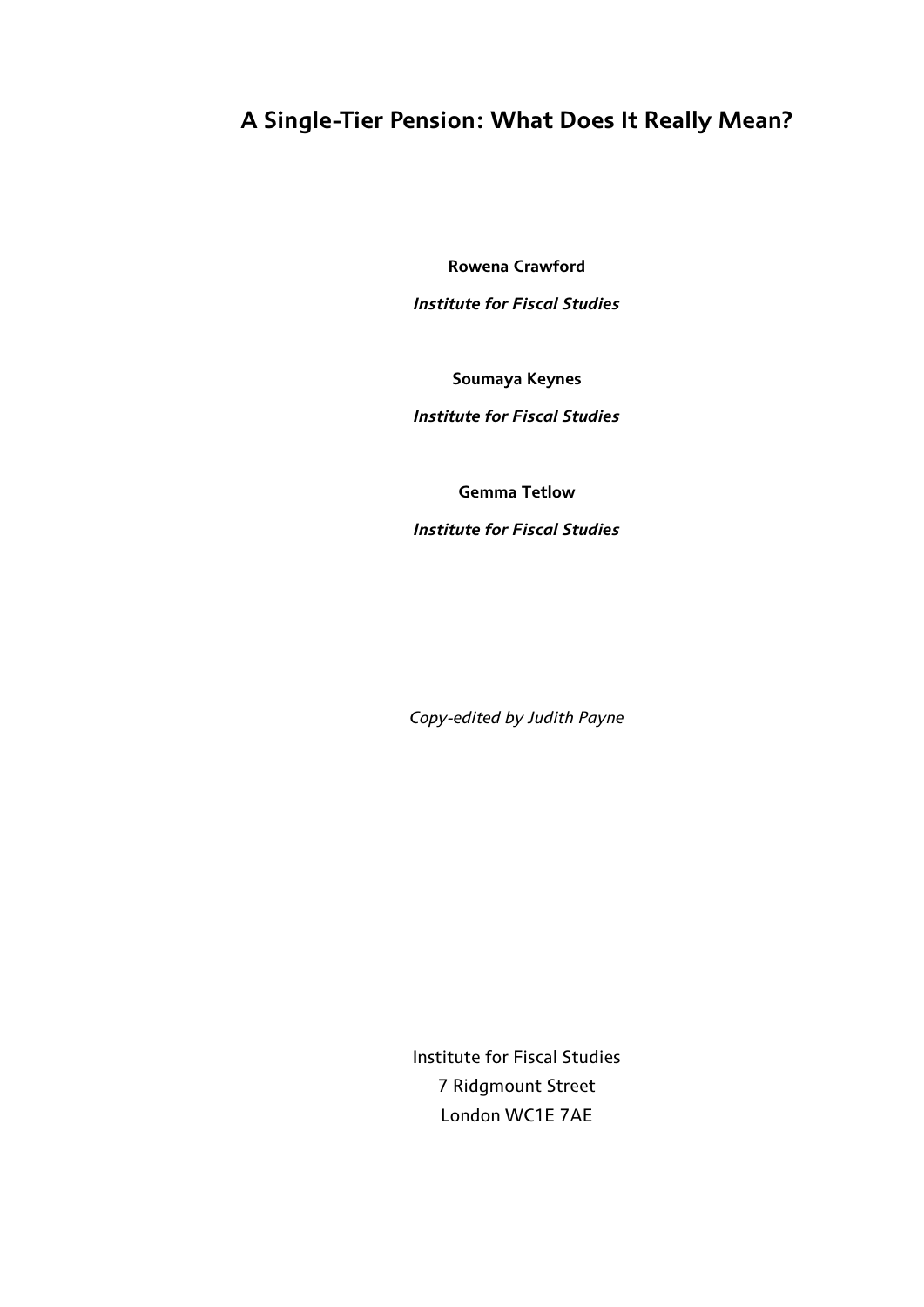### *Published by*

The Institute for Fiscal Studies 7 Ridgmount Street London WC1E 7AE Tel: +44 (0) 20-7291 4800 Fax: +44 (0) 20-7323 4780 Email: mailbox@ifs.org.uk Website: http://www.ifs.org.uk

© The Institute for Fiscal Studies, July 2013

ISBN 978-1-909463-10-3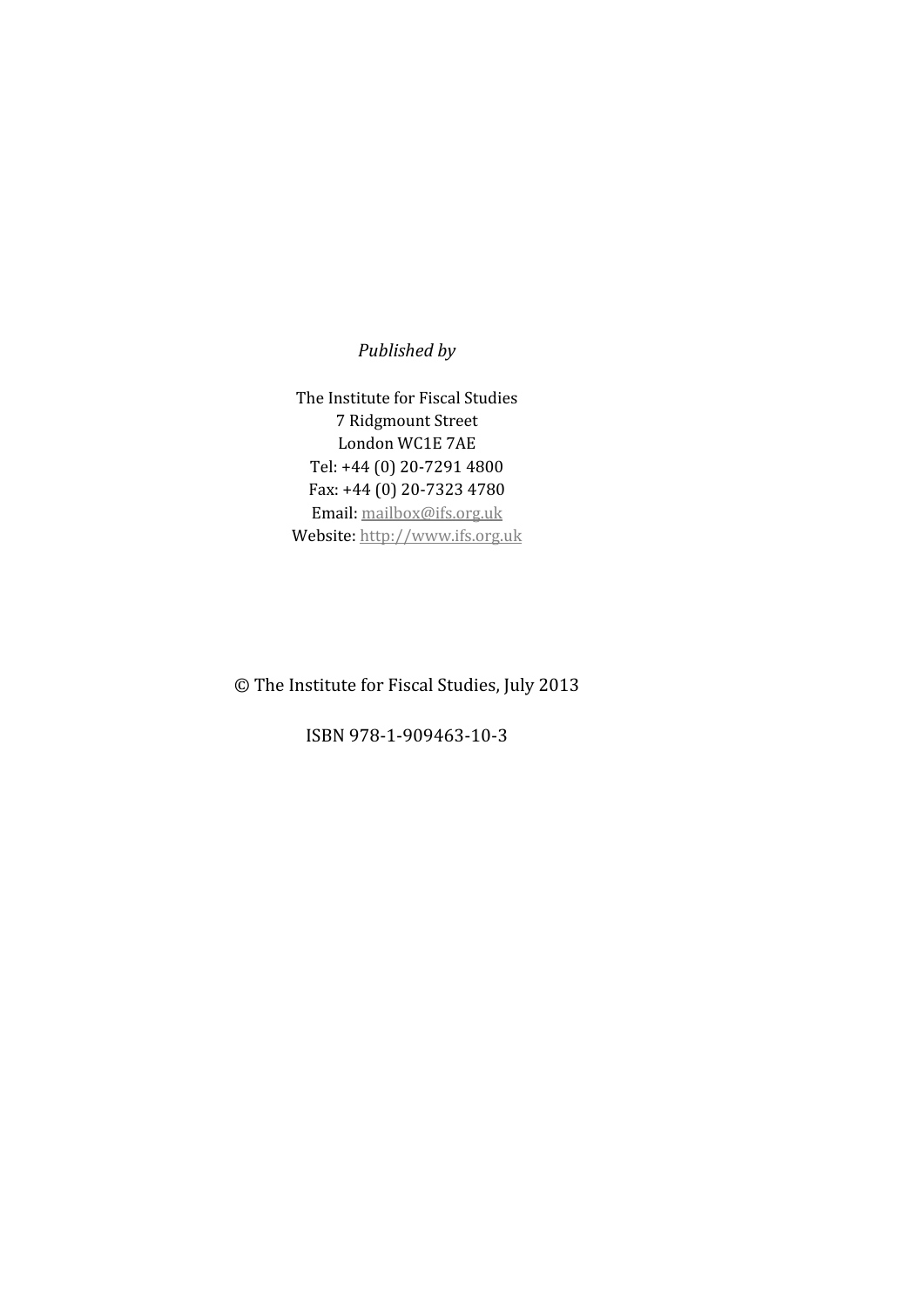## **Preface**

This work has been made possible by funding from the Joseph Rowntree Foundation, with co-funding from the ESRC-funded Centre for the Microeconomic Analysis of Public Policy (CPP, grant number ES/H021221/1). The authors are grateful to Aleks Collingwood, Chris Curry, Carl Emmerson, Paul Johnson, Adrian Richards and Claire Turner for providing helpful comments and to Judith Payne for invaluable help with copy-editing. The views expressed and any remaining errors are the authors' alone. Data from the English Longitudinal Study of Ageing (ELSA) were made available through the UK Data Archive (UKDA). ELSA was developed by a team of researchers based at the National Centre for Social Research, University College London and the Institute for Fiscal Studies. The data were collected by the National Centre for Social Research. The funding is provided by the National Institute of Aging in the United States, and a consortium of UK government departments co-ordinated by the Office for National Statistics. National Insurance data for ELSA respondents were made available with permission from the ELSA Linked Data Access Committee.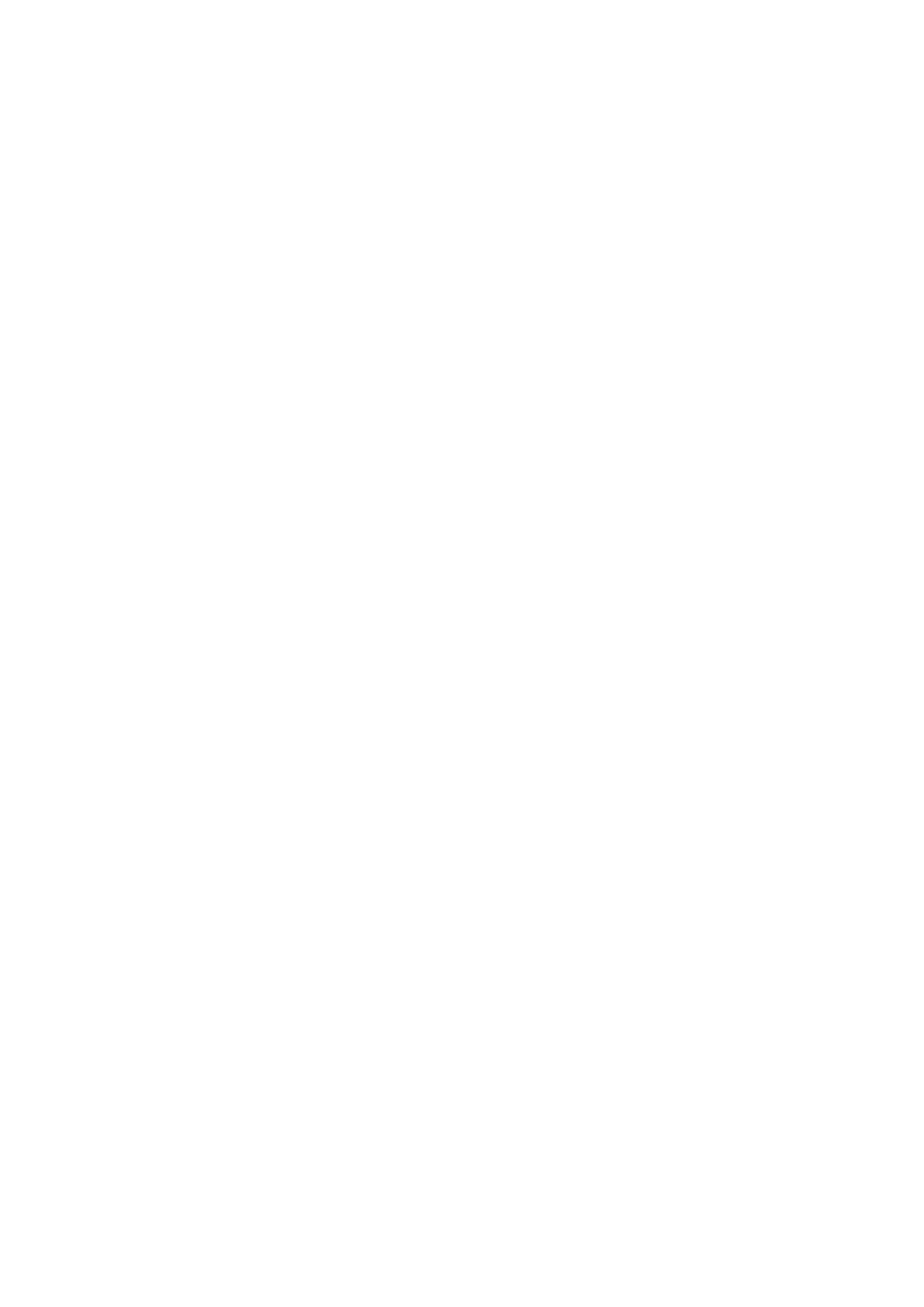## **Contents**

|    | <b>Executive Summary</b>                                                                                                                                                                                                                               | $\mathbf{1}$                     |
|----|--------------------------------------------------------------------------------------------------------------------------------------------------------------------------------------------------------------------------------------------------------|----------------------------------|
| 1. | Introduction                                                                                                                                                                                                                                           | $\overline{4}$                   |
| 2. | <b>Current State Pension System</b><br>2.1 Current accrual under the existing state pension system<br>2.2 Historic pension legislation and its continuing implications<br>2.3 Pension income received under the current system                         | 5<br>5<br>9<br>14                |
| 3. | <b>Proposed Reforms</b><br>3.1 The proposed single-tier pension<br>3.2 Ending derived and inherited pensions<br>3.3 Ending contracting out<br>3.4 Transition issues<br>3.5 Changes to means-tested benefits                                            | 15<br>15<br>18<br>18<br>19<br>22 |
| 4. | Short-Run Effect of the Proposed Reforms on Pensioner Incomes<br>4.1 Data<br>4.2 Comparing state pension income at SPA under the proposed and<br>current systems<br>4.3 Gains and losses over the whole of retirement                                  | 25<br>25<br>27<br>41             |
|    | 4.4 Interaction with means-tested benefits<br>4.5 Summary                                                                                                                                                                                              | 43<br>47                         |
| 5. | Long-Run Effect of the Proposed Reforms on Pensioner Incomes<br>5.1 How would the level of state pension income received at state<br>pension age compare?                                                                                              | 48<br>48                         |
|    | 5.2 How would state pension income evolve through retirement under<br>the two systems?<br>5.3 The self-employed<br>5.4 How does the proposed system affect who would qualify for means-<br>tested benefits and what they would receive?<br>5.5 Summary | 51<br>54<br>55<br>61             |
| 6. | Wider implications of the proposed reforms<br>6.1 A long and circular road<br>6.2 Reducing the long-run costs of state pensions<br>6.3 Future political risk<br>6.4 Greater need for private saving                                                    | 62<br>62<br>65<br>66<br>66       |
| 7. | Conclusions                                                                                                                                                                                                                                            | 68                               |
|    | References                                                                                                                                                                                                                                             | 70                               |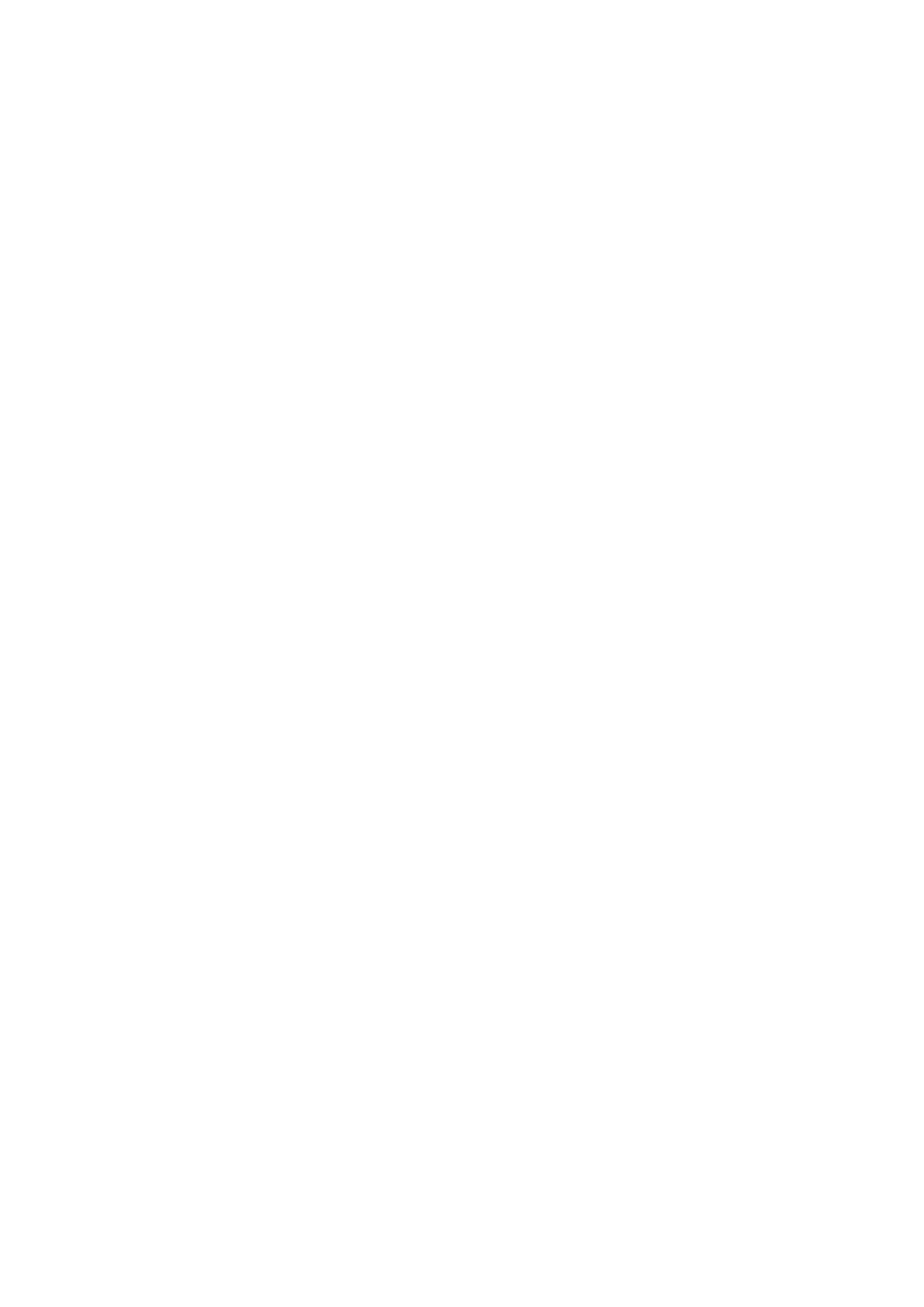## <span id="page-7-0"></span>**Executive Summary**

A significant reform of the UK's state pension system is currently being enacted. From 2016–17, the basic state pension and state second pension will be replaced by a new single-tier pension for everyone below the state pension age (SPA). This will bring an end to earnings-related state pension accrual in the UK. This marks the latest step on a long, tortuous and rather circular journey – a journey that started in the early 1970s with a basic state pension worth about £145 a week (in current earnings terms) and that has finally ended up in much the same place. The major difference between the 1974 system and the proposed new system is that the new system will be essentially universal, with considerably more extensive crediting of unpaid activities than was available in 1974.

### *Short-run effect of the proposed reform*

We have been able to use a unique data set combining lifetime National Insurance contribution histories with detailed micro data from the English Longitudinal Study of Ageing to look at who will benefit from these reforms among the first generations of those reaching SPA from 2016. Of those living in England who will hit state pension age between 6 April 2016 and 5 April 2020, we estimate that:

- 18% of individuals (6% of men and 44% of women) would gain from the retrospective crediting of activities that, at the time, only gave entitlement to the basic state pension or to a low level of SERPS. This includes periods of self-employment, and periods of caring activities, childcare or low earnings before 2002.
- Overall, 35% of men and 61% of women (43% of individuals) would see their pension income at SPA increased as a result of the proposed reform. Many of these individuals will be benefiting from the ability to 'work off' previous periods of contracting out.
- 19% of individuals (21% of men and 14% of women) will find that the income they can expect at the state pension age under the proposed system is lower than they could have achieved under the current system.
- The average change in pension income at SPA across all individuals is an increase of £2.74; 7% of men and 26% of women would see an increase of at least £10 per week.
- Gains are largest among those who have spent periods out of the labour market caring for children and those who have had long periods of selfemployment. The average gain among women is £5.23 per week; the average gain among those who have had more than 10 years in self-employment is £7.51 per week.
- Taking into account the more generous indexation of the state pension in retirement under the proposed system, 98% of individuals would benefit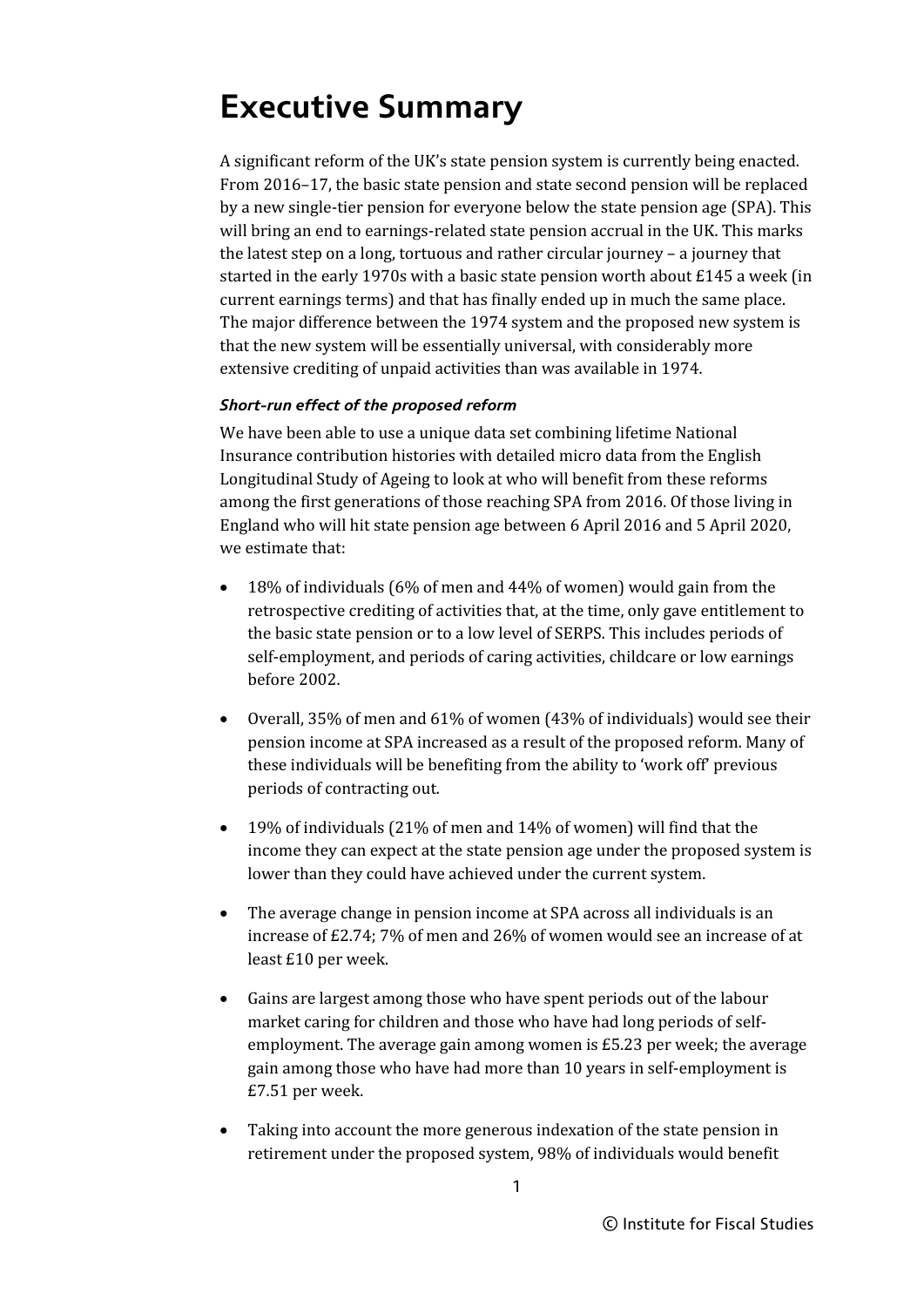from the proposed reform over the whole of their life beyond SPA. Only 2% would lose; this is confined to those with fewer than 10 years of contributions and those who lose out from the abolition of derived pensions based on a partner's contribution record.

• However, some gains in state pension income will be offset by reductions in means-tested benefit entitlements, including those arising from the abolition of the pension credit savings credit. While 64% of individuals in the lowest wealth quintile would receive higher pension income as a result of the reforms, only 40% of them would find that their household's net income would be higher after taking into account reductions in means-tested pension credit.

### *Long-run effect of the proposed reforms*

In the longer term, the new system will be less generous to just about everyone than the system that it is replacing. This certainly includes anyone born in 1986 or later and potentially includes cohorts born as early as 1966. That is because the accrual rate will be lower than the combined accrual rate of the basic state pension and state second pension, and because almost all the same activities create entitlement under the current regime as under the new one. Particularly worse off are those who contribute for longer, whether through paid employment, caring or receiving disability-related benefits.

Although the more generous indexation arrangements under the proposed system would narrow the gap between income under the current and the proposed system through retirement, most people would have to live to over 100 to be better off overall.

The only significant exceptions will be the long-term self-employed and people who will start to receive credits to the basic state pension (but not the state second pension) under universal credit. However, it remains to be seen whether the self-employed will be asked to pay higher National Insurance contributions, which could offset this gain.

### *Wider implications of the proposed reforms*

The proposed reform may encourage private saving for three reasons. First, it will result in a reduction in the state pension income most younger individuals can expect, and therefore they may wish to increase their private saving to compensate for this. Second, the reform should also increase clarity about what individuals can expect to get from the state in retirement. This could lead to an increase in private saving either if it enables individuals to better engage with decisions about pension saving or if it makes individuals more aware of how little they can expect from the state.

The new system will be cheaper and simpler than the system it is replacing. The Department for Work and Pensions estimates that the new single-tier pension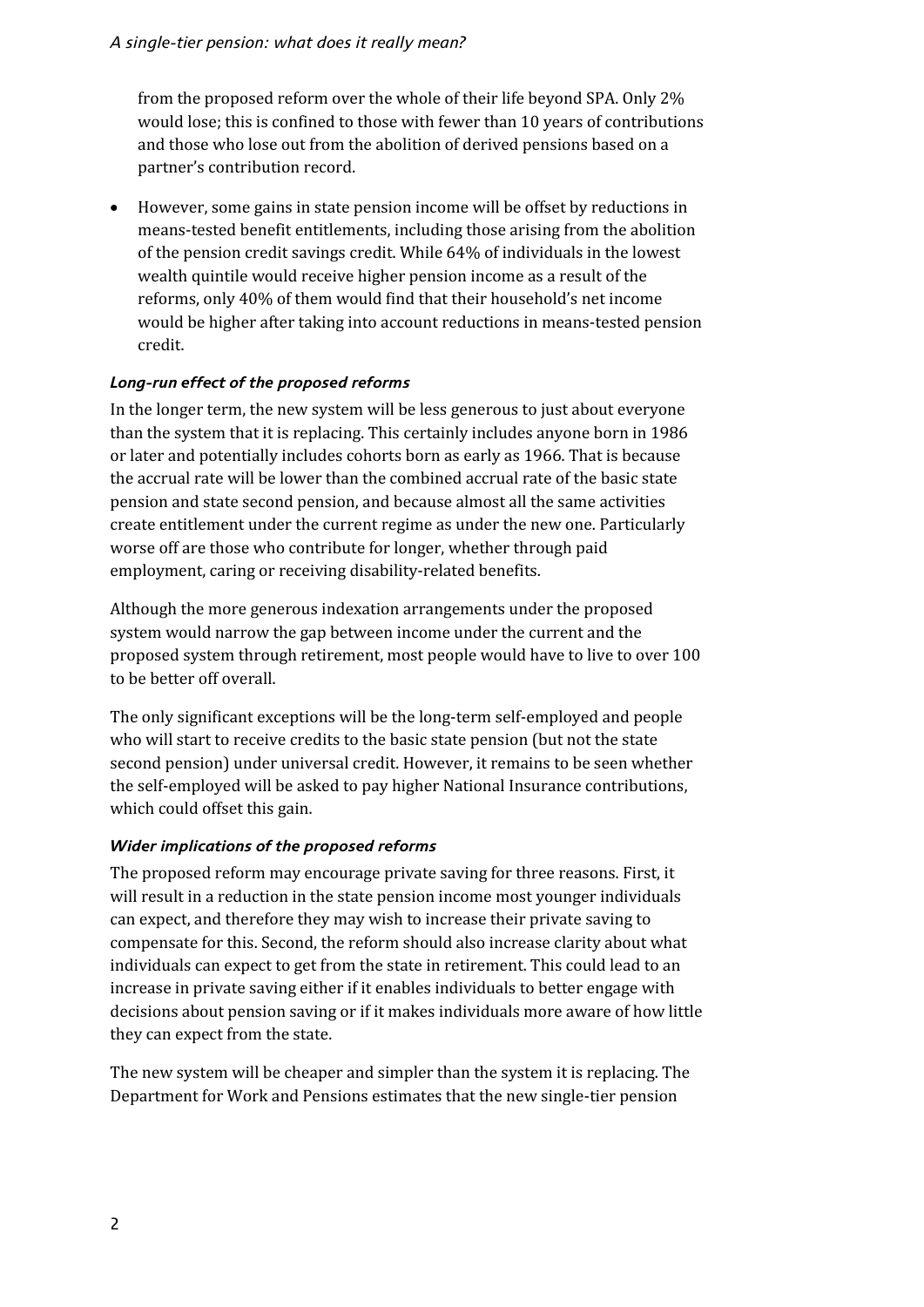will reduce spending on state pensions by 0.4% of national income by 2060.<sup>[1](#page-9-0)</sup> The new single-tier pension may therefore have a better chance of surviving than the multitude of reforms that have gone before, thereby ending a long period of large and frequent upheaval in the design of state pensions. But exact contributory conditions and indexation rules are still subject to change. Changing the latter in particular could substantially change the structure and generosity of the scheme. It is to be hoped that future governments refrain from such changes.

<span id="page-9-0"></span> $1$  This assumes that the triple lock continues beyond this parliament. (Department for Work and Pensions, 2013b.)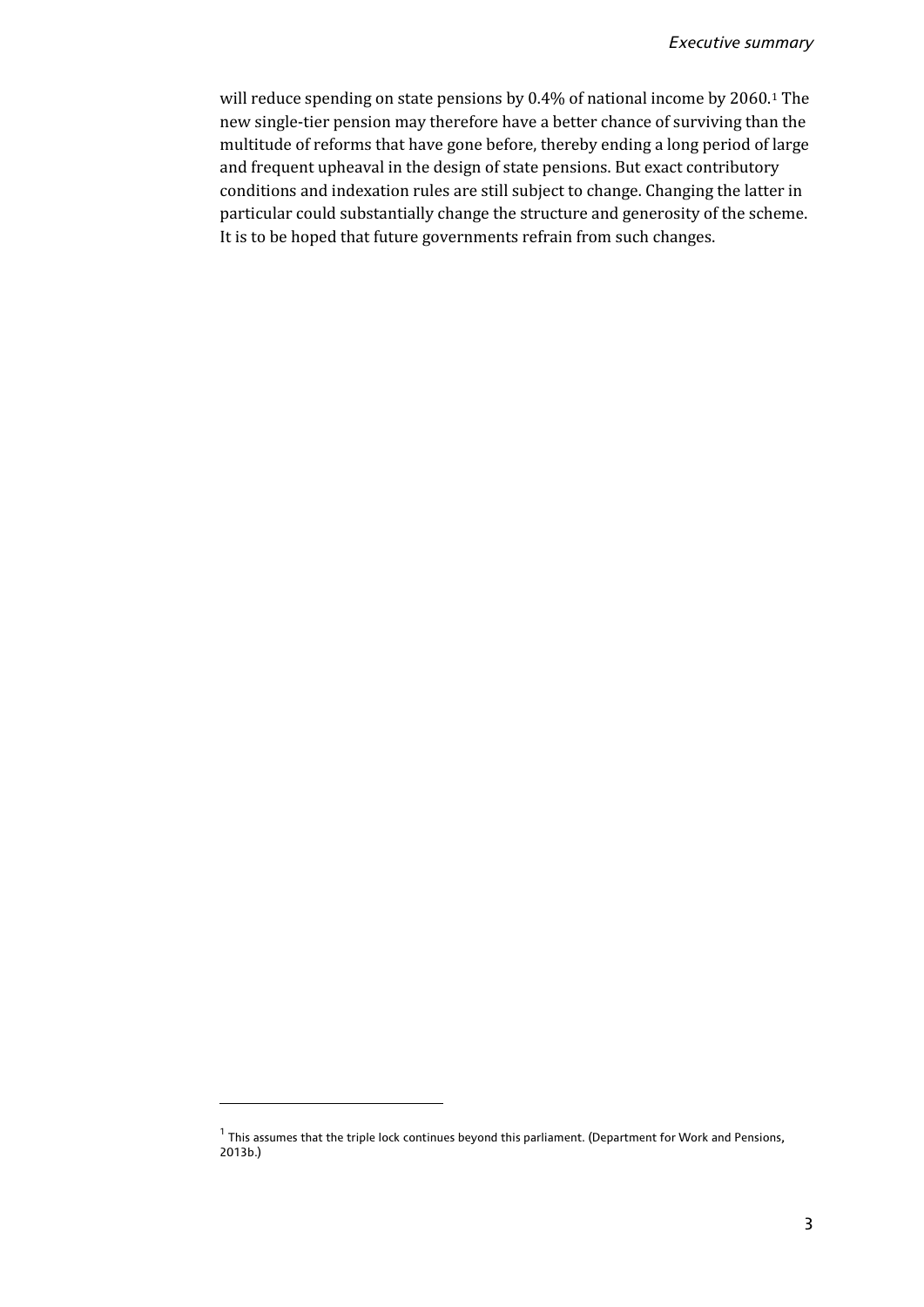## <span id="page-10-0"></span>**1. Introduction**

In a White Paper published in January 2013, the Department for Work and Pensions (DWP) set out proposals for major reforms to the UK state pension system.[2](#page-10-1) These proposals have now been developed into the Pensions Bill 2013– 14.[3](#page-10-2) The main part of the legislation is to combine the basic state pension (BSP) with the state second pension (S2P) to create a new 'single-tier' pension, which would be set at a level high enough to ensure that anyone with full entitlement would not qualify for the means-tested pension credit guarantee.[4](#page-10-3) This single-tier pension is set to be implemented from April 2016.[5](#page-10-4)

The government has said that these proposals will increase certainty, reduce inequality and take people out of means testing.[6](#page-10-5) This report examines the proposals in detail and discusses how they compare with the existing pension rules and how they will affect different groups of people. We also discuss the wider implications of these reforms for individuals and for the current and future governments.

Chapter 2 starts by describing the current state pension rules, before Chapter 3 describes the proposed reforms in more detail. Readers who are very familiar with the current and proposed pension systems or those who are merely interested in the main results may wish to skip these chapters.

Complex transition issues mean that the short- and long-run effects of the proposed reforms are likely to be very different. Chapter 4 examines how the two systems would compare in the short run, making use of a unique new data set that links individuals' National Insurance contribution histories with detailed information about their socio-demographic, financial and health circumstances. Chapter 5 examines how the two systems compare in the long run. Chapter 6 discusses some of the broader implications of the proposed reforms – beyond income from the state in retirement – and discusses what the important lessons are for individuals and the current and future governments. Chapter 7 concludes.

This report focuses on the direct effects of the reforms on individuals' incomes in retirement. We therefore ignore some other important aspects of the reforms, such as the potential impact of the ending of contracting out on defined benefit pension schemes and their members.

<span id="page-10-1"></span><sup>&</sup>lt;sup>2</sup> Department for Work and Pensions, 2013a.

<span id="page-10-2"></span><sup>3</sup> [http://services.parliament.uk/bills/2013-14/pensions.html.](http://services.parliament.uk/bills/2013-14/pensions.html)

<span id="page-10-3"></span> $4$  Specifically, the single-tier pension is expected to be set at £146.30 per week (in 2013–14 earnings terms). This is above the level of the pension credit standard minimum guarantee, which is £145.40 for a single adult in 2013–14.

<span id="page-10-4"></span> $<sup>5</sup>$  Page 5 of HM Treasury (2013).</sup>

<span id="page-10-5"></span><sup>6</sup> Department for Work and Pensions, 2013a.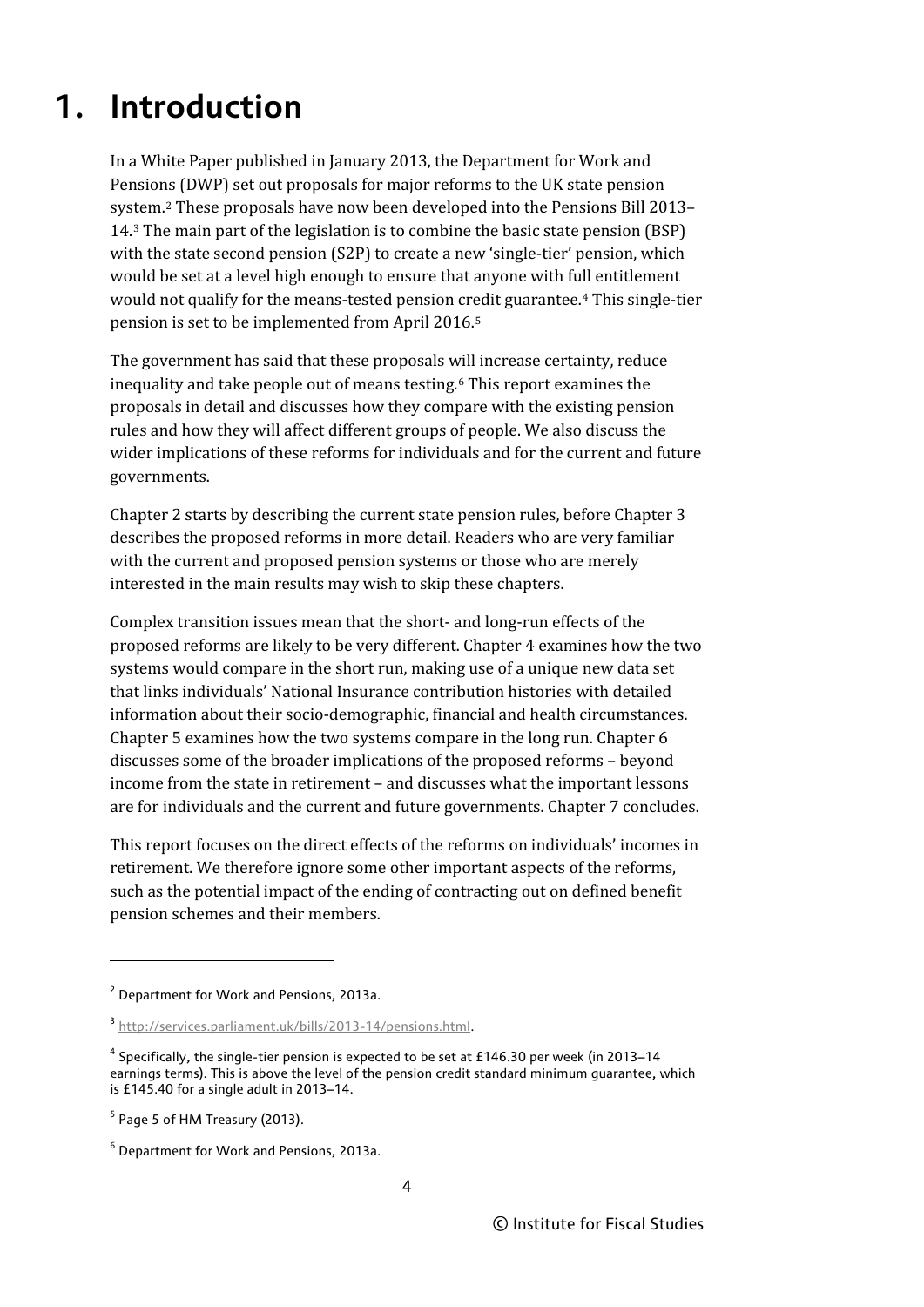## <span id="page-11-0"></span>**2. Current State Pension System**

To understand the effects of the proposed reforms, one first has to understand how the current state pension system operates. Therefore, we start by describing – as clearly as possible – how state pension entitlements under the current system are calculated and clarify in particular those features that are important when describing the proposed reforms in the next chapter.

The current state pension system is complicated: exactly how much state pension someone is entitled to at state pension age (SPA) depends not only on what economic activities they undertook during their working lives, but also on the years in which they did those activities and the date at which they reach SPA. These complications arise because, historically, when new pension policy has been introduced, existing pension rights accrued under old legislation have often been at least partially protected. In this chapter, we describe both how new pension entitlements are built up under current legislation (Section 2.1) and previous policies that still affect the state pension entitlements of some workingage adults (Section 2.2). Section 2.3 briefly describes what level of state pension income those who have recently reached state pension age receive.

## <span id="page-11-1"></span>**2.1 Current accrual under the existing state pension system**

The UK state pension system currently consists of two (notionally contributory) components: the basic state pension (BSP) and the state second pension (S2P). These are payable from the SPA. The SPA is currently 65 for men; it is increasing gradually for women and will reach 65 in 2018. Thereafter, the SPA for both men and women will increase, reaching 66 in 2020.[7](#page-11-2)

Each year, people engaged in a range of paid and unpaid activities accrue entitlement towards both of these systems. As shown in Table 2.1, this includes anyone earning above the lower earnings limit (LEL, currently  $£109$  per week), receiving child benefit for a child aged 11 or under, caring for a sick or disabled adult for at least 20 hours a week, or in receipt of employment and support allowance (ESA). In addition, a further, smaller group of people accrue entitlement only to the BSP. This includes the self-employed and those in receipt of short-term unemployment benefits (jobseeker's allowance, JSA).

<span id="page-11-2"></span> $7$  There are further increases to the SPA planned in 2026–2028 (to 67), and then again in 2044– 2046 (to 68). For the government's timetable, see

[https://www.gov.uk/government/uploads/system/uploads/attachment\\_data/file/181343/spa](https://www.gov.uk/government/uploads/system/uploads/attachment_data/file/181343/spa-timetable.pdf)[timetable.pdf.](https://www.gov.uk/government/uploads/system/uploads/attachment_data/file/181343/spa-timetable.pdf)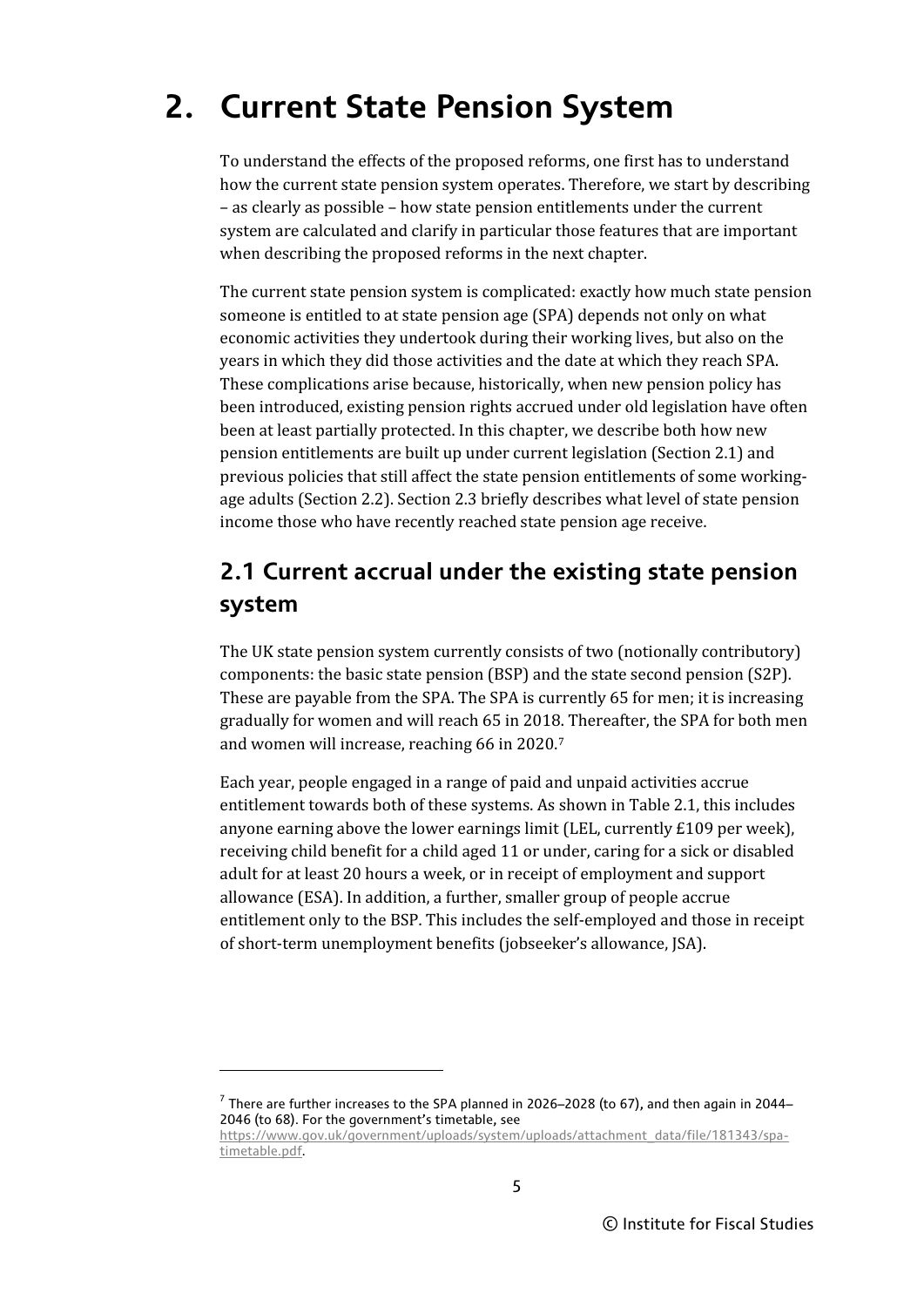#### *A single-tier pension: what does it really mean?*

| <b>Activity</b>                                           | Earns<br>entitlement to<br>BSP? | Earns<br>entitlement to<br><b>S2P?</b> |
|-----------------------------------------------------------|---------------------------------|----------------------------------------|
| Earning $>$ LEL                                           |                                 |                                        |
| Caring for child aged $\leq 11$                           |                                 |                                        |
| Foster carer                                              |                                 |                                        |
| Caring for sick or disabled adult<br>(20+ hours per week) |                                 |                                        |
| Incapacity or limited capability for<br>work <sup>a</sup> |                                 |                                        |
| Maternity allowance                                       |                                 | $\mathbf x$                            |
| Statutory maternity/paternity/<br>adoption/sick pay       |                                 | $\boldsymbol{\mathsf{x}}$              |
| Working tax credit                                        |                                 | $\mathbf x$                            |
| Jobseeker's allowance                                     |                                 | $\mathbf x$                            |
| Self-employment                                           |                                 | $\mathbf x$                            |
| Universal credit <sup>b</sup>                             |                                 | $\boldsymbol{\mathsf{x}}$              |

Table 2.1. How different activities are currently treated by the state pension system

<sup>a</sup> Entitlement to severe disablement allowance earns individuals entitlement to both BSP and S2P. Entitlement to incapacity benefit and employment & support allowance earns individuals entitlement to BSP and, with some extra conditions, to S2P.

<sup>b</sup> Once universal credit is rolled out, some of those who would not otherwise be credited under existing crediting arrangements, and who receive housing benefit or child tax credits, or whose partner receives working tax credit, will earn credits towards the BSP. All members of benefit units receiving universal credit will earn credits towards the BSP.

Note: In addition to the activities listed in the table, the following activities also earn entitlement towards the BSP: jury service, wrongful imprisonment, being the partner of a member of the armed forces posted overseas, being on an approved training course. Source: Department for Work and Pensions, 2013c.

The BSP is a flat-rate pension, currently worth £110.15 per week, which is payable to all individuals with 30 or more years of National Insurance (NI) contributions or credited activities. Individuals with fewer than 30 years of accrual are entitled to the BSP on a pro-rata basis. For example, an individual with 10 years of contributions would be entitled to a pension of  $10/30 \times 110.15 =$ £36.72 per week. Each additional year of entitlement is therefore worth £3.67 per week of extra pension  $(1/30 \times 110.15)$  until the maximum entitlement is achieved.

The second component, S2P, is somewhat more complicated since the entitlement accrued for a given year of activity is (currently) related to an individual's earnings in that year:[8](#page-12-0)

 $\overline{a}$ 

<span id="page-12-0"></span> $8$  In each year, pensions are uprated with lagged earnings/price growth. For example, in 2014–15, existing S2P accrual will be revalued according to average earnings growth between 2012 and 2013. When we present figures in 2013–14 earnings terms, we are deflating by contemporaneous earnings growth. As average earnings growth is projected either to increase or to be flat over the next few decades, this means that when we present future parameters of the pension system in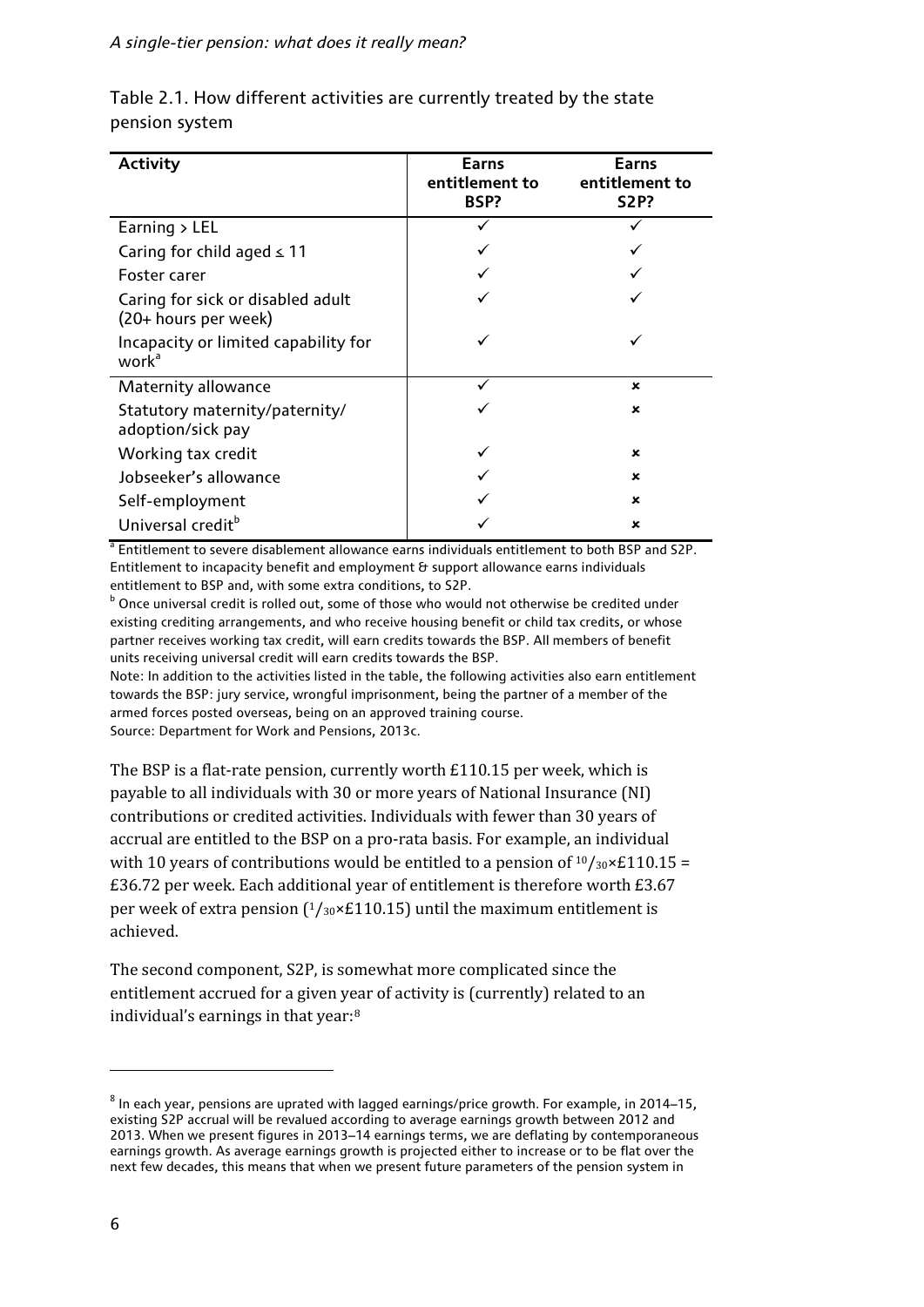- Anyone earning between the LEL and the lower earnings threshold (LET) or engaged in other creditable activities (as detailed in Table 2.1) accrues entitlement to a flat-rate amount of S2P income. A year of flat-rate accrual is equal to approximately  $£1.70$  of weekly pension income.<sup>[9](#page-13-0)</sup>
- Anyone earning above the LET accrues entitlement to this same flat-rate amount but also accrues additional entitlement that is proportional to the level of their earnings between the LET and the upper accrual point (UAP). The maximum S2P entitlement one can currently accrue in 2013–14 terms is approximately £2.76.

Additional S2P entitlement can be accrued for every year of working life. The maximum potential length of working life depends on one's SPA: for example, someone who turned 16 in 1978[10](#page-13-1) (with a SPA of 67 under the latest proposals) has a potential working life of 51 years (from age 16 to age 66, inclusive).

To illustrate how accruals operate under the current system, Box 2.1 describes three example people and explains how much extra state pension income they

Box 2.1. Examples of future state pension accrual under current legislation

*The following examples describe hypothetical individuals in the year 2016. All monetary figures are expressed in 2013–14 earnings terms.*

**Lucinda** is 35 years old, is employed and earns £900 a week. She regularly saves money into a personal pension and also receives a pension contribution from her employer. In return for paying National Insurance contributions on her earnings for a year, Lucinda will accrue extra state pension income worth £6.20 per week, which she will receive from the age of 68.

**Jacob** is 29 years old, is employed and earns £115 per week. He does not save in a private pension. In return for paying NI contributions on his earnings for a year, Jacob will accrue extra state pension income worth £5.30 per week, which he will receive from the age of 68.

**Yousef** is 58 years old and spends 35 hours a week caring for his mother. Between the ages of 20 and 55, he was self-employed and paid class 2 NI contributions; he therefore already has full entitlement to the BSP. In recognition of his caring responsibilities, Jacob will accrue extra state pension income worth £1.70 per week, which he will receive from the age of 66.

<u>.</u>

<sup>2013–14</sup> earnings terms, they will appear to be slightly lower than the nominal thresholds today. We assume that average earnings growth evolves as forecast by the Office for Budget Responsibility (Q2 average earnings growth from the Economy Supplementary Tables accompanying Office for Budget Responsibility (2013)).

<span id="page-13-0"></span> $9$  This 'flat-rate accrual amount' is set in legislation and uprated with average earnings growth each year.

<span id="page-13-1"></span> $^{10}$  Earnings-related state pension accrual began in April 1978.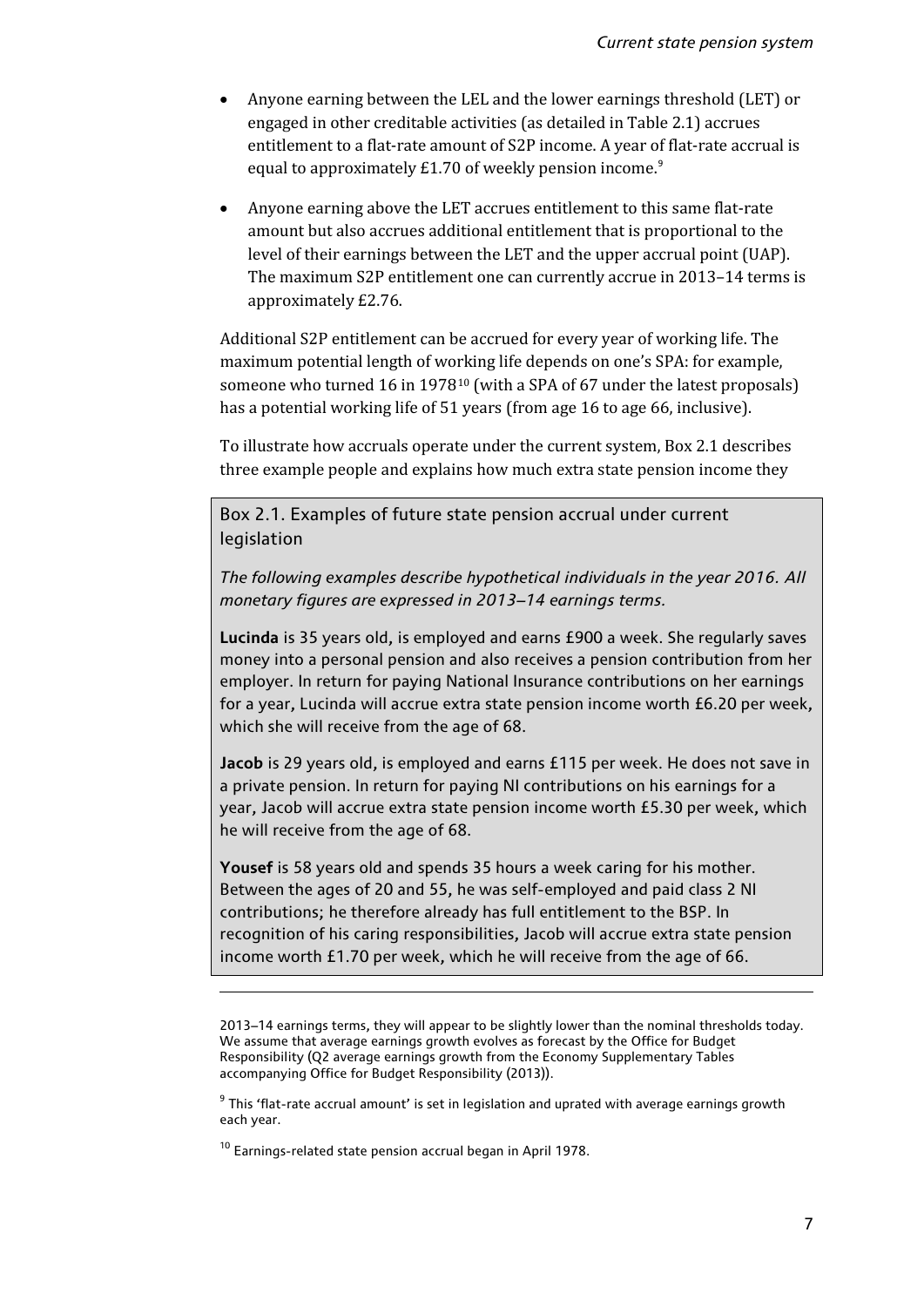#### *A single-tier pension: what does it really mean?*

would be able to get given their behaviour. We will return to these people again in Chapter 3 when we describe the new system.

Going forwards, thresholds within the S2P system are set to evolve in such a way that, eventually, new accruals will be entirely flat-rate. This is set to be the case from about 2030 onwards. At this point, anyone qualifying for S2P accrual in a year will accrue the same flat-rate amount, equal to £1.69 in 2013–14 earnings terms.[11](#page-14-0)

Accrued entitlements to the BSP and S2P are uprated from the year in which they are earned to SPA in roughly the same way as each other – that is, both are by default uprated by growth in average earnings.[12](#page-14-1) However, from the SPA onwards, the two components of state pension income are currently indexed differently: S2P income is by default increased in line with growth in the consumer price index (CPI), while the BSP is increased at least in line with the growth in average earnings.

At the moment, there are four key differences between how S2P and BSP are accrued and how they are each uprated:

- 1. The number of years for which one can contribute and earn extra entitlement to the two components differs: extra entitlement to the BSP can be earned for up to a maximum of 30 years, whereas extra entitlement to the S2P can be earned for each year of working life.
- 2. The range of activities that are regarded as 'creditable' towards the two components differ slightly, as described in Table 2.1.
- 3. The amount of S2P accrued depends on how much an individual earns in a given year.
- 4. The two components are indexed differently through retirement: the BSP is uprated at least in line with average earnings and S2P in line with prices.

There is one further major difference between S2P and BSP: members of employer-provided defined benefit pension schemes can 'contract out' of S2P – that is, they pay lower NI contributions in return for reduced rights to S2P. However, they are only able to do this if they belong to an employer-provided defined benefit scheme that is considered to offer a pension at least as generous as the S2P they are forgoing. Therefore, while these individuals receive lower state pension income, they are nonetheless required to build up the equivalent level of additional private pension income.

<span id="page-14-0"></span> $11$  Throughout the remainder of this report, we will express all figures for state pension income in 2013–14 earnings terms – that is, cash amounts received in the future will be deflated by (forecast) growth in average earnings from the year in question to 2013–14.

<span id="page-14-1"></span> $12$  S2P entitlements are always uprated by growth in average earnings. The current government has committed to more generous indexation arrangements for the BSP for the duration of this parliament – namely, indexing the BSP by the greatest of growth in average earnings, CPI inflation and 2.5% [\(https://www.gov.uk/government/publications/the-coalition-documentation\)](https://www.gov.uk/government/publications/the-coalition-documentation).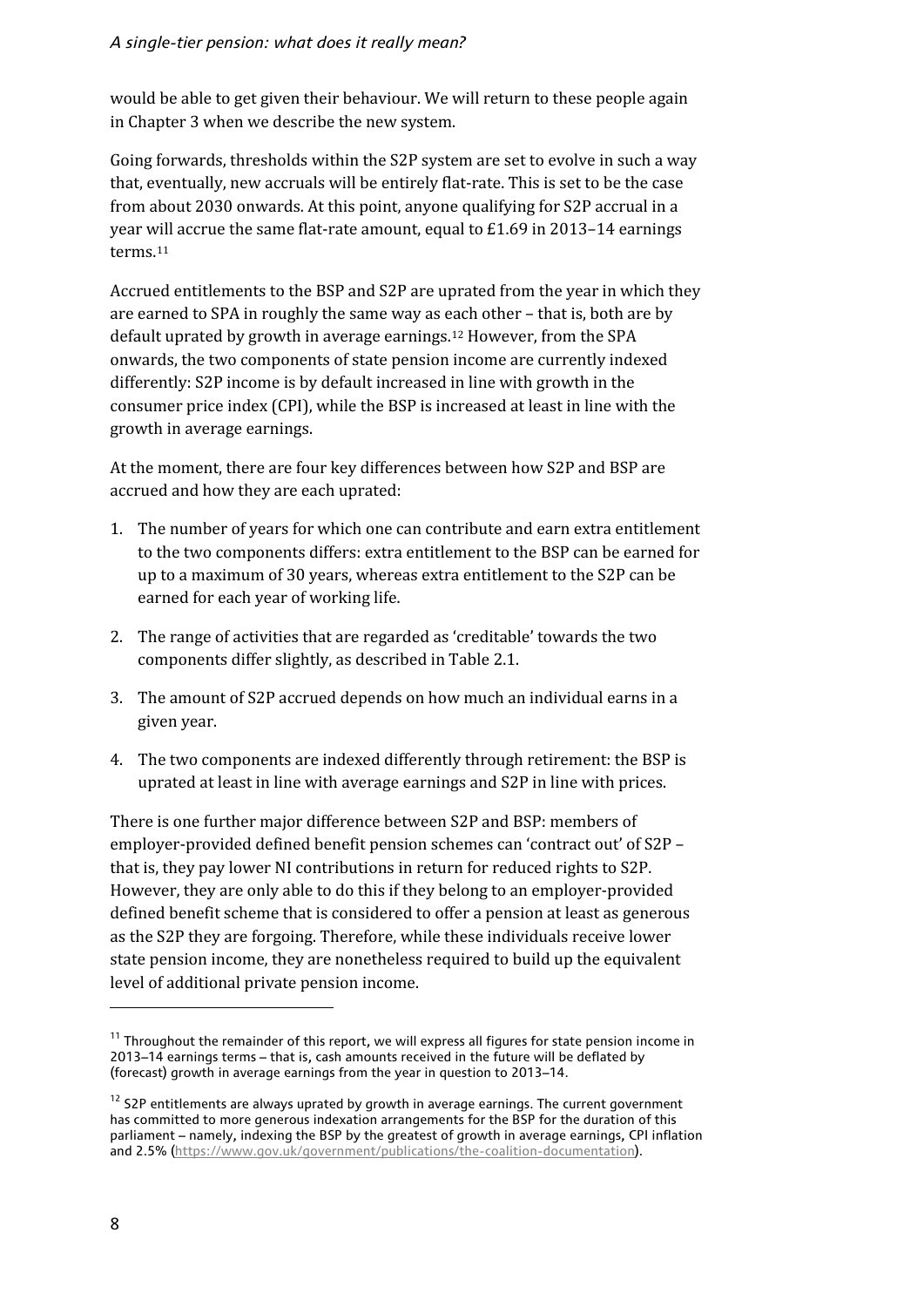Since S2P is set to become flat-rate, in the long run the third of the differences listed above will disappear, leaving only really three differences between the BSP and S2P components that prevent the current state pension system from becoming de facto single-tier. New accruals will become flat-rate from about 2030, although the first cohort to experience entirely flat-rate accrual will not reach SPA until around 2082.

When considering the impact of the proposed new system, it is important to bear in mind that, even in the absence of the reforms proposed by the White Paper, the current state pension system will evolve into a near single-tier pension with extensive crediting for periods of unpaid activity. The long-run implications of the proposed pension reforms should be discussed relative to this baseline.

## <span id="page-15-0"></span>**2.2 Historic pension legislation and its continuing implications**

The differences between the proposed pension system and the current system have been overstated in some of the public debate, largely because of a short-run focus on how the accrued pension rights of those currently close to the SPA would change under the new system. These individuals' rights are significantly affected by old legislation. In this section**,** we describe briefly the important aspects of historic pension legislation that still affect working individuals' future state pension incomes.[13](#page-15-1) These factors are important for the groups considered in Chapter 4.

### **Basic state pension**

<u>.</u>

The BSP was first introduced in 1948. Changes over time since then have affected what activities are credited towards the BSP, how many years of contributions or credits are required to achieve the maximum BSP entitlement, and how the level of the BSP changes over time. In order to make comparisons between the pension entitlements of current working-age individuals under the existing and proposed state pension systems, it is only important to understand the first of these.

Until 1975, individuals had to be making flat-rate NI contributions to accrue an entitlement to the BSP. Under various conditions, one could earn credits for unemployment and incapacity for work, and over time the range of activities for which one can earn credits has expanded; the most important of these changes are summarised in Table 2.3 later. From 1978, anyone who was caring for a child aged under 16 was afforded 'home responsibilities protection' (HRP).<sup>[14](#page-15-2)</sup> For those

<span id="page-15-1"></span> $13$  We do not discuss here any features of previous pension legislation that do not affect the entitlements of people who are yet to reach the SPA. For a fuller description of the history of the UK state pension system, see Bozio, Crawford and Tetlow (2010).

<span id="page-15-2"></span> $14$  The individual had to be in receipt of child benefit for a child aged under 16 (or under 18 if the child was still in full-time education).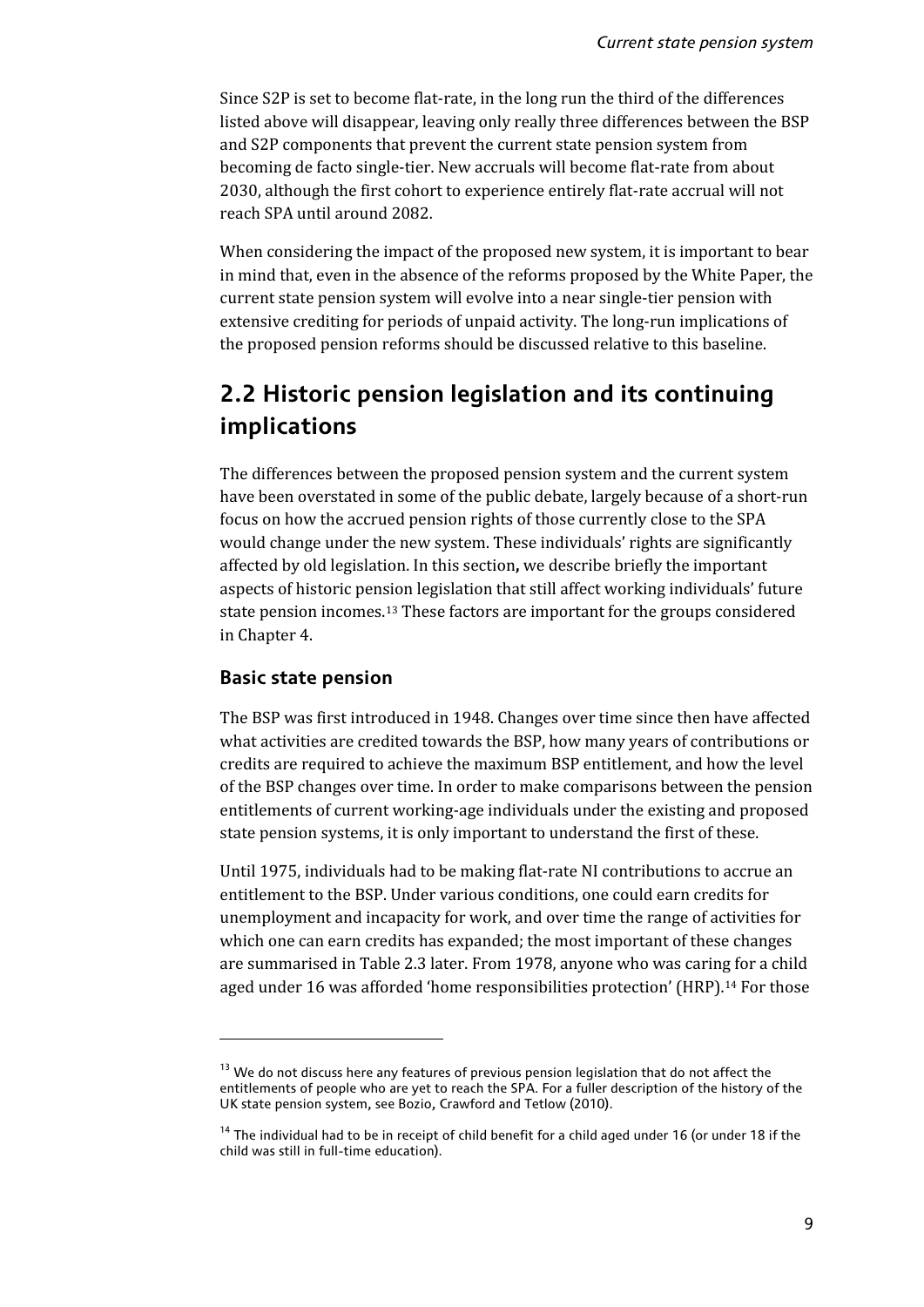currently aged under the SPA, these years of HRP are counted as years of contributions towards the BSP.[15](#page-16-0)

The implication of this change over time in crediting arrangements is that individuals who have spent their lives doing identical activities can have different BSP entitlements at retirement depending on when they did those activities. For example, women who spent time out of the labour market looking after children will have lower BSP entitlement if those child-caring years occurred before 1978 than if they occurred after 1978.

### **Earnings-related pensions**

During the four decades between 1960 and 2000, additional elements were added to the state pension system (and subsequently amended) to provide a topup to the BSP that was related to the level of individuals' earnings. The first of these was the graduated retirement pension (GRP), which was in place from 1961 to 1977, followed by the State Earnings-Related Pension Scheme (SERPS) from 1978 to 2001, and finally S2P, which has been in place since 2002.

Maximum GRP entitlements are very low, first because it was not in place for very long and second because accrued rights have not been fully uprated in line with prices over time. For those reaching SPA in 2013–14, the maximum amount of GRP that can be received is £11 per week.[16](#page-16-1) Anyone reaching the age of 16 after 1977 (reaching SPA from 2028 onwards) will not have accrued any GRP. SERPS and S2P entitlements are much larger and more significant when considering what pension individuals will get under the current and proposed state pension systems.

SERPS accrual depended simply on the level of one's earnings in a given year. Individuals accrued SERPS entitlement equal to  $\frac{1}{49}$ <sup>[17](#page-16-2)</sup> of 20% of earnings between the LEL and the upper earnings limit (UEL).[18](#page-16-3) The key differences between SERPS and S2P are that S2P is more generous to lower earners and S2P also covers individuals engaged in some other unpaid creditable activities (illustrated in Table 2.2). S2P accrual operates as described in Section 2.1.

 $\overline{a}$ 

<span id="page-16-0"></span> $15$  The maximum number of years of HRP that any person can have accrued prior to 2010 is capped at 22 years. From 2010, individuals have been awarded National Insurance credits rather than a year of HRP, with no limit on the number of years of credits that can be accrued.

<span id="page-16-1"></span><sup>&</sup>lt;sup>16</sup> Government Actuary's Department, 2013. One could have accrued at most 86 GRP units, each worth £0.1279 in 2013–14.

<span id="page-16-2"></span><sup>&</sup>lt;sup>17</sup> The divisor actually depends on the length of working life since 1978: it is at most 49 for those reaching SPA at the age of 65, but increasing along with increases to the SPA (for example, to 51 for those reaching SPA at the age of 67).

<span id="page-16-3"></span> $18$  The accrual rate was originally 25%, when SERPS was introduced. However, the accrual rate was reduced to 20% for later cohorts and all those potentially affected by the single-tier pension proposals face an accrual rate of 20%.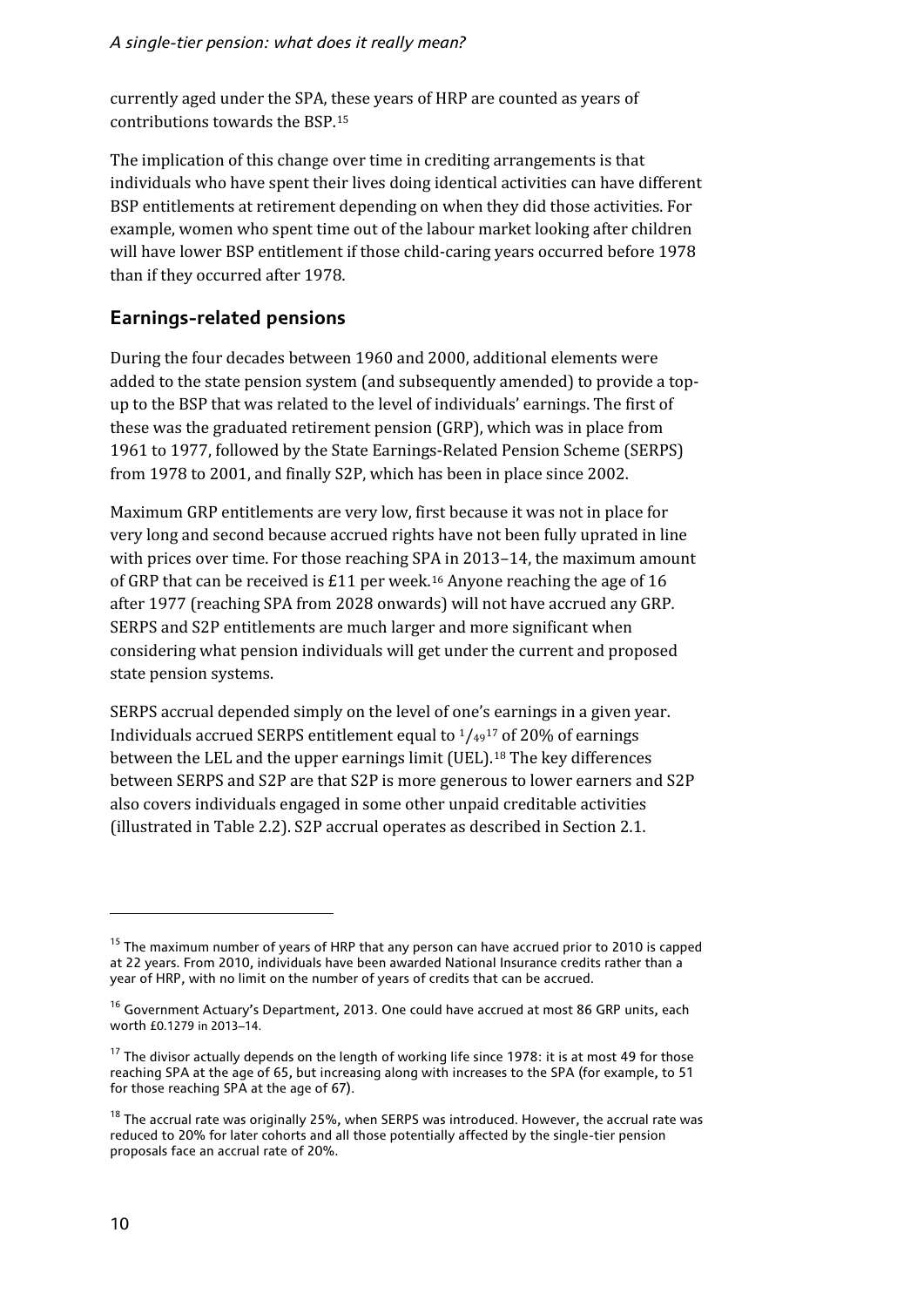|                                                                             | <b>SERPS</b>                       | S <sub>2</sub> P<br>2002-2012                                                                      | S <sub>2</sub> P<br>$2013 -$ |  |
|-----------------------------------------------------------------------------|------------------------------------|----------------------------------------------------------------------------------------------------|------------------------------|--|
| Earn at the LEL, or<br>receiving NI credits<br>for particular<br>activities | No entitlement                     | Credited earnings<br>Accrue<br>topped up to the LET,<br>flat-rate<br>entitlement based on<br>£1.70 |                              |  |
| Earnings between<br><b>LEL and LET</b>                                      | Accrual based on<br>earnings above | LET-LEL                                                                                            |                              |  |
| Earnings between<br>the LEL<br><b>LET and UEL</b>                           |                                    | Earnings-related entitlement based<br>on earnings above the LET <sup>a</sup>                       |                              |  |

### Table 2.2. Key differences between SERPS and S2P

 $a$  S2P accruals are based on earnings up to the UAP (£770 per week in 2013–14) from 2009. This earnings-related component of S2P is set to disappear for new accruals after about 2030.

|                                                    | 1948-      | $1961 -$   | 1978–        | $2002 -$         | 2030       |
|----------------------------------------------------|------------|------------|--------------|------------------|------------|
|                                                    | 1960       | 1977       | 2001         | 2029             | onwards    |
| Components:                                        |            |            |              |                  |            |
| Flat-rate                                          | <b>BSP</b> | <b>BSP</b> | <b>BSP</b>   | <b>BSP</b>       | BSP, S2P   |
| Earnings-related                                   |            | <b>GRP</b> | <b>SERPS</b> | S <sub>2</sub> P |            |
| Components<br>entitled to for<br>year of activity: |            |            |              |                  |            |
| Earning $\lt$ LEL <sup>a</sup>                     |            |            |              |                  |            |
| Earning $\geq$ LEL <sup>a</sup>                    | <b>BSP</b> | BSP, GRP   | BSP, SERPS   | BSP, S2P         | BSP, S2P   |
| Caring for a child<br>aged $< 6$                   |            |            | <b>BSP</b>   | BSP, S2P         | BSP, S2P   |
| Caring for a child<br>aged 6-11                    |            |            | <b>BSP</b>   | BSP, S2P         | BSP, S2P   |
| Caring for a child<br>aged 12-16                   |            |            | <b>BSP</b>   | <b>BSP</b> b     |            |
| Self-employment                                    | <b>BSP</b> | <b>BSP</b> | <b>BSP</b>   | <b>BSP</b>       | <b>BSP</b> |
| Unemployment                                       | <b>BSP</b> | <b>BSP</b> | <b>BSP</b>   | <b>BSP</b>       | <b>BSP</b> |
| Incapacity for<br>work                             | <b>BSP</b> | <b>BSP</b> | <b>BSP</b>   | BSP, S2P         | BSP, S2P   |

|  | Table 2.3. Components of the UK state pension system over time |  |  |  |  |  |
|--|----------------------------------------------------------------|--|--|--|--|--|
|--|----------------------------------------------------------------|--|--|--|--|--|

<sup>a</sup> NI contributions are assessed in each job that an individual has. Therefore, individuals must be earning above the LEL in at least one job that they hold in a given year in order to qualify for BSP. In future, those receiving universal credit who are in multiple part-time jobs will be able to earn credits towards the BSP on the basis of their total earnings.

**b** No longer the case from April 2010.

Note: Unemployment benefits credited for BSP entitlement include unemployment benefit 1975– 1994, then contributory jobseeker's allowance since 1995. Incapacity for work covers those receiving sickness benefit 1975–1994, severe disability allowance since 1984, incapacity benefit since 1995 (only long-term claimants satisfying a labour market test earned credits for S2P) and employment & support allowance since 2008.

Source: Department for Work and Pensions, 2013c.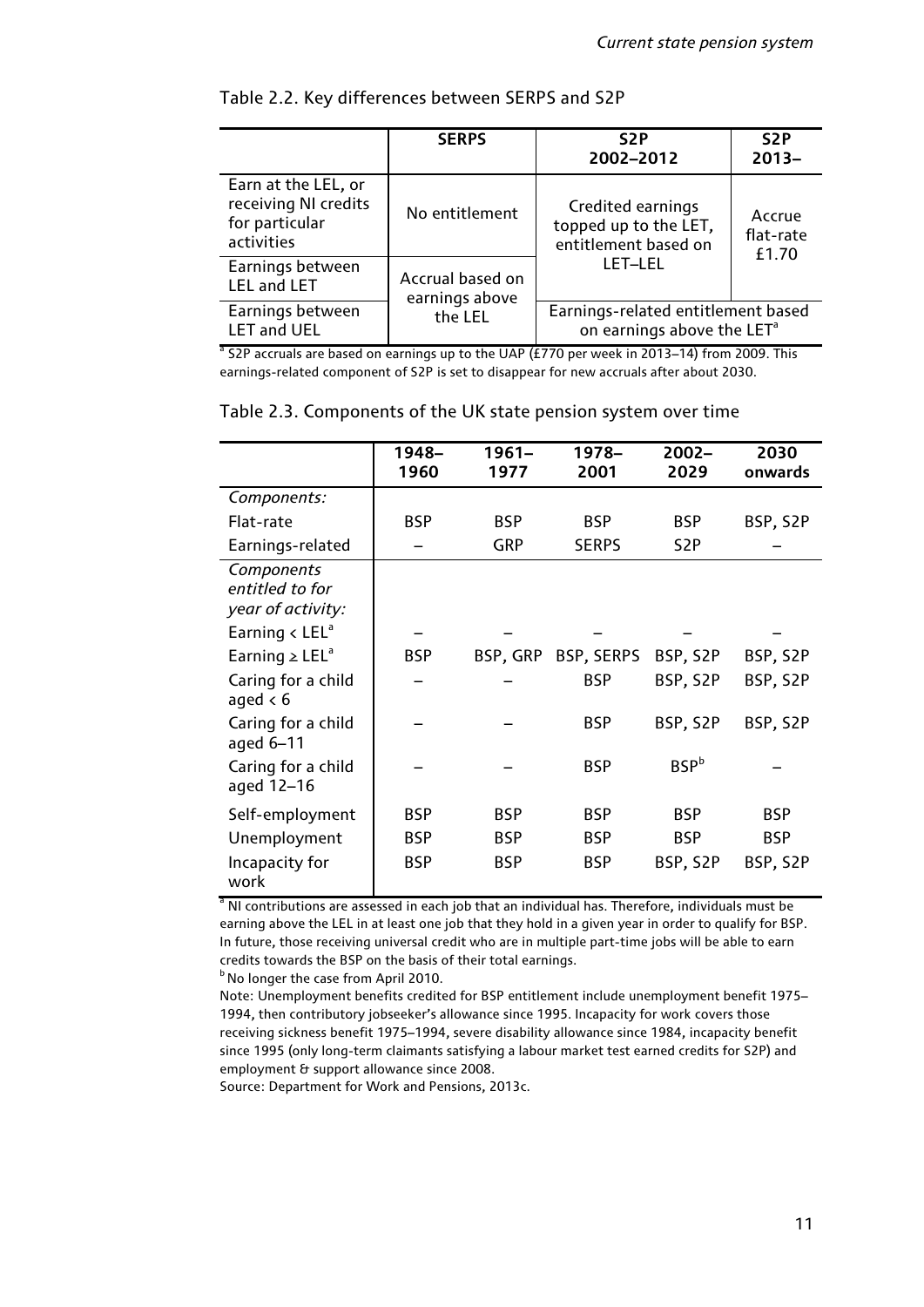For individuals reaching the SPA over the next 69 years, exactly how much earnings-related pension they will get under the current system will depend on exactly how much they earned, in which years, whether or not they have contracted out, and whether or not they have done other creditable activities since 2002.

The different components of the state pension in existence over time, and the activities for which an individual could accrue entitlement to each component, are summarised in Table 2.3.

### **Contracting out**

Since the introduction of SERPS in 1978, it has been possible to 'contract out' of the state second-tier pension. This means that individuals did not accrue any SERPS/S2P entitlement, but in exchange they (and their employer) paid lower NI contributions to the state.[19](#page-18-0) However, these individuals were required to be members of a private pension scheme that would pay them a pension that was expected to be at least as great as the second-tier state pension income forgone. In other words, an individual who was contracted out should be expecting to receive essentially the same (or more) total pension income as an otherwiseequivalent individual who has been contracted in, but less of this income will come from the state and more will come from a private pension.

Until 1987 (and since April 2012), it was only possible to contract out into a defined benefit pension scheme.[20](#page-18-1) Between 1987 and March 2012, it was also possible to contract out into a defined contribution scheme.

A significant fraction of workers have contracted out of the second-tier state pension for large parts of their working lives. These individuals will appear to receive a relatively low state pension income in retirement but they will also enjoy the benefits of the higher private pension income made possible by the lower NI that they have paid to the state.

### **Derived and inherited rights**

Some individuals arrive at SPA with very low entitlements to state pension in their own right. The prevalence of this has diminished over time as more

 $\overline{a}$ 

<span id="page-18-0"></span> $19$  This statement is a simplification of the current system in two ways. First, individuals earning between the LEL and the LET actually do now accrue some residual S2P entitlement. We abstract from this issue in the text. Second, the exact arrangements for NI for those who are contracted out depend on whether an individual was contracted out into a defined benefit (DB) or a defined contribution (DC) pension scheme. DB pension members (and their employers) pay lower NI contributions to the government. DC pension members pay the same NI contributions as contracted-in individuals but some of these contributions are then transferred by the government into their private pension scheme. The overall effect – that the net contribution paid to the state is lower – is approximately the same for each group. We therefore abstract from this technicality in the text and simply talk about contracted-out individuals 'paying lower net contributions to the state'.

<span id="page-18-1"></span> $20$  Before 1987, it was also possible to contract out into an S226 scheme, which is a pension specifically for self-employed people.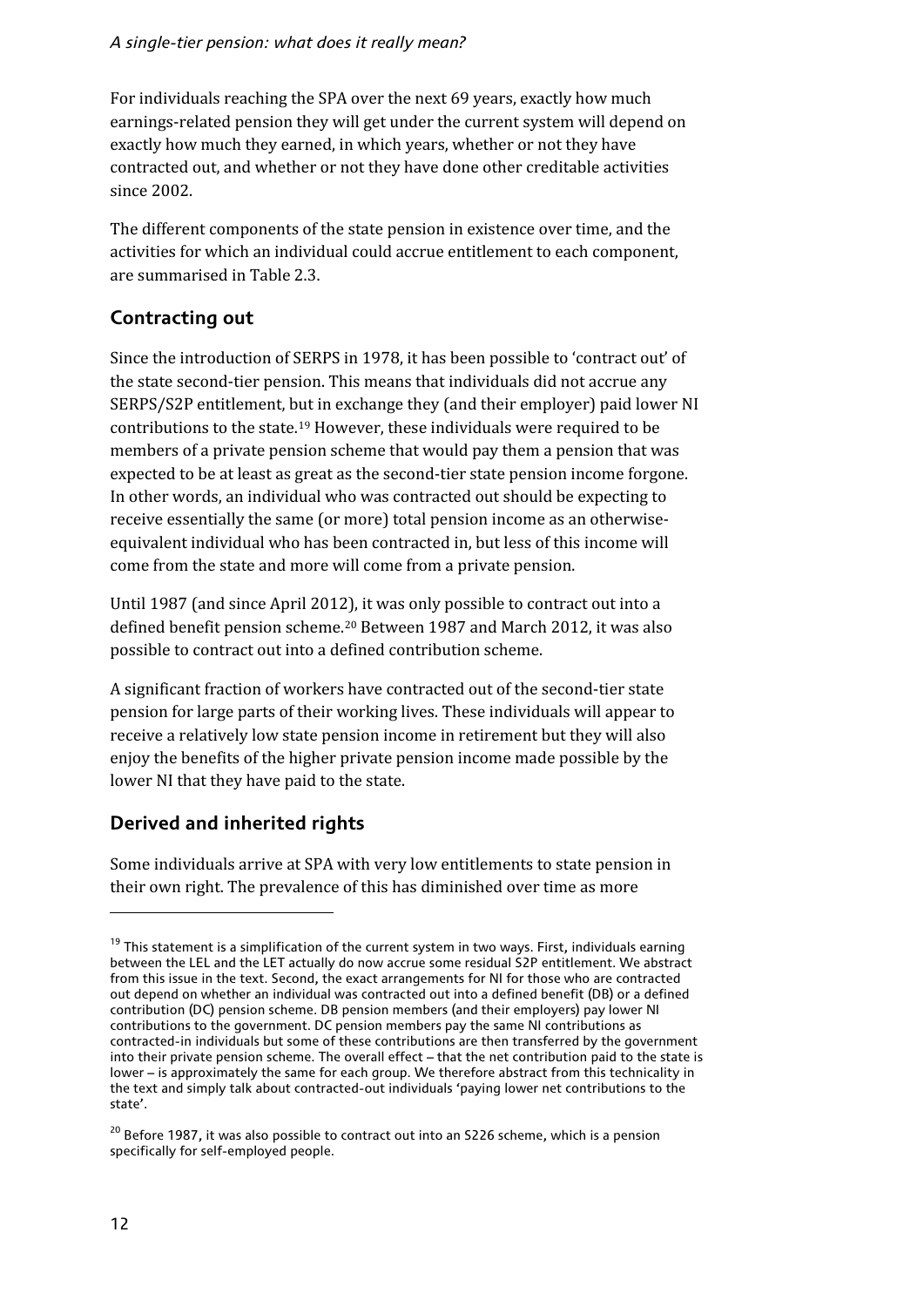extensive crediting has been made available for periods of unpaid activity. However, there are still some individuals who can expect to reach SPA with less than full entitlement to the BSP, particularly those who have spent long periods outside the UK. Under the current system, provisions are in place to allow such individuals to boost their state pension income on the basis of their spouse's (or former spouse's) contributions.

A married (or civilly partnered) individual will receive 60% of their spouse's (civil partner's) BSP entitlement, if this is greater than his or her own BSP entitlement. This rises to 100% of their spouse's (partner's) entitlement after the partner dies.[21](#page-19-0) Individuals can also inherit up to 50% of their spouse's SERPS and S2P entitlements when their spouse dies.

Up to 1977, women could elect to pay the 'married woman's reduced rate'. Women who elected to do so paid lower NI contributions and in return built up no BSP or SERPS/S2P entitlement. After 1977, no one was able to start paying the reduced rate but, under certain conditions, those who had already opted in could continue paying it. Only approximately 3,000 women are still paying National Insurance contributions at the reduced rate,[22](#page-19-1) but those who opted to pay it in the past will potentially have relatively poor NI contribution histories. For this

Box 2.2. Examples of state pension entitlements under current legislation

*The following examples describe hypothetical individuals with specific career histories up to 2016. All the individuals described were born in 1957 and started their careers at age 21, in 1978. All monetary figures are expressed in 2013–14 earnings terms.*

**Zainab** has been continuously self-employed since the age of 21. Under current legislation, by 2016 she will have accrued full entitlement to the BSP but will have no SERPS or S2P entitlement, as she has always been self-employed. She therefore expects to get £109 a week of state pension income from age 66.

**Mohammed** has always been employed on moderate earnings. He has never contracted out. By 2016, Mohammed will have accrued entitlement to a total of £184 a week of state pension income from age 66. This comprises £109 from the BSP plus £75 of additional pension.

**Ava** has the same career history as Mohammed but has always been a member of her employer's occupational pension scheme and contracted out of the state second-tier pension. By 2016, Ava will have accrued entitlement to £121 of weekly state pension income. This comprises £109 from the BSP plus £12 of S2P entitlement.

<span id="page-19-0"></span><sup>&</sup>lt;sup>21</sup> Slightly different arrangements exist for divorced people who have not remarried; see, for example, Bozio, Crawford and Tetlow (2010) for details.

<span id="page-19-1"></span><sup>&</sup>lt;sup>22</sup> See Department for Work and Pensions (2013d) for further details of derived and inherited rights.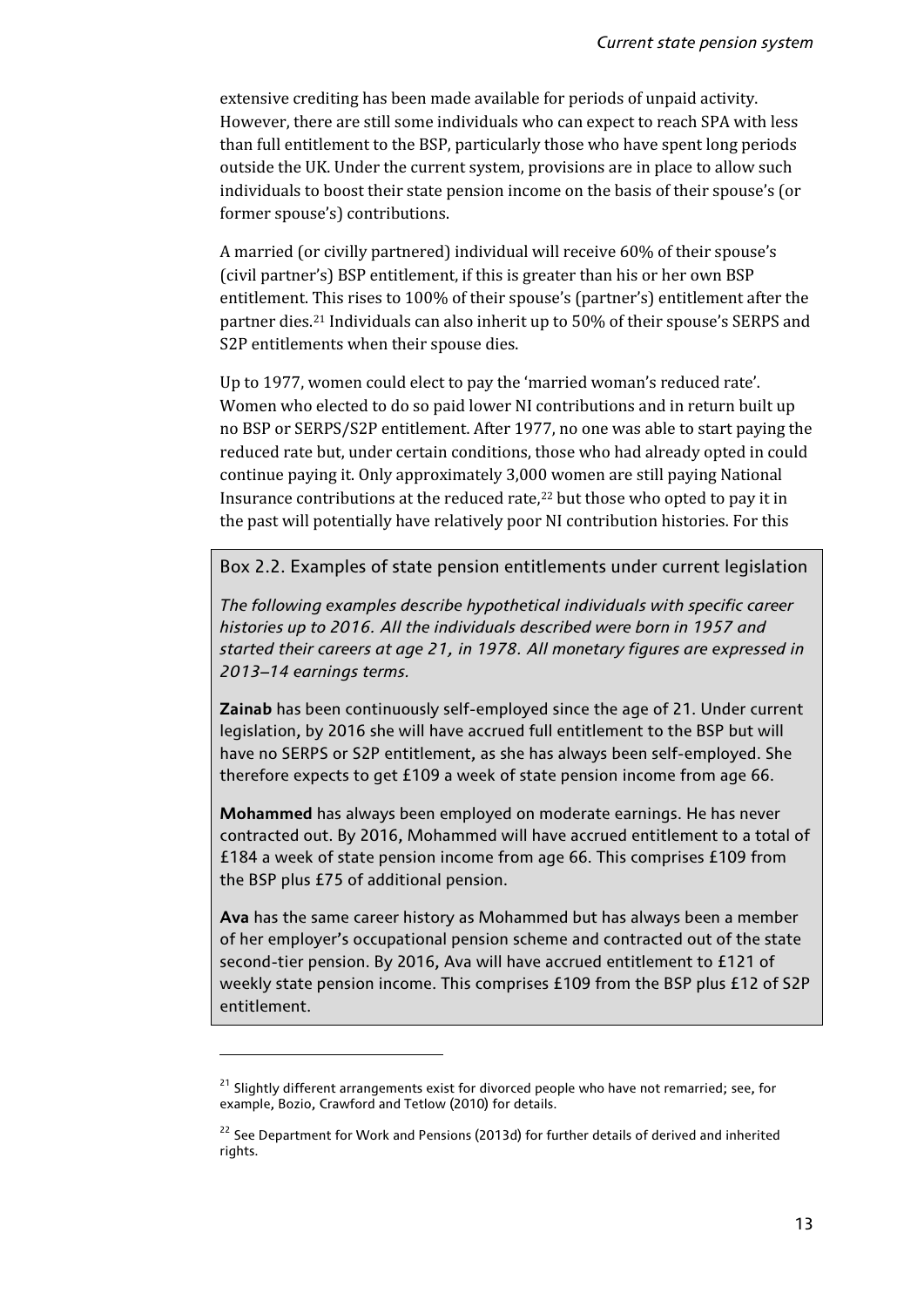<span id="page-20-0"></span>group in particular, the ability to derive rights from one's partner's contributions remains especially important.

To help clarify some of the points mentioned in this section, Box 2.2 describes – for some illustrative individuals with particular career histories – what state pension income people will receive under the current pension rules.

## **2.3 Pension income received under the current system**

In March 2012, the average weekly state pension paid to those aged 65–69 was – in 2013–14 earnings terms – £111.83 (the average was £129.50 for men and £95.57 for women).[23](#page-20-1) These figures are well below the maximum possible amount that men and women of these ages could have accrued if they had a full record of contributions to the BSP and second-tier state pension. Our calculations imply that the maximum state pension entitlement someone from this group could have accrued is around £282. While these lower levels of pension in receipt arise largely because most individuals will not have been continuously employed throughout their working-age years, they also reflect the fact that large numbers of people have spent periods contracted out.

As female labour market participation has increased over the past few decades, the number of women qualifying for a full BSP has increased, and reliance on derived pensions is decreasing. Furthermore, a change to the BSP affecting those retiring after 2010 reduced the required number of years of NI credits to qualify for a full BSP from 39 to 30, so state pension entitlement should be higher particularly for later cohorts of women. DWP estimates that, by 2015, around 85% of women will qualify for a full BSP in their own right.[24](#page-20-2)

<span id="page-20-1"></span><sup>&</sup>lt;sup>23</sup> Source[: http://tabulation-tool.dwp.gov.uk/5pc/sp/tabtool\\_sp.html.](http://tabulation-tool.dwp.gov.uk/5pc/sp/tabtool_sp.html)

<span id="page-20-2"></span><sup>&</sup>lt;sup>24</sup> Department for Work and Pensions, 2006.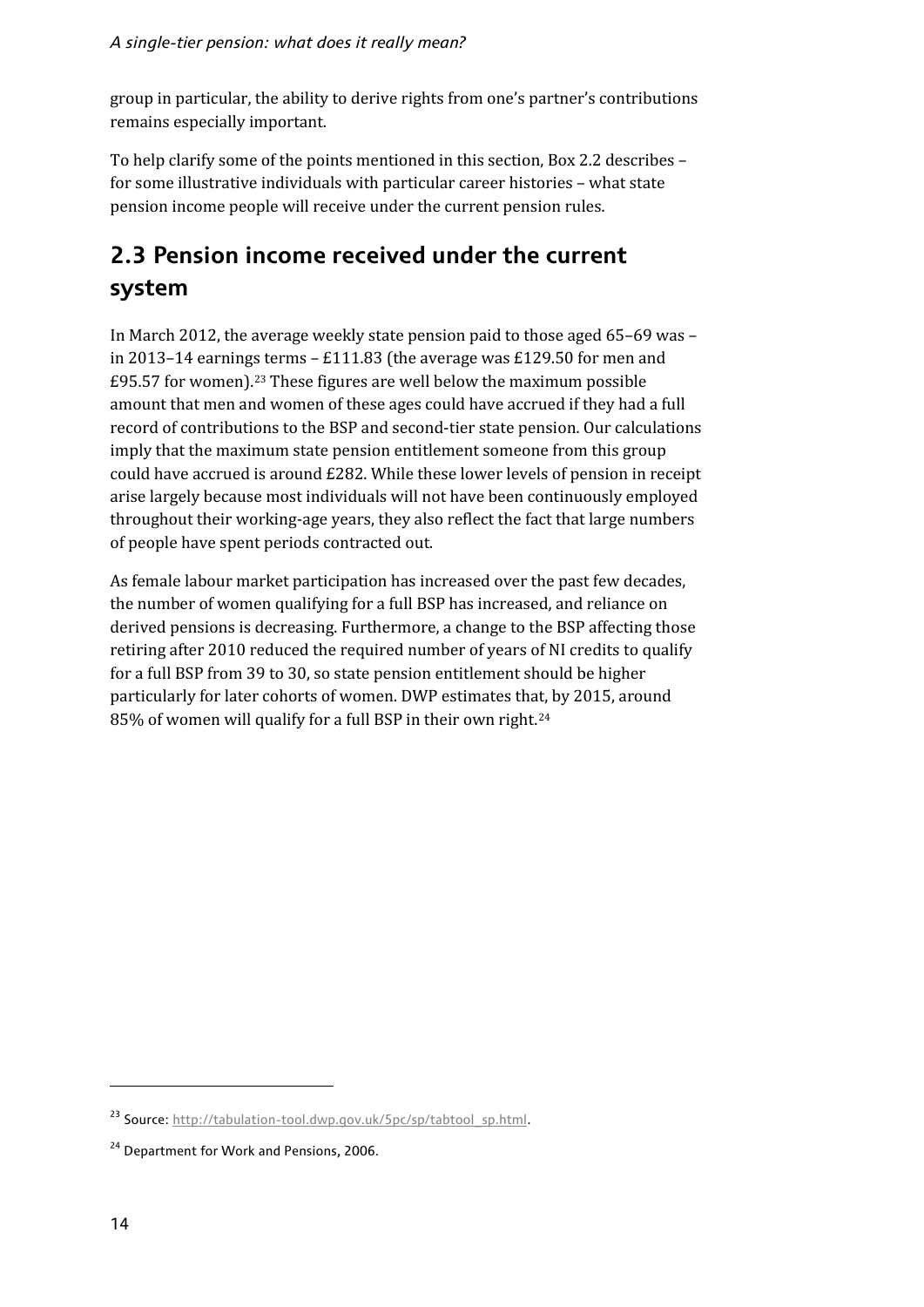## <span id="page-21-0"></span>**3. Proposed Reforms**

The main proposal of the Pensions Bill 2013–14 is to combine the basic state pension (BSP) with the state second pension (S2P) to create a new single-tier pension. Alongside this, the Bill proposes abolishing the pension credit savings credit. We describe the single-tier pension in more detail in Sections 3.1 and 3.2, before discussing the transition issues in Section 3.4. Section 3.3 discusses the specific issue of contracting out. Section 3.5 describes pension credit and what the implications of abolishing the savings credit would be.

## <span id="page-21-1"></span>**3.1 The proposed single-tier pension**

Under the Pensions Bill proposals, from April 2016 anyone earning above the lower earnings limit (LEL) or engaged in a number of other types of 'creditable' activities would accrue entitlement to a flat-rate amount of future state pension income. The list of creditable activities is set out in Table 3.1 – the first two columns of this table repeat what was presented in Table 2.1 for the current system. Essentially the same set of creditable activities that currently earn an individual entitlement to the BSP would also earn an individual entitlement to the single-tier pension, but these are a slightly broader set of activities than those for which an individual currently earns entitlement to S2P.

The amount accrued in any given year would be equal to  $\frac{1}{35}$  of the full single-tier pension amount, irrespective of which of these creditable activities an individual was doing or exactly how much they paid in National Insurance (NI) contributions. In other words, an individual would need 35 years of any type of 'contributions' in order to receive the full single-tier pension.

Once an individual had accrued 35 years of entitlement, they would earn no more entitlement for additional years of creditable activities or payment of NI contributions. The Pensions Bill also proposes that individuals who accrue less than some minimum number of years of contributions will receive no state pension at all; the White Paper suggested this minimum should be no more than 10 years of contributions (this was increased from the Green Paper, which originally proposed a minimum of 7 years).[25](#page-21-2) Figures presented in this report assume that the threshold is set at 10 years.

The exact level of the proposed single-tier pension is yet to be finalised, but the White Paper suggested that it should be £146.30 per week (in 2013–14 earnings terms). This level would be sufficient to ensure that no individual with full entitlement would qualify for the means-tested pension credit standard

 $\overline{a}$ 

<span id="page-21-2"></span><sup>&</sup>lt;sup>25</sup> Pensions Bill – [http://www.publications.parliament.uk/pa/bills/cbill/2013-](http://www.publications.parliament.uk/pa/bills/cbill/2013-2014/0006/2014006.pdf)

[<sup>2014/0006/2014006.</sup>pdf.](http://www.publications.parliament.uk/pa/bills/cbill/2013-2014/0006/2014006.pdf) White Paper – Department for Work and Pensions, 2013a. Green Paper – Department for Work and Pensions, 2011.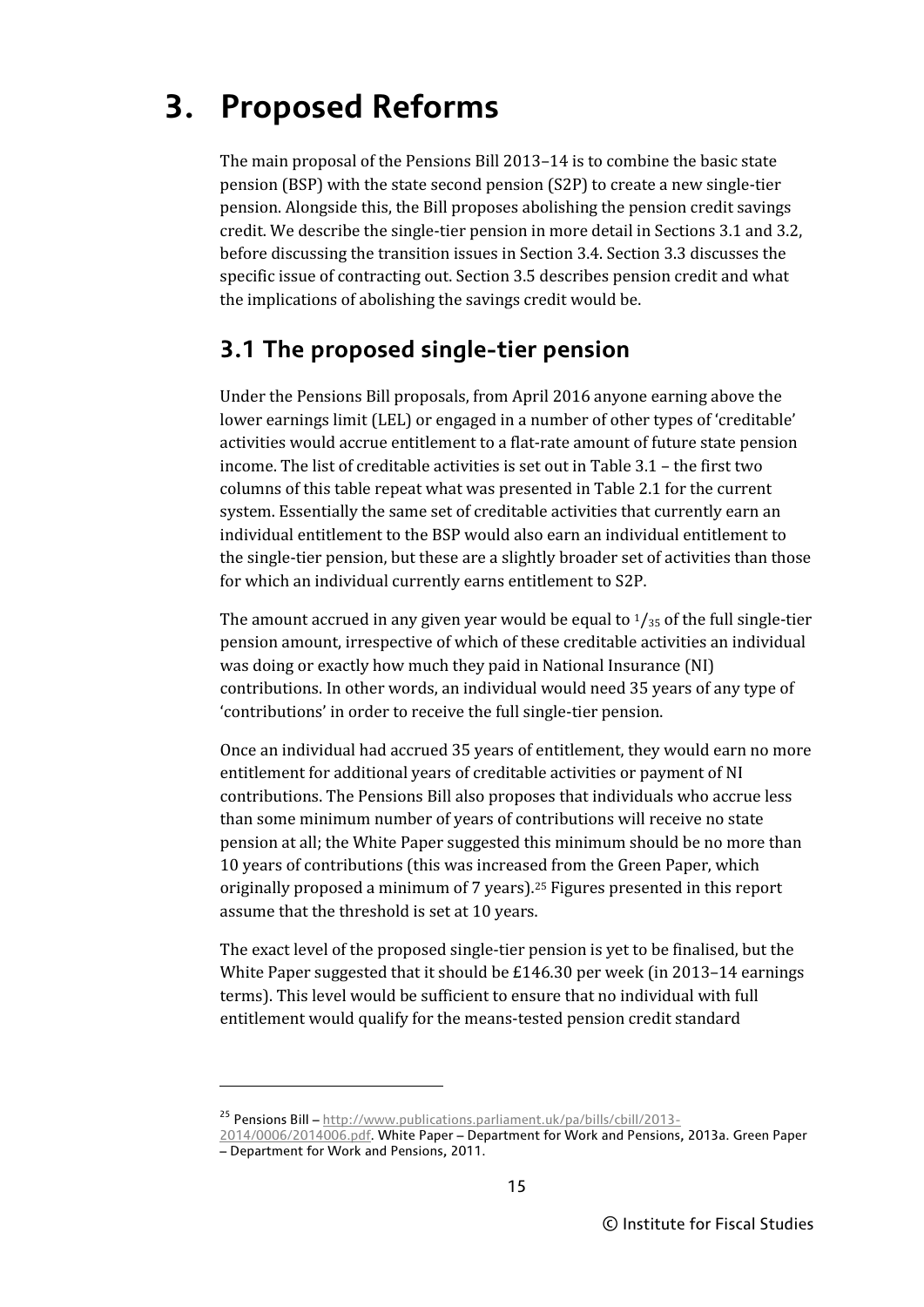### *A single-tier pension: what does it really mean?*

minimum guarantee (which is £145.40 a week for a single person in 2013–14).<sup>[26](#page-22-0)</sup> If the flat-rate pension were set at £146.30 per week, each year of accrual would be worth £4.18 of state pension income  $(= 1/35 \times £146.30)$ . In the remainder of this report, we assume that the single-tier pension will be set at this level. This is in line with the assumptions underlying the policy costings that were published by the Department for Work and Pensions (DWP).[27](#page-22-1)

To illustrate how state pension accrual would work under the proposed system, Box 3.1 describes three example individuals – these are the same individuals described in Box 2.1.

| <b>Activity</b>                                           | Earns<br>entitlement<br>to BSP? | Earns<br>entitlement<br>to S2P? | <b>Earns entitlement</b><br>to single-tier<br>pension? |
|-----------------------------------------------------------|---------------------------------|---------------------------------|--------------------------------------------------------|
| Earning $>$ LEL                                           |                                 |                                 |                                                        |
| Caring for child aged $\leq$ 11                           |                                 |                                 |                                                        |
| Foster carer                                              |                                 |                                 |                                                        |
| Caring for sick or disabled<br>adult (20+ hours per week) |                                 |                                 |                                                        |
| Incapacity or limited<br>capability for work <sup>a</sup> |                                 |                                 |                                                        |
| Maternity allowance                                       |                                 | ×                               |                                                        |
| Statutory maternity/<br>paternity/adoption/sick<br>pay    |                                 | ×                               |                                                        |
| Working tax credit                                        |                                 | ×                               |                                                        |
| Jobseeker's allowance                                     |                                 | ×                               |                                                        |
| Self-employment                                           |                                 | ×                               |                                                        |
| Universal credit <sup>b</sup>                             |                                 | ×                               |                                                        |

Table 3.1. How different activities are treated by the current state pension system and the single-tier pension

<sup>a</sup> Entitlement to severe disablement allowance earns individuals entitlement to both BSP and S2P. Entitlement to incapacity benefit and employment & support allowance earns individuals entitlement to BSP and, with some extra conditions, to S2P.

 $b$  Once universal credit is rolled out, some of those who would not otherwise be credited under existing crediting arrangements, and who receive housing benefit or child tax credits, or whose partner receives working tax credit, will earn credits towards the BSP. All members of benefit units receiving universal credit will earn credits towards the BSP.

Note: In addition to those activities listed in the table, the following activities also earn entitlement towards the BSP and the single-tier pension, but not S2P: jury service, wrongful imprisonment, being the partner of a member of the armed forces posted overseas, being on an approved training course.

Source: Department for Work and Pensions, 2013c.

<span id="page-22-0"></span> $26$  Some individuals might still be entitled to more than the pension credit standard minimum guarantee level: for example, carers and the severely disabled may receive up to £110.60 extra a week of guarantee credit.

<span id="page-22-1"></span><sup>&</sup>lt;sup>27</sup> Department for Work and Pensions, 2013b.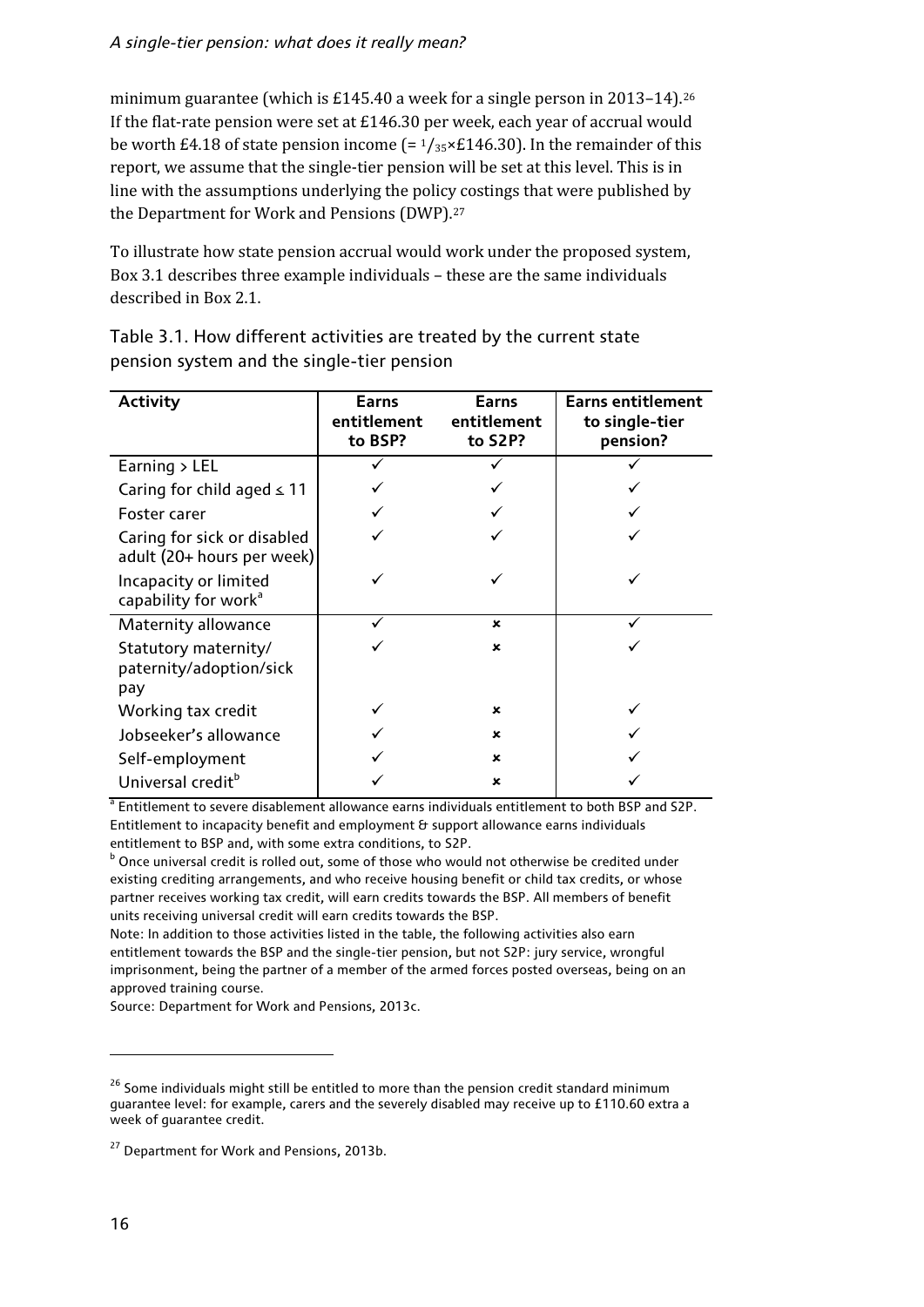Box 3.1. Examples of future state pension accrual under the single-tier system

*The following examples describe hypothetical individuals in the year 2016. All monetary figures are expressed in 2013–14 earnings terms.*

**Lucinda** is 35 years old, is employed and earns £900 a week. She regularly saves money into a personal pension and also receives a pension contribution from her employer. Under the single-tier system, in return for paying National Insurance contributions on her earnings for a year, Lucinda will accrue extra state pension income worth £4.20 per week, which she will receive from the age of 68.

**Jacob** is 29 years old, is employed and earns £115 per week. He does not save in a private pension. In return for paying NI contributions on his earnings for a year, Jacob will accrue extra state pension income worth £4.20 per week, which he will receive from the age of 68.

**Yousef** is 58 years old and spends 35 hours a week caring for his mother. Between the ages of 20 and 55, he was self-employed and paid class 2 NI contributions; he will therefore already have accrued a full 35 years of entitlement to the single-tier pension. Yousef's caring responsibilities will therefore accrue him no extra state pension income.

The White Paper suggested that the level of the single-tier pension should be increased at least in line with growth in average earnings. The BSP is bound in legislation to increase each year at least in line with average earnings growth, though this government has committed to triple lock it (increase by the greatest of CPI inflation, average earnings growth and 2.5%) until the end of this parliament.

In its Impact Assessment of the reform,[28](#page-23-0) DWP assumed that the single-tier pension would be increased indefinitely in line with the triple lock. Throughout this report, we have chosen to illustrate the impact of the single-tier pension policy assuming that both the BSP and the single-tier pension are uprated beyond the end of the current parliament by average earnings growth rather than a triple lock. This is both because it makes description of the policies clearer and because it does not seem plausible or desirable to keep in place a policy that, in the very long run, implies state pension entitlements becoming larger and larger relative to average earnings.[29](#page-23-1)

<span id="page-23-0"></span><sup>&</sup>lt;sup>28</sup> Department for Work and Pensions, 2013b.

<span id="page-23-1"></span><sup>&</sup>lt;sup>29</sup> In producing long-term forecasts for the public finances, the Office for Budget Responsibility assumes that the triple lock implies an average 0.26 percentage point per year increase in the BSP above average earnings growth, an assumption that was adopted by DWP when producing its Impact Assessment of the recent White Paper reforms. This ratchet implies that state pension entitlements will become larger and larger each year relative to average earnings.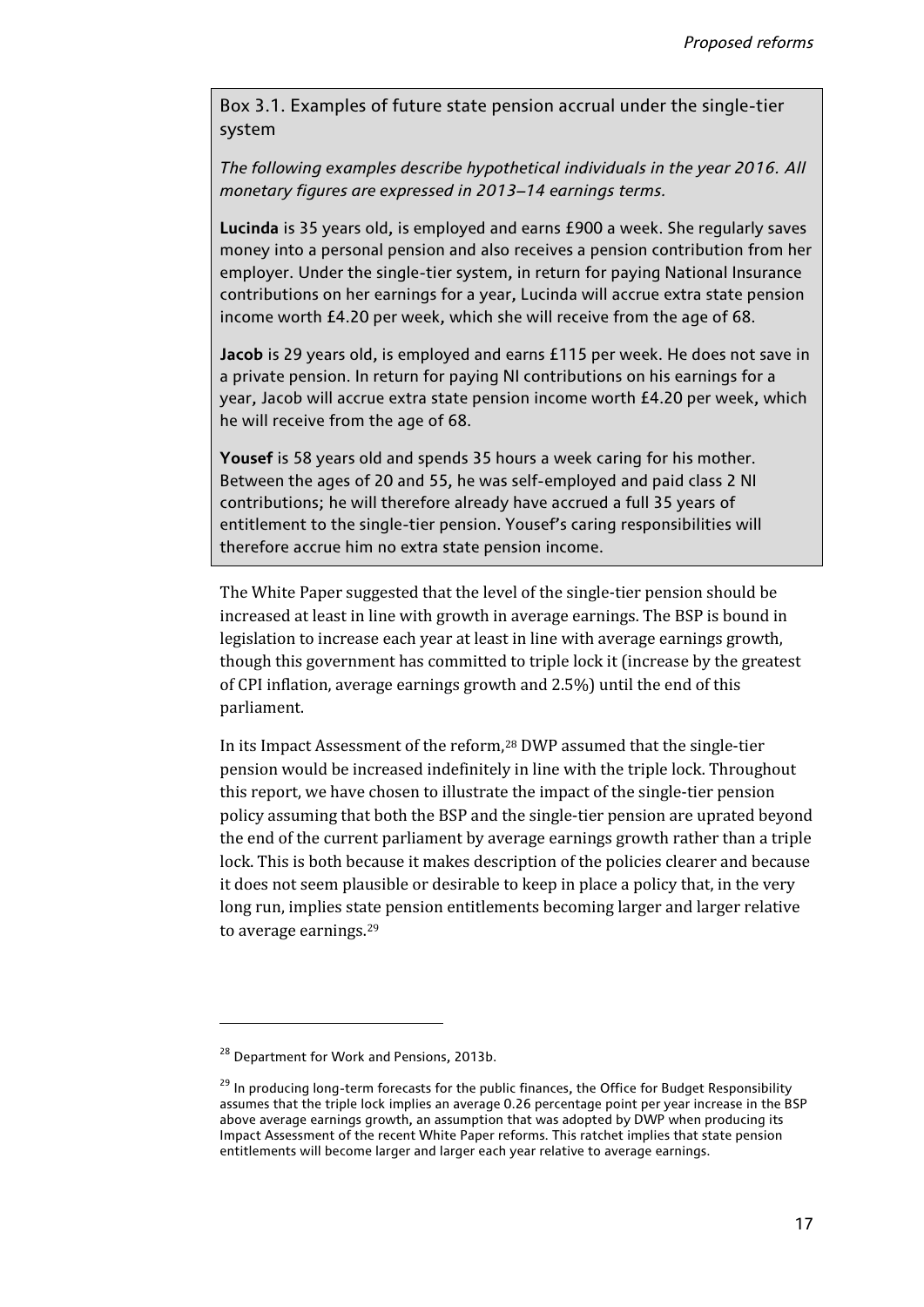## <span id="page-24-0"></span>**3.2 Ending derived and inherited pensions**

The single-tier pension will provide more extensive crediting of unpaid activities than the current system, particularly for periods of unpaid activity that occurred before 2002. This should therefore reduce substantially the number of people who have very low state pension entitlements in their own right.

A further component of the proposed single-tier pension is, therefore, to end the current system of derived and inherited rights. For those reaching SPA after 2016, it will no longer be possible to accrue pension entitlement based on one's spouse's contributions.[30](#page-24-3) This creates a potential group of losers who would have received a 'Category B' pension based on their spouse's contributions, but who now will receive either much less or nothing based on their own contributions.

The number of individuals who are affected by this who have always lived in the UK should be vanishingly small, as generous crediting arrangements and increasing labour-force attachment of women mean that more people are accruing pensions in their own right. However, for those outside the UK who do not earn qualifying years in their own right, this policy represents a significant long-term reduction in the potential pension entitlement they can accrue.

## <span id="page-24-1"></span>**3.3 Ending contracting out**

Under the current pension system, individuals with occupational defined benefit pensions can contract out of S2P. The Pensions Bill 2013–14 sets out legislation to abolish this ability to contract out, meaning that all employees with one job earning the same amount in a given year will pay the same NI contributions and accrue the same state pension entitlement.

The immediate implication of this is that individuals who would have contracted out of S2P will accrue greater state pension entitlement for each year of activity under the proposed system than they would under the current system but they and their employers would also pay higher NI contributions.

<span id="page-24-2"></span>Incorporating historic contracted-out entitlements into the new single-tier pension was an important challenge for the government in designing the singletier policy. In the next section, we describe how this will be dealt with and what the implications are for the different treatment of those who did and did not contract out in the past.

<span id="page-24-3"></span><sup>&</sup>lt;sup>30</sup> There will be some protection for the group of women who were paying the married woman's reduced rate in 1981.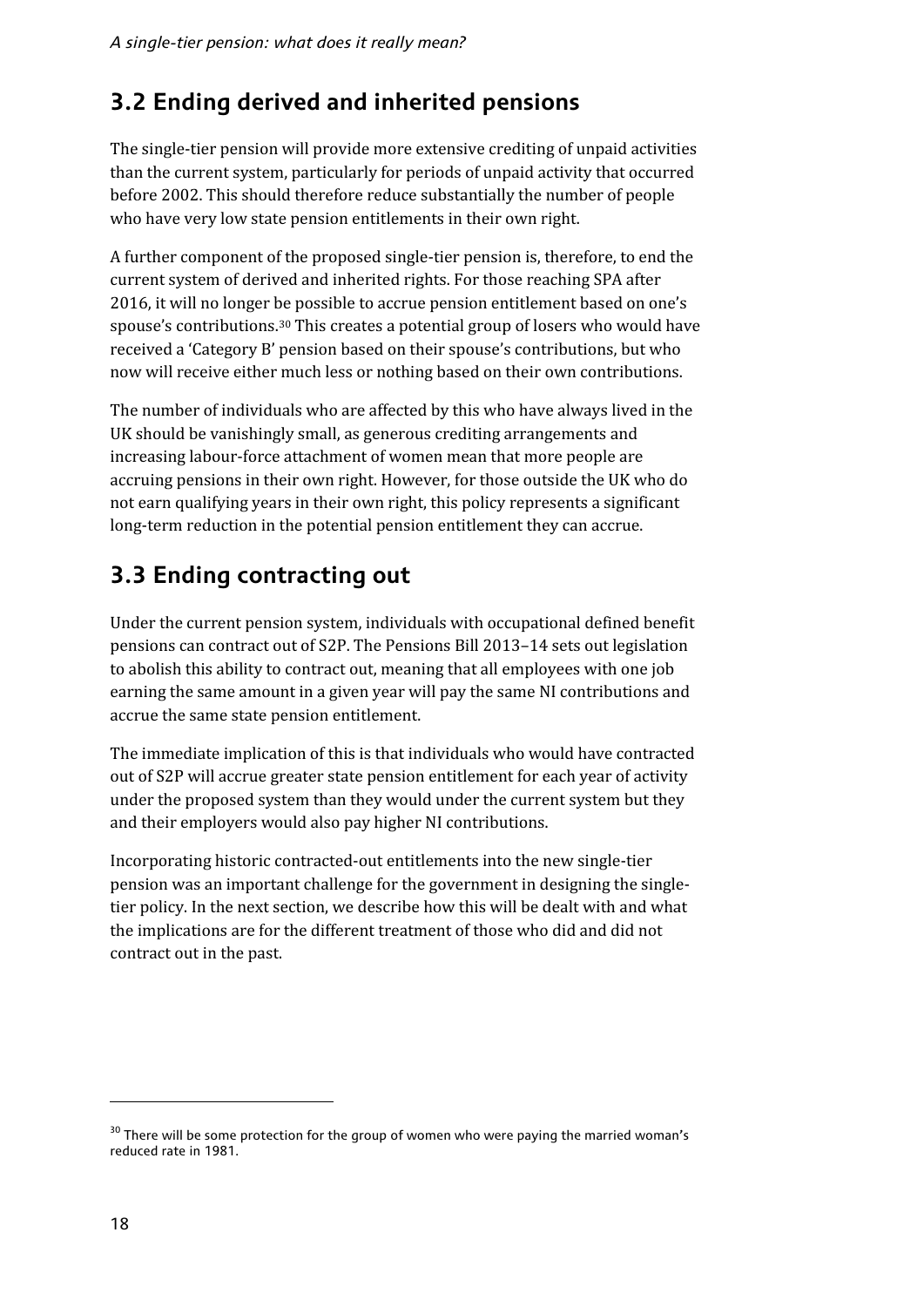## **3.4 Transition issues**

The government plans to introduce the single-tier pension in April 2016, in a way that transfers rights to the new system as quickly as possible. From April 2016, all that will be needed to calculate an individual's state pension income is their 'foundation amount' (defined below), their activities since 2016 and the level of the single-tier pension. In contrast to previous reforms to the state pension system, it will not be necessary to retain an understanding of the rules governing previous incarnations of the state pension system or to keep a record of the full history of an individual's working life. This would, therefore, make the new state pension system significantly simpler than the current system.

In this section, we start by discussing the mechanics of the proposed transition to the single-tier pension before highlighting some of the implications of the transition arrangements. A full discussion of the winners and losers in the short term is left to Chapter 4.

### **The mechanics of transition**

**.** 

In April 2016, every working-age individual's accrued pension entitlement (including entitlement to the BSP, GRP, SERPS and S2P) will be combined to form their 'current scheme valuation'. This will only include entitlement accruing from the individual's own contributions – that is, derived or inherited rights will not be taken into account. This 'current scheme valuation' will be compared with the individual's 'single-tier valuation', or the amount of single-tier pension entitlement that they would have accrued if they had spent their working life up to 2016 under the single-tier system instead.[31](#page-25-0) Entitlement as of 2016 will be the higher of these two valuations, and will form the individual's 'foundation amount'.

Those who have contracted out in the past will face a 'contracted-out deduction' to their valuations under the current and proposed systems, to account for the fact that they will have built up entitlement in a private pension scheme.

This process is illustrated in Figure 3.1, which shows the calculation for the same three individuals who were described in Box 2.2. Zainab will have been selfemployed for 38 years by 2016, having started self-employment at the age of 21. She has 35 qualifying years for the BSP, but no entitlement to GRP/SERPS/S2P. Her single-tier valuation (£146.30) will be higher than her current valuation (a full BSP, worth approximately £109 in 2016–17).

Mohammed has been employed and contracted in since the age of 21. His singletier valuation would be £146.30, as he has more than 35 qualifying years. This is lower than his current scheme valuation of £184.00. Therefore, his foundation amount will be set equal to his existing entitlement under the current system.

<span id="page-25-0"></span><sup>&</sup>lt;sup>31</sup> Activities that were previously credited for the BSP will be treated as accruing credits to the single-tier pension.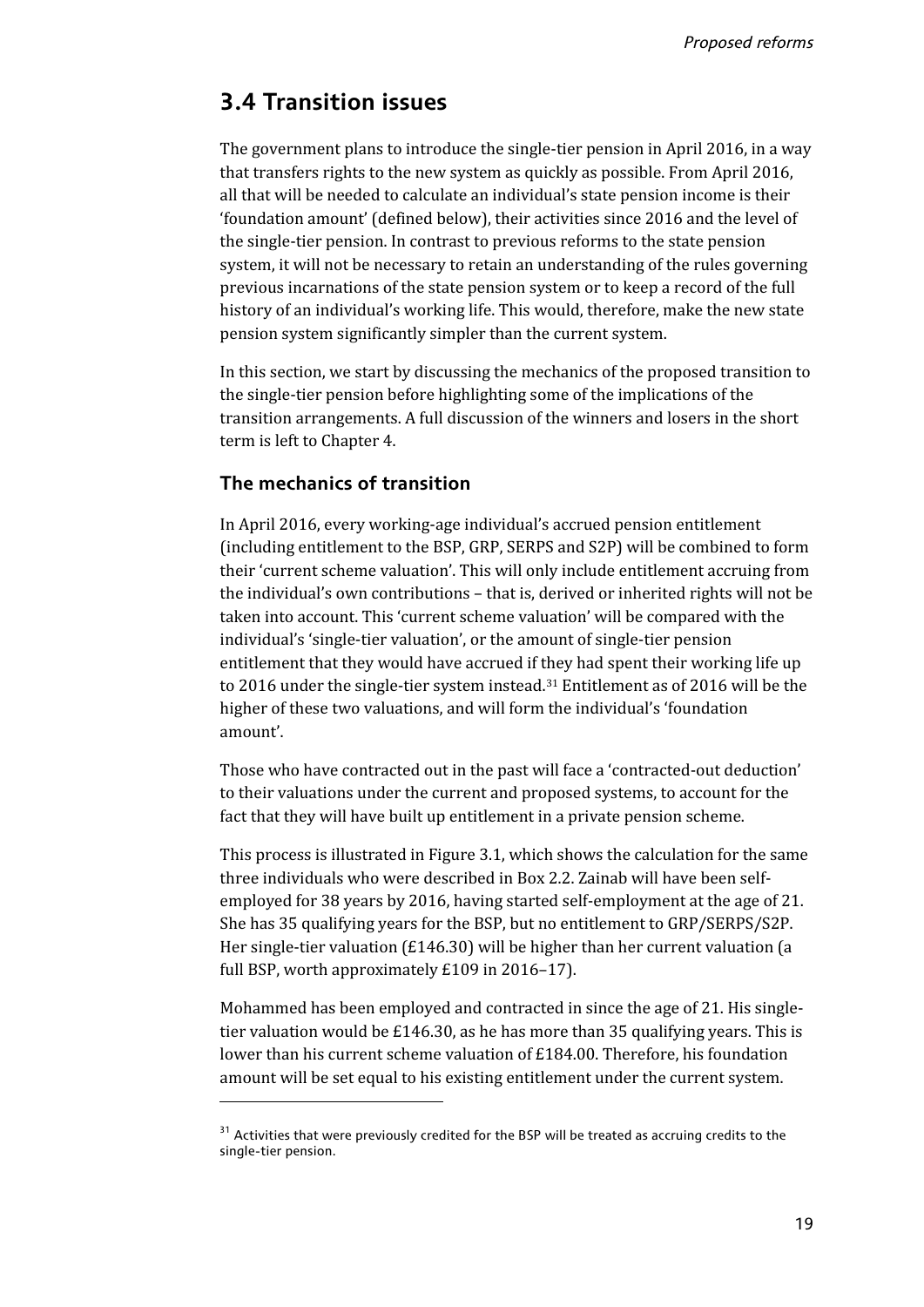

### Figure 3.1. Current and single-tier valuations and the foundation amount

Note: This example is for example people reaching SPA in the 2023 tax year who started work at age 21 in 1978. See Box 2.2.

Source: Department for Work and Pensions, 2013e.

Ava has had the same career history as Mohammed but she has always been a member of her employer's defined benefit pension scheme and has always been contracted out of the state second-tier pension. Under the current system, her entitlement would be the same as Mohammed's less her contracted-out deduction. This gives her a current scheme valuation of £121.00. Similarly, her single-tier valuation will be the same as Mohammed's less the same contractedout deduction – giving her a single-tier valuation of  $E83.30$ , which is lower than her current scheme valuation. Her foundation amount would therefore be set equal to her current scheme valuation. Although Ava will have a lower foundation amount than Mohammed, she will also receive additional pension from her occupational pension scheme, which ought to compensate for this difference in state pension income.

Beyond the implementation year, there are changes both to future accruals and to how pension entitlement already accrued will be uprated.

### *Additional accruals after 2016*

Under the current system, individuals can continue accruing additional BSP entitlement until they reach a maximum of 30 years of contributions and they can continue accruing additional S2P in every year until they reach SPA. For example, Mohammed – described above – would earn additional state pension worth £1.70 a week at SPA if he continued to work beyond 2016. Ava could also accrue the same extra entitlement if she chose to contract back in to the state second-tier pension. Zainab, however, would not accrue any more state pension income as she already has full BSP entitlement and – as a self-employed person – does not accrue entitlement to S2P.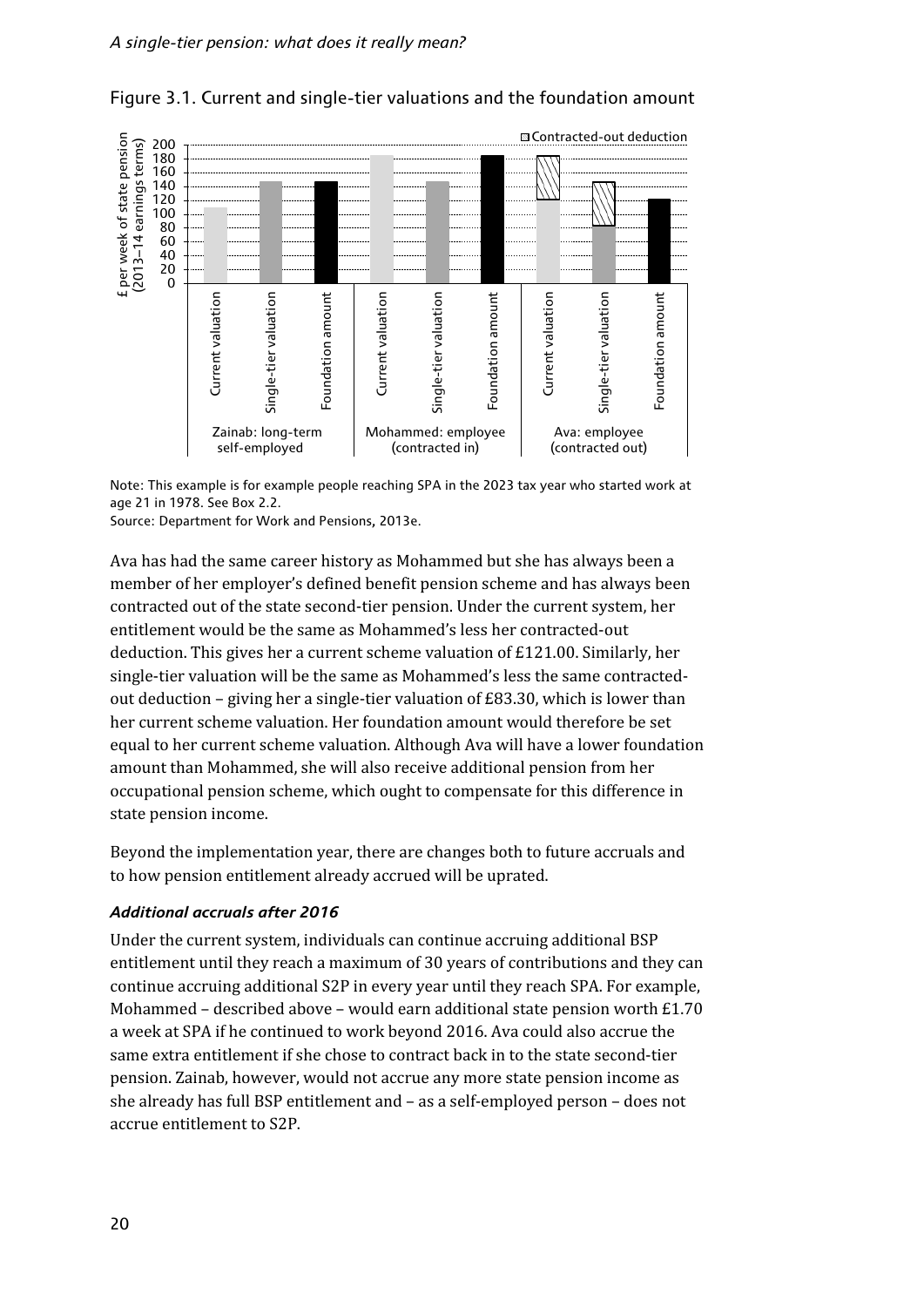In contrast, under the proposed system, anyone with a foundation amount of at least £146.30 will not be able to accrue any more state pension entitlement. For the individuals just described above, this means that neither Zainab nor Mohammed would be able to accrue any further state pension entitlement after 2016, whereas Ava would be able to do so. (Ava would accrue £4.18 of extra state pension income for each additional year of contributions.) This is despite the fact that Mohammed and Ava have essentially paid the same net NI contributions in the past and will continue to do so in the future, if they both continue to work and earn the same amount.

The apparent inequity between Mohammed and Ava in their ability to accrue further state pension entitlements after 2016 arises from how the government has chosen to deal with past contracting out in the Pensions Bill reforms. The option chosen means that the system will move more quickly towards a simple, easy-to-understand single-tier pension, in which most new pensioners will receive the full single-tier pension from the state. However, it has the disadvantage that it treats individuals who contracted out in the past differently from those (otherwise-identical) individuals who contracted in.

#### *Indexation of pension rights after 2016*

From April 2016, up to £146.30 of individuals' foundation amount entitlement will be earnings indexed, while any state pension entitlement in excess of £146.30 will be increased by CPI inflation (this applies both before and after someone reaches SPA).

Under current legislation, SERPS/S2P entitlements are uprated by inflation after the SPA but revalued in line with average earnings growth during working life.

For example, in 2016, Mohammed – described above – will get a foundation amount of £184.00 – equal to his current scheme valuation at that point. Under the current system, until he reaches the SPA, all of this £184.00 will be uprated each year in line with growth in average earnings. However, once he reaches SPA, his BSP entitlement (£109.00) will continue to be uprated with average earnings growth, while his additional pension entitlement (£75.00) will only be increased in line with CPI inflation. Under the single-tier system, from 2016 onwards £146.30 of his state pension entitlement would be uprated in line with average earnings, while the remaining £37.70 would be increased in line with CPI inflation. This would continue after he reaches SPA.

Whether specific individuals gain or lose from this change to uprating policy will depend on exactly how much their foundation amount exceeds £146.30 and how many years they have left before they reach the SPA.

#### **The implications of transition**

The proposed pension system will result in a significant windfall increase in the state pension rights of three particular groups: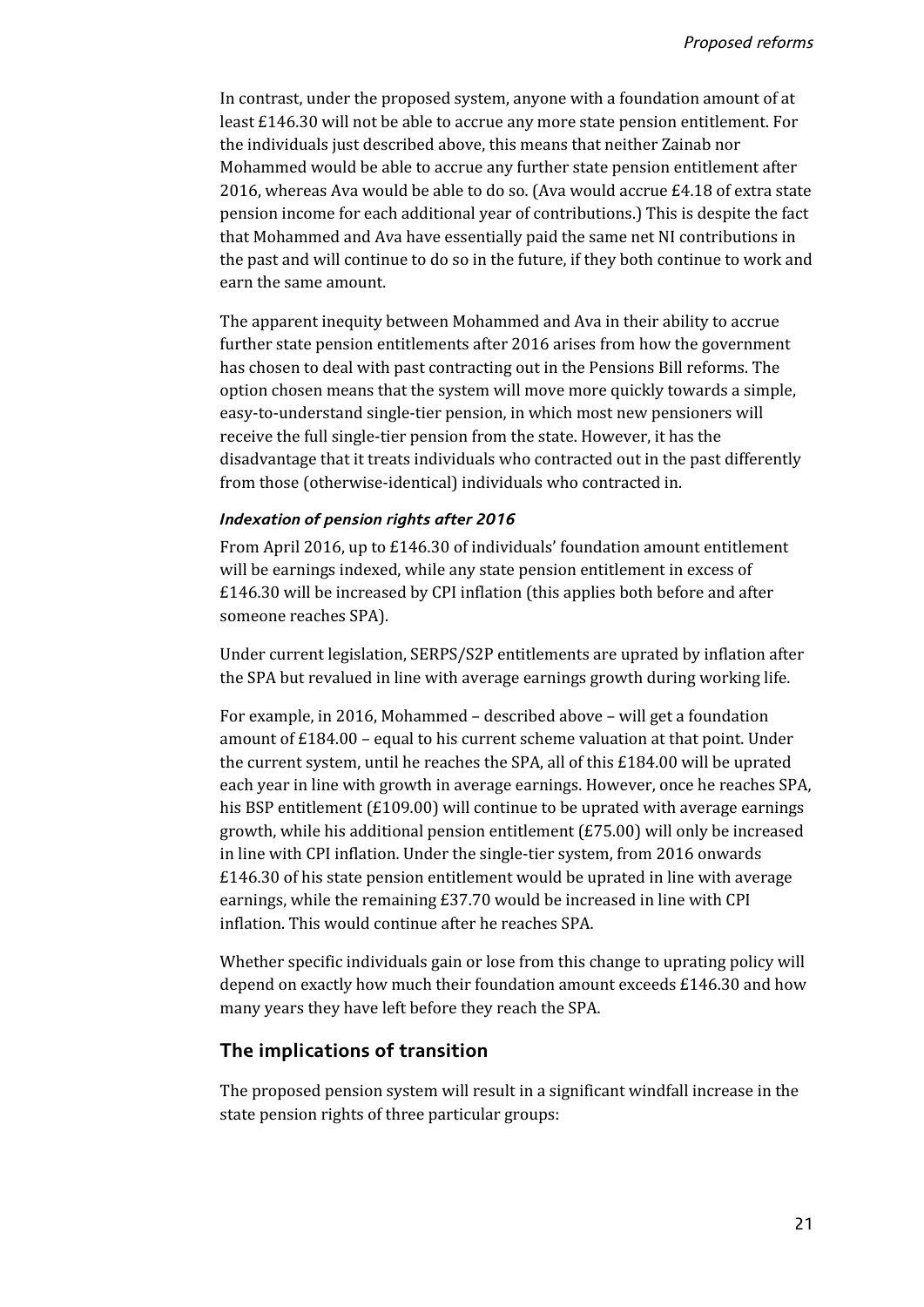- those who were employed on relatively low earnings (although still at or above the LEL) between 1978 and 2001 – these individuals will have accrued BSP but little or no SERPS entitlement;
- those who were carrying out activities prior to 2002 that earned entitlement to BSP but not SERPS – for example, caring for children, caring for sick or disabled adults, or receiving certain out-of-work benefits;
- those who have been self-employed.

For these types of individuals, the proposed system is likely to represent a windfall gain. As discussed in greater detail in Chapter 4, most of these 'winners' are in earlier cohorts.

In addition, those who have spent periods contracted out of SERPS/S2P will have the potential to accrue a larger total pension than otherwise-identical individuals who had been contracted in, as they will be able to 'work off' these contractedout years in order to qualify for an increased state pension with no loss of private pension from their years spent contracted out.

Given the transition rules proposed in the White Paper, almost no one would see a significant reduction in their accrued entitlement as a result of the reform[.32](#page-28-1) Those whose foundation amount exceeded the single-tier pension level in 2016 would have that entitlement 'protected'.[33](#page-28-2) However, there are potentially a large number of individuals who have not yet reached the SPA who should anticipate accruing a state pension entitlement of more than £146.30 under the current system and who would, therefore, receive less under the proposed system than under the current one. As described in Chapter 5, these losers are most heavily concentrated in later cohorts – those who entered the labour market after (or not very long before) 2002.

## <span id="page-28-0"></span>**3.5 Changes to means-tested benefits**

The current system of means-tested benefits for pensioners includes the pension credit, which itself is comprised of two components – the pension credit guarantee credit (PCGC) and the pension credit savings credit (PCSC).

The PCGC tops up income to a minimum level (£145.40 for a single person and £222.05 for couples in 2013–14), whereas the PCSC was introduced to reward private saving and has a maximum award of £18.06 (£22.89 for couples). As of November 2012, 14% of 65- to 69-year-olds claimed the pension credit and

<span id="page-28-1"></span> $32$  Some groups who do – those with fewer than 10 years of contributions and those who would have received pensions based on their spouse's entitlement who will now only receive a pension based on their own contributions – are discussed in Chapter 4.

<span id="page-28-2"></span><sup>&</sup>lt;sup>33</sup> The proposed 'protection' does actually constitute a small reduction in pension entitlements for this group. This is because state pension rights in excess of the single-tier level will only be uprated between 2016 and SPA in line with CPI inflation, rather than average earnings growth, as would happen under current legislation.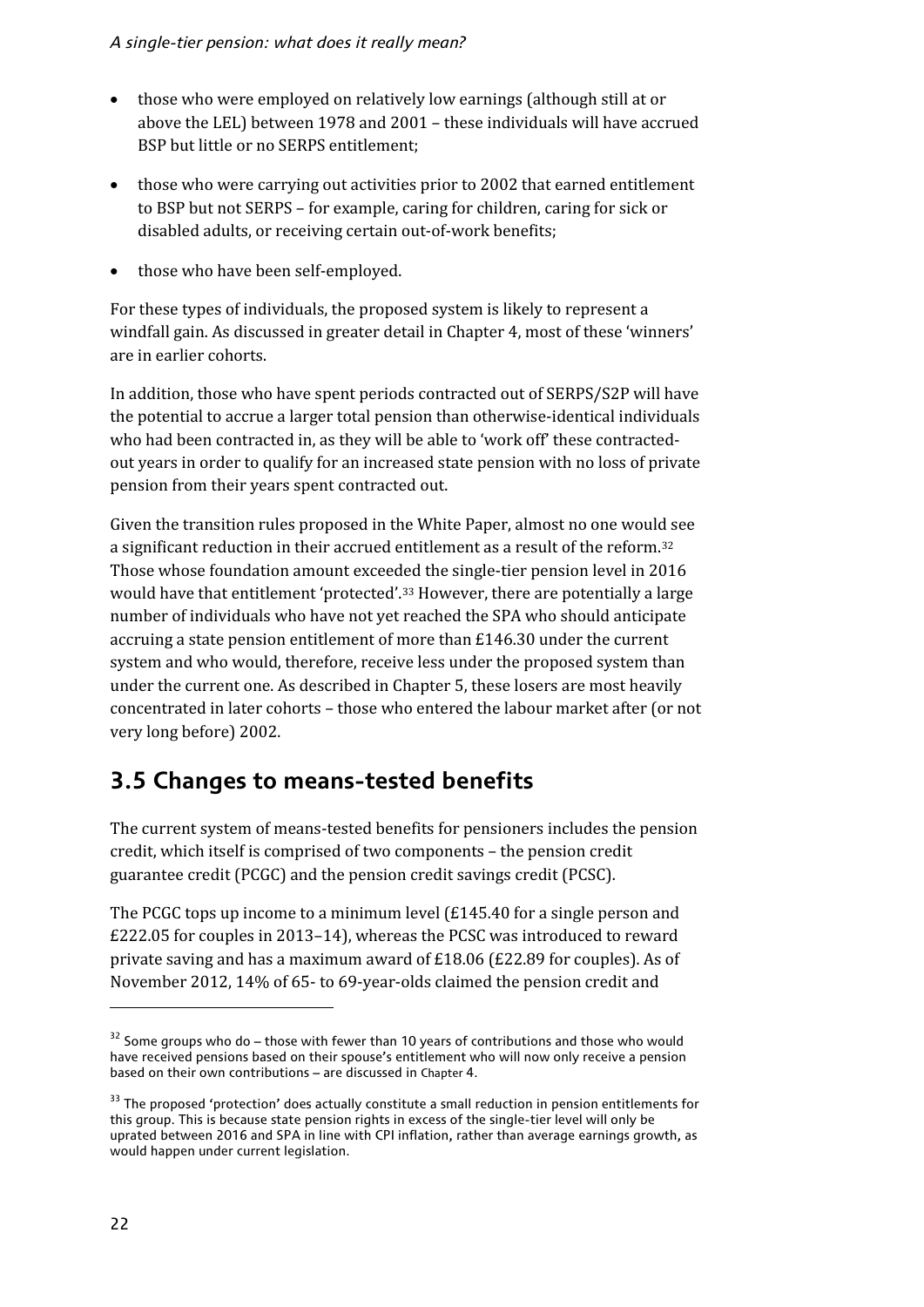received an average award of £53.75 (2013–14 earnings terms).[34](#page-29-0) However, DWP estimates of take-up rates in 2009–10 indicate that only 62–68% of those entitled to the pension credit actually claimed it (implying that as many as 20–22% of 65 to 69-year-olds may have been entitled to some element of the pension credit).[35](#page-29-1)

Figure 3.2 illustrates the current pension credit (PC) system, showing for a single person what their income would be including PC, based on their income without PC. The solid black line shows the level to which PC tops up individuals' incomes. For example, this shows that anyone with an income below £115.30 a week is eligible to receive PCGC to top up their income to £145.40. Individuals with slightly higher income than this are also eligible to receive some PCSC, which tops up their income further. The slope of the black line shows how much extra total income someone would receive (after taking into account means-tested pension credit) if their non-means-tested income were to increase by £1.



#### Figure 3.2. How the pension credit tops up pensioner income

If a single individual has an income below £115.30 a week (that is along the horizontal portion of the black line), a £1 increase in non-means-tested pension income will result in no change in total income, as their PCGC award will simply be reduced by £1 as well. Individuals expecting to be in this situation would have no incentive to save for retirement, as extra pension income would simply be offset one-for-one by loss of PCGC.

If a single individual has non-means-tested income between £115.30 and £190.55, they will be eligible for some PCSC. For these people, a £1 increase in non-means-tested income would increase total income by 60p. Individuals

<u>.</u>

<span id="page-29-0"></span><sup>&</sup>lt;sup>34</sup> Source: http://tabulation-tool.dwp.gov.uk/5pc/pc\_prim/tabtool\_pc\_prim.html. Population estimates from 2010-based National Population Projections (ONS).

<span id="page-29-1"></span><sup>&</sup>lt;sup>35</sup> Take-up rates for those eligible only for PCSC are estimated to be particularly low, at 43–48%. For these individuals, the pension credit represents at most £18.06/£22.89 (singles/couples) of extra weekly income. Department for Work and Pensions, 2013f.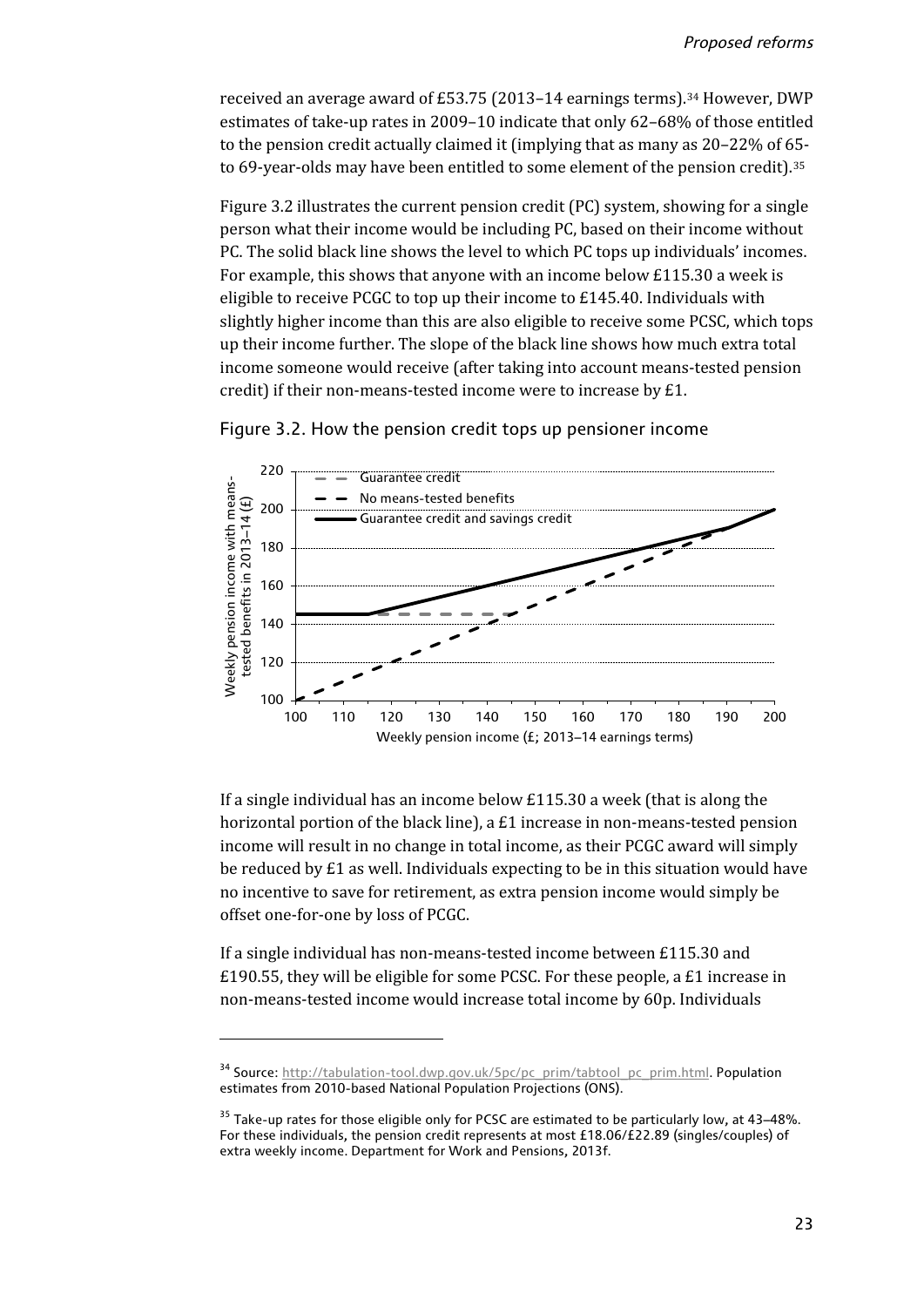#### *A single-tier pension: what does it really mean?*

expecting to be in this position would have a greater incentive to save for retirement than those expecting lower income, but still less incentive than people who expect to avoid the scope of means-tested PC altogether.

However, even under current legislation, in the long run, pension credit savings credit will be increasingly unimportant. This is for two reasons. First, the PCSC thresholds are changed each year such that the income band for PCSC entitlement will get smaller over time. Second, as more people are credited automatically for S2P alongside the BSP, it will become less important to reward levels of 'saving' just above the level of the basic state pension.[36](#page-30-0)

The single-tier proposals include the abolition of PCSC: in other words, pensioner incomes would simply be topped up to the level of the dashed grey line in Figure 3.2, and then would increase with private income (shown by the dashed black line) once non-means-tested income exceeds the PCGC level. Under this policy, everyone with income below the PCGC level would face a one-for-one reduction of their means-tested income with every increase in their non-means-tested pension income, but those with incomes above the PCGC level would be out of the scope of this means testing and face no disincentives to save.<sup>[37](#page-30-1)</sup>

There will be transitional protection for benefit units where one member reaches SPA before 6 April 2016, such that they will still be able to claim pension credit savings credit in the future once the oldest member of the couple reaches the male SPA.

<span id="page-30-0"></span><sup>&</sup>lt;sup>36</sup> The lower income threshold for PCSC entitlement has historically been set roughly at the level of the full BSP.

<span id="page-30-1"></span><sup>&</sup>lt;sup>37</sup> Some of these individuals might still, however, qualify for means-tested housing benefit and/or support for council tax.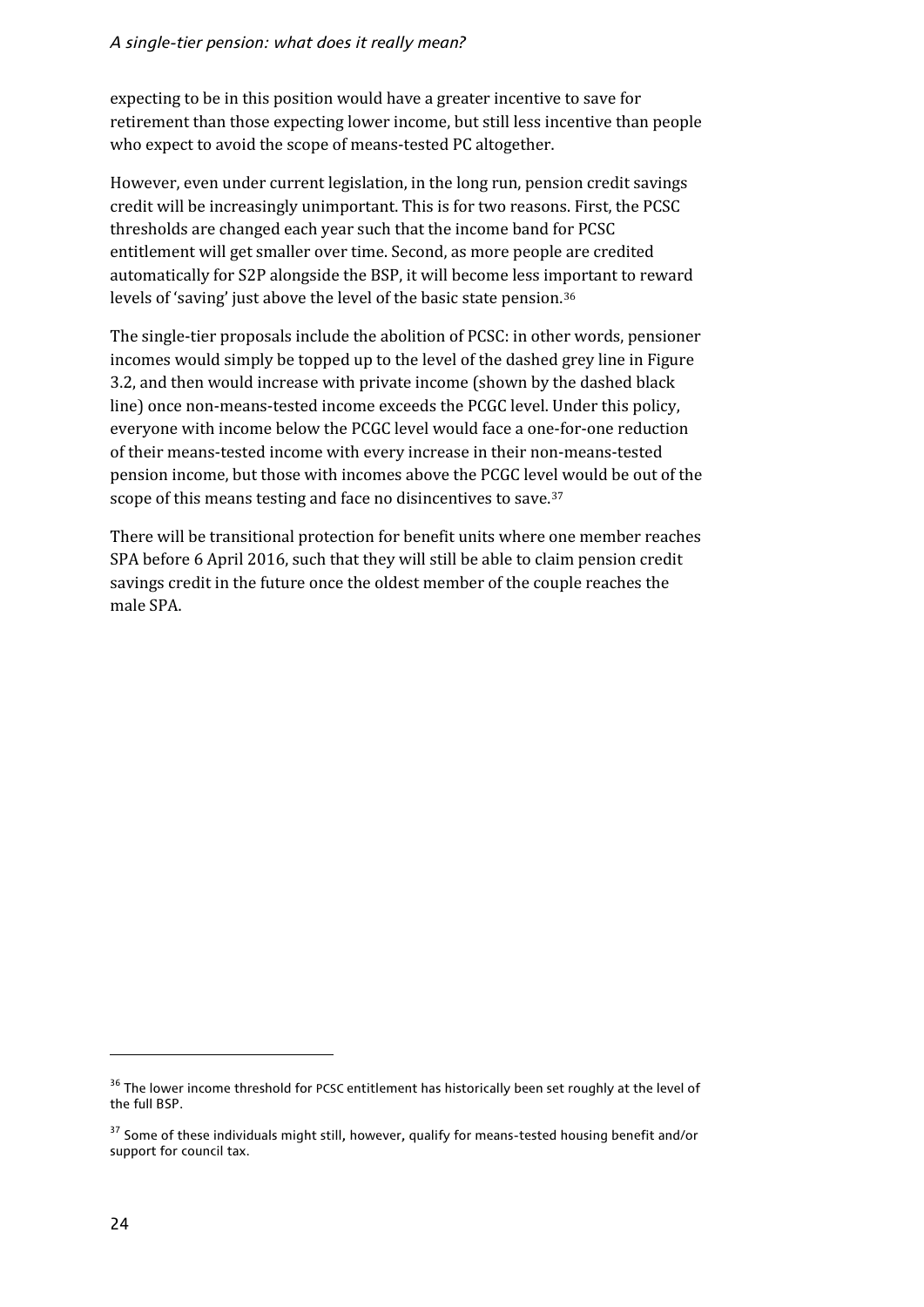## <span id="page-31-0"></span>**4. Short-Run Effect of the Proposed Reforms on Pensioner Incomes**

The proposed reforms have different implications in the short run from in the long run. This is because the state pension entitlements of people retiring in the next few decades are heavily affected by historic pensions legislation, which in particular treated unpaid activities less generously. The proposed reforms aim to 'protect' pension entitlements that have already been accrued. Therefore, the main effect in the very short term is to increase entitlements for some groups, while leaving other groups' entitlements largely unchanged. There are, however, some notable short-term losers, such as those who would have accrued fewer than 10 years of contributions by 2016; these people would receive no state pension income under the proposed rules unless they were able and chose to pay voluntary class 3 National Insurance contributions to improve their contribution records.

In this chapter, we describe who, in the short term, will see their state pension rights increased or decreased as a result of the proposed reforms. In particular, we focus on those who will be reaching SPA between 6 April 2016 and 5 April 2020 – this group includes women born between 6 April 1953 and 5 July 1954 and men born between 6 April 1951 and 5 July 1954. We make use of a unique data set that links individuals' NI contribution histories with detailed survey information on their socio-demographic characteristics, financial circumstances and health. We briefly describe the data in Section 4.1.

To make clear how the proposed reforms affect household incomes, we start by describing how they would affect individuals' weekly state pension income at SPA (Section 4.2) and the present discounted value of their pension income over the whole of their retirement (Section 4.3). Obviously, for those who expect to be entitled to some means-tested benefits after SPA, some of these gains in state pension income will be offset by a reduction in means-tested entitlement. Section 4.4 therefore discusses how total household income will be affected by these reforms after taking into account eligibility for means-tested pension credit and the planned abolition of the savings credit component. Section 4.5 summarises.

## <span id="page-31-1"></span>**4.1 Data**

In this chapter, we make use of a unique data set containing detailed household micro data linked to individual NI records to describe how the first few cohorts of individuals to retire under the new single-tier pension would be affected by the reforms. The English Longitudinal Study of Ageing (ELSA) interviews a representative sample of the English household population aged 50 and over every two years – following the same individuals over time. The survey asks a huge range of questions covering – among other things – demographic characteristics, socio-economic circumstances, wealth, physical and mental health, social participation and cognitive function. Survey respondents were also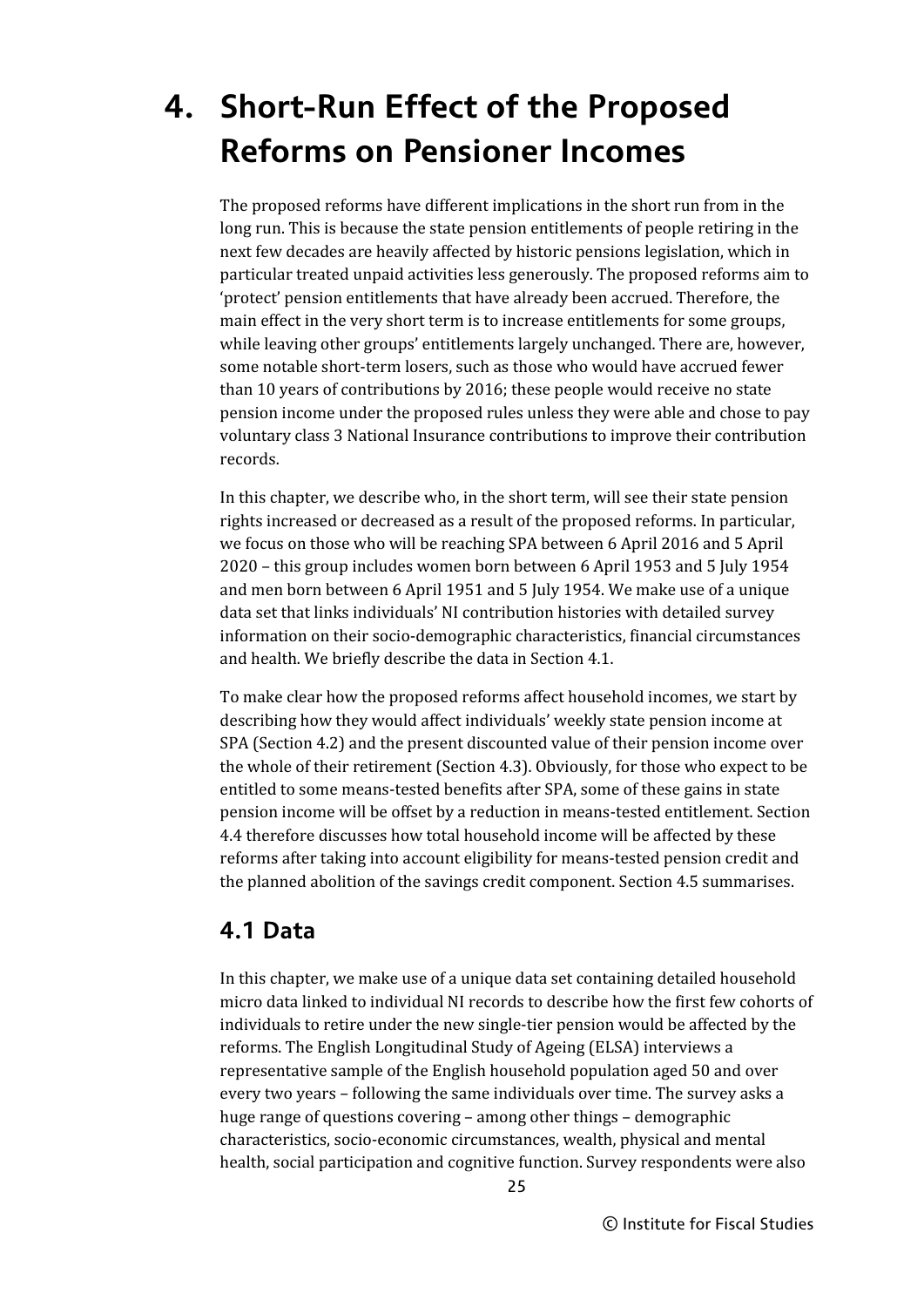asked for permission to link their survey answers to various administrative data sources, including NI contribution records from HM Revenue and Customs.

This linked data set allows us to examine in detail the accrued state pension rights of survey respondents (calculated using both the current and proposed rules) and how eligibility varies across individuals and households with different characteristics. This allows us to provide a much richer picture of how the proposed reforms affect different types of individuals than is possible with only administrative data. It also allows us to calculate individuals' state pension entitlements precisely, which would not be possible with survey data alone. However, this advantage comes at the cost of being constrained to examine only those cohorts for whom information can be gleaned from ELSA. Consequently, this chapter focuses only on those reaching SPA between 6 April 2016 and 5 April 2020.

The first wave of ELSA (collected in 2002–03) covered a representative sample of the English household population born on or before 29 February 1952. To allow us to examine a slightly wider set of cohorts, we have used the ELSA sample to

|                                     | Men      | Women                                  | All      |
|-------------------------------------|----------|----------------------------------------|----------|
| $SPA = 2016$ (%)                    | 31.6     | 27.5                                   | 30.3     |
| $SPA = 2017$ (%)                    | 31.6     | 20.7                                   | 28.2     |
| $SPA = 2018$ (%)                    | 25.1     | 21.9                                   | 24.1     |
| $SPA = 2019$ (%)                    | 11.7     | 29.9                                   | 17.4     |
| Characteristics in 2002–03          |          |                                        |          |
| Age (mean)                          | 49.9     | 48.9                                   | 49.6     |
| Couple (%)                          | 79.9     | 69.8                                   | 76.7     |
| Single (incl. widowed/divorced) (%) | 20.1     | 30.2                                   | 23.3     |
| Has children (%)                    | 84.8     | 87.1                                   | 85.5     |
| No children (%)                     | 15.2     | 12.9                                   | 14.5     |
| Low education (%)                   | 39.4     | 43.7                                   | 40.7     |
| Mid education (%)                   | 32.3     | 38.0                                   | 34.0     |
| High education (%)                  | 28.3     | 18.3                                   | 25.2     |
| Working (%)                         | 85.7     | 78.7                                   | 83.5     |
| Not working (%)                     | 14.3     | 21.3                                   | 16.5     |
| Total family net income (mean)      |          | £547.40 p.w. £428.70 p.w. £510.50 p.w. |          |
| Total family net income (median)    |          | £464.50 p.w. £388.00 p.w. £438.50 p.w. |          |
| Total net wealth (mean)             | £302,372 | £289,528                               | £298,381 |
| Total net wealth (median)           | £255,948 | £192,058                               | £226,823 |
| Sample size                         | 762      | 340                                    | 1,102    |

Table 4.1. Characteristics of those reaching the SPA between 6 April 2016 and 5 April 2020

Note: Education is defined as 'low' if left full-time education at or before the compulsory schoolleaving age (CSL), 'mid' if left full-time education between the CSL and age 18, and 'high' if left full-time education at age 19 or above. Total wealth is per-head household wealth, and includes private pension wealth but not state pension wealth.

Source: Authors' calculations using English Longitudinal Study of Ageing and National Insurance administrative data.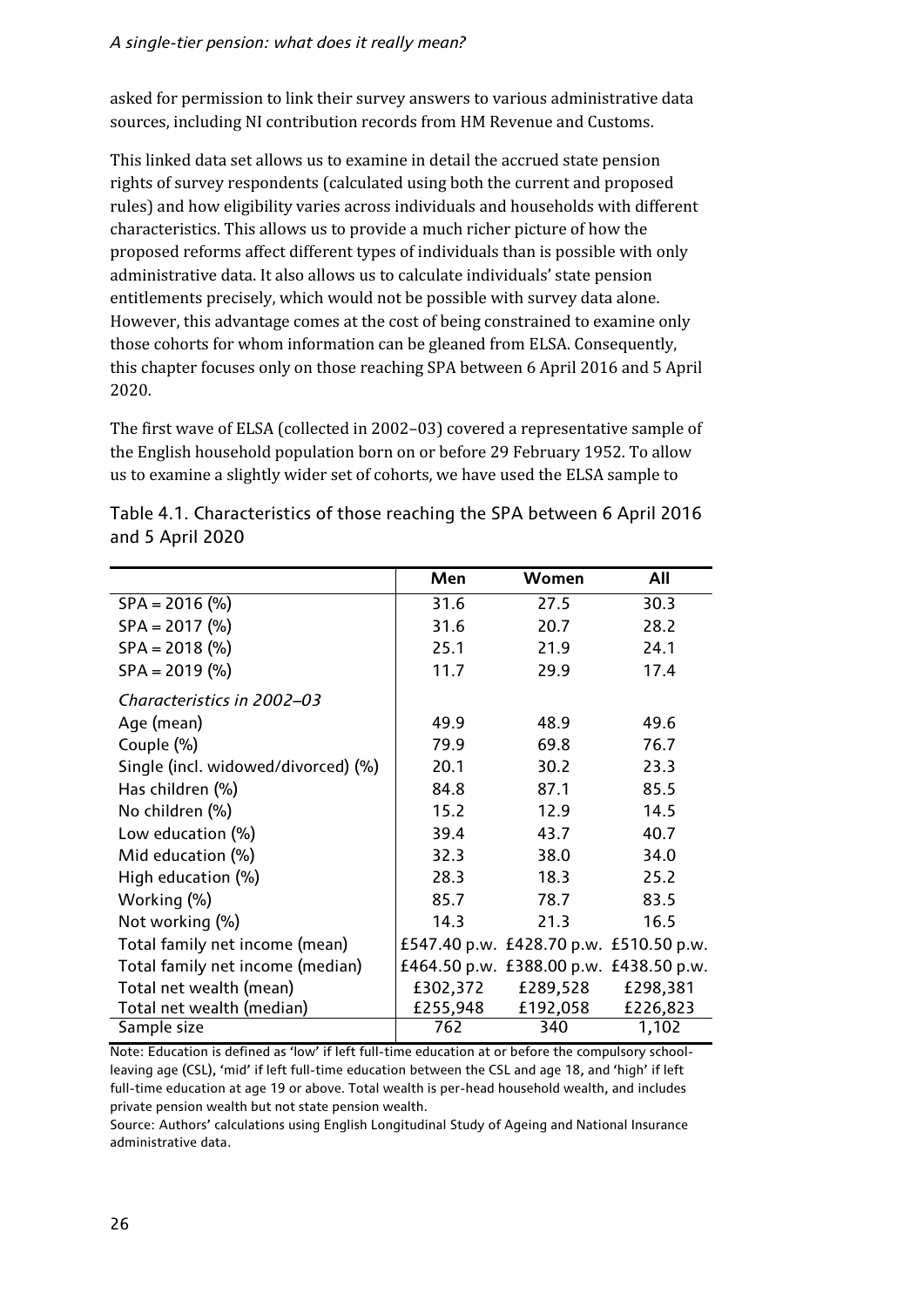simulate data for cohorts born up to 5 July 1954. The way that we have done this is described in more detail in Appendix B, which also provides an assessment of the reliability of the ELSA–NI linked data and the simulated data.[38](#page-33-1)

Together, the ELSA data and simulated data provide us with a sample of the cohorts who will reach SPA up to 5 April 2020 – that is, during the first four years from the proposed implementation date for the single-tier pension. Table 4.1 shows some summary statistics on the sample. One point to note is that, because of the way that the SPA for women is increasing between 2016 and 2020, far fewer women than men will reach SPA during this period. Therefore, 69% of our sample are men and only 31% are women.

In this chapter, we examine how our results vary across individuals with different levels of wealth. The measure of wealth we use is total household net wealth. This includes all financial, housing, private pension and physical assets held by an individual and their partner (where relevant), less any outstanding mortgages and other debts. Table 4.1 shows that among our sample, half of individuals live in a household with total net wealth of no more than £226,823. The men on average live in slightly wealthier households than the women in our sample. In the following subsections, some analysis is presented by 'quintile' of total net wealth. To construct these quintiles, we divide our sample up into five equally-sized groups based on the wealth per person held by their family unit.

## <span id="page-33-0"></span>**4.2 Comparing state pension income at SPA under the proposed and current systems**

This section describes – for individuals reaching SPA between 6 April 2016 and 5 April 2020 – how state pension income at SPA under the proposed system will compare with what they would get under the current system. For more detail on how pension income will be calculated in the new system and how rights already built up under the existing system will be 'protected', see Sections 3.1 and 3.4.

The data we have only include information on individuals' activities up to 2010– 11. In this section, we start by describing what individuals' state pension rights would be under the current and proposed systems if they then did no 'creditable' activities from 6 April 2016 onwards. We then discuss how this compares with the picture if individuals expect to continue working or doing other creditable unpaid activities between 2016 and when they reach the SPA. More detail on the assumptions made is provided in Appendix B.[39](#page-33-2)

<u>.</u>

<span id="page-33-1"></span><sup>38</sup> Appendix B is available online at http://www.ifs.org.uk/docs/report\_singletier\_pension\_appendices.pdf.

<span id="page-33-2"></span><sup>&</sup>lt;sup>39</sup> http://www.ifs.org.uk/docs/report\_single-tier\_pension\_appendices.pdf.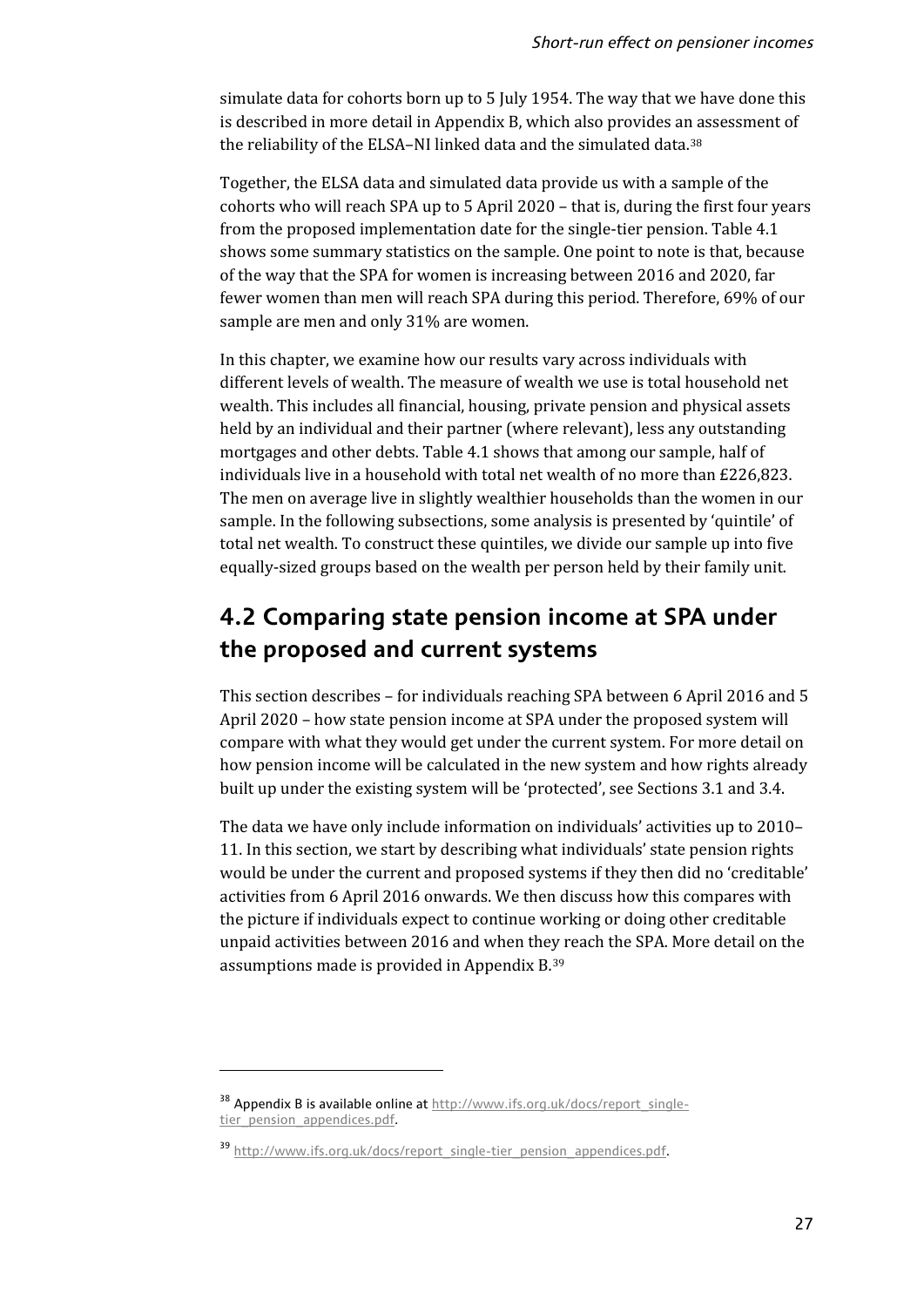## **Pension entitlements assuming individuals stop contributing in April 2016**

Figure 4.1 shows the distribution of state pension income at the SPA under the current pension system for our sample. This shows that 25% of individuals (32% of men and 9% of women) will have accrued state pension entitlements worth at least the full single-tier amount of £146.30 per week by 2016 and that 93% of individuals (98% of men and 83% of women) will have accrued state pension income worth at least as much as the full BSP.

Figure 4.1. Distribution of accrued state pension income at SPA under current system



Source: Authors' calculations using English Longitudinal Study of Ageing and National Insurance administrative data.

This baseline of pension entitlement under the current system in 2016 maps onto single-tier entitlement as follows: those individuals who have accrued at least the full single-tier amount before 2016 will experience no change, or a small loss, in state pension income at SPA. The 75% of individuals who will have accrued state pension entitlements worth less than £146.30 per week by 2016 could see their entitlement affected by the proposed system in one of three ways:

- First, their foundation amount could be higher than their entitlement under the current system. This would be the case if they are credited with accrual to the single-tier pension for activities that previously only gave them credit towards the BSP and not SERPS or S2P.
- Second, their foundation amount could be the same as their entitlement under the current system.
- Third, they could fall foul of the 10-year minimum contribution requirement for the new system, or lose out from the end of Category B pensions. In the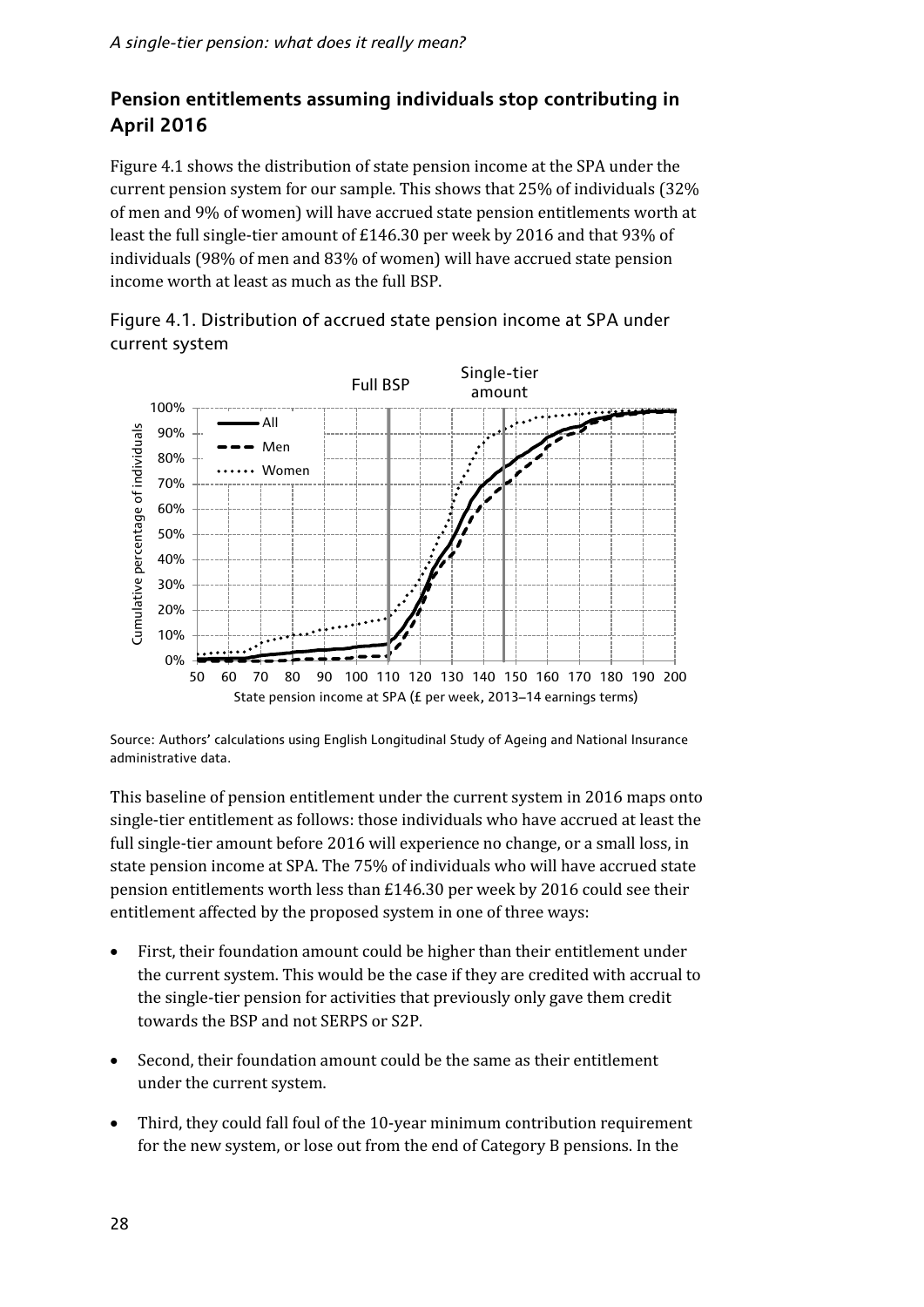former case, they would not be entitled to any state pension. In the latter case, they would only be entitled to any state pension on the basis of their own contribution history, rather than that of their partner.

Figure 4.2 shows the difference between the state pension income that people will get under the single-tier system and the income they would get from the current system at SPA.[40](#page-35-0) A positive number indicates that entitlement under the single-tier system will be greater than entitlement under the current system.

Figure 4.2. Distribution of change in state pension income at SPA under proposed system compared with current system – assuming no further 'contributions' after April 2016



Source: Authors' calculation using English Longitudinal Study of Ageing and National Insurance administrative data.

Among the sample as a whole, just 18% will see an immediate increase in their state pension income as a result of the single-tier reforms. Women are much more likely to face this immediate gain than men, with 44% of women facing an increase in their entitlement as of 2016 compared with just 6% of men. The percentage seeing an increase in their state pension income of more than £5 per week is 15% (6% of men and 35% of women); 10% will see an increase of more than £10 per week (4% of men and 24% of women).

The vast majority (78%, including 91% of men and 50% of women) will see no immediate change in their state pension income. Of this group, a third (or 25% of the sample as a whole) will see essentially no change in their state pension income because they will already have accrued state pension income in excess of £146.30.

 $\overline{a}$ 

<span id="page-35-0"></span> $40$  Figure A.1 in Appendix A shows the equivalent figure for the subsample of individuals who would be entitled to less than £146.30 per week under the current system. (Appendix A is available online at http://www.ifs.org.uk/docs/report\_single-tier\_pension\_appendices.pdf.)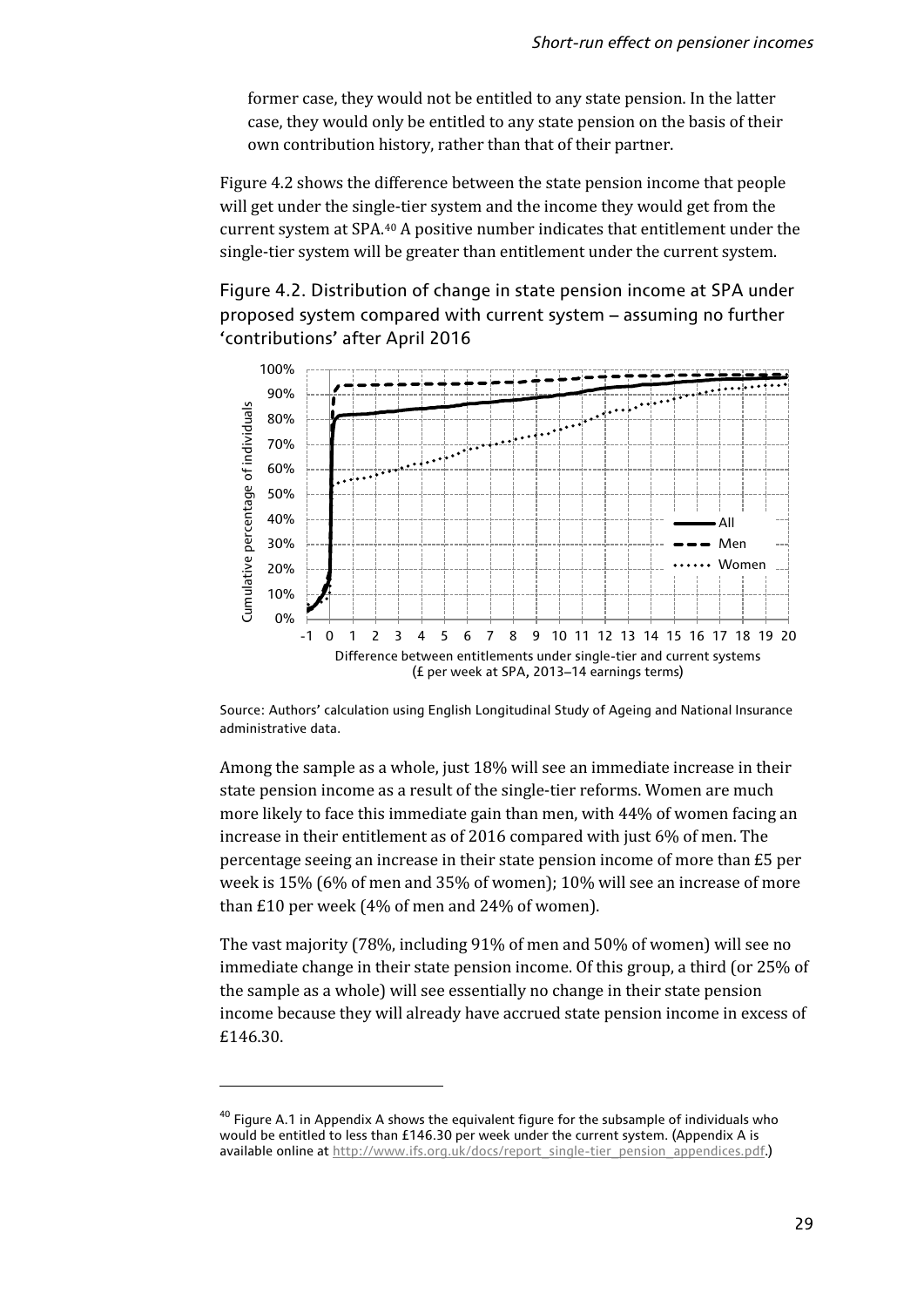Only a very small fraction of our sample (4% of all individuals, including 3% of men and 6% of women) would see a reduction in their pension entitlement by £1 per week or more as a result of the proposed system. Around half of these women are those who fall below the 10-year minimum contribution condition and around half of the women are those who would qualify for a Category B pension under the current system but not under the single-tier system. That so few people in our sample are affected by the minimum contribution condition is not surprising since our sample is of the English household population and DWP asserts that most people who will be affected in this way currently live outside the UK. Those women who do fall foul of the minimum contribution condition may be able to boost their state pension entitlement by paying voluntary class 3 contributions to improve their record. This would be possible if they had any years from 2006 onwards for which they have not yet received a credit.<sup>[41](#page-36-0)</sup>

The resulting distribution of state pension entitlements under the single-tier system is shown in Figure 4.3. Table 4.2 summarises the level of state pension income received under the current and proposed systems. This shows that 34% of men and 23% of women would have a pension income of at least £146.30 per week. In other words, 3% of men and 14% of women would see their state pension income at SPA boosted up to the full single-tier amount.



Figure 4.3. Distribution of state pension income at SPA under proposed rules

Source: Authors' calculations using English Longitudinal Study of Ageing and National Insurance administrative data.

**.** 

<span id="page-36-0"></span><sup>41</sup> Source[: http://www.hmrc.gov.uk/drafts/ss-conts-amedn-regs13.pdf.](http://www.hmrc.gov.uk/drafts/ss-conts-amedn-regs13.pdf)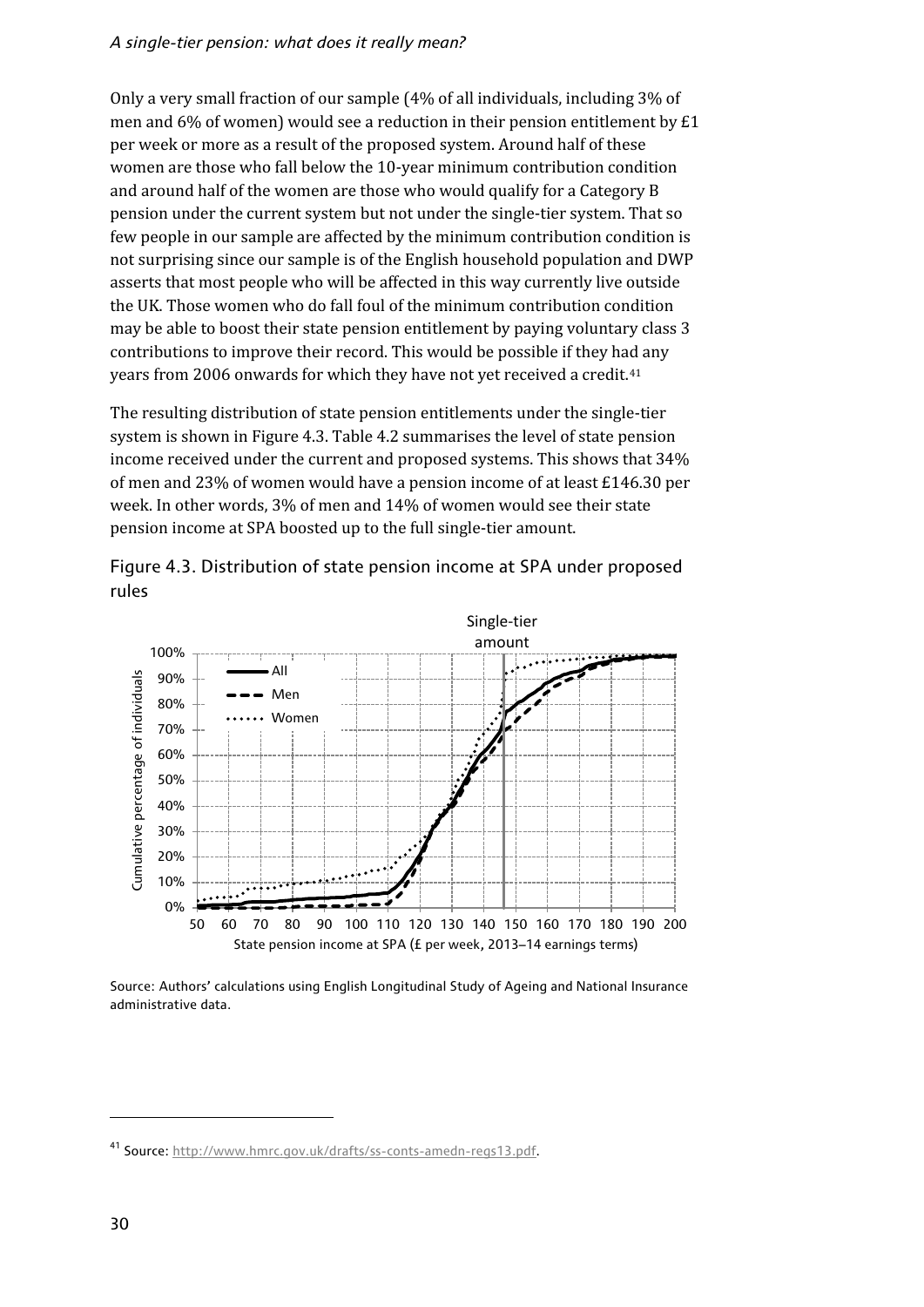| <b>State pension entitlement</b> | Men  | Women | All   |
|----------------------------------|------|-------|-------|
| Current system                   |      |       |       |
| £1 or more below £146.30 p.w.    | 68.4 | 91.0  | 75.4  |
| Within £1 of £146.30 p.w.        | 2.3  | 1.5   | 2.1   |
| £1 or more above £146.30 p.w.    | 29.3 | 7.5   | 22.5  |
| Single-tier system               |      |       |       |
| £1 or more below £146.30 p.w.    | 65.7 | 77.3  | 69.3  |
| Within £1 of £146.30 p.w.        | 5.0  | 15.3  | 8.2   |
| £1 or more above £146.30 p.w.    | 29.3 | 7.5   | 22.5  |
| Sample size                      | 741  | 334   | 1,075 |

Table 4.2. Percentage of individuals entitled to more and less than the full single-tier amount, under current and proposed systems

Source: Authors' calculations using English Longitudinal Study of Ageing and National Insurance administrative data.

It can also be noted from Table 4.2 that only 8% of individuals in our cohorts would actually receive pension income at the SPA equal to the proposed singletier amount – 23% would enjoy a higher income due to pre-existing entitlements, while 69% would have a pension income lower than the full single-tier amount. This may make the simple, largely flat-rate nature of the policy more challenging to communicate, as few individuals will initially receive exactly the full single-tier pension level at SPA.

### *Implications of historic contracting out for entitlements under the single-tier system*

One reason why a significant fraction of individuals in these cohorts will have a single-tier pension below £146.30 is that many individuals have been contracted out of the second-tier state pension (SERPS/S2P) in the past. While these individuals may appear to have relatively low state pension entitlements, they should have accrued rights in a private pension that (in expectation) are worth at least as much as the state pension forgone and they will have paid commensurately lower NI contributions. It is therefore interesting to illustrate what Figures 4.1 and 4.3 look like if we include these contracted-out pension entitlements as well – that is, if we pretend that these individuals had instead been contracted in throughout their working lives. This is shown in Figure 4.4, with the proportions above and below the single-tier amount summarised in Table 4.3.

If no individual had ever contracted out, 95% of men and 67% of women would be entitled to a state pension income under the new system of at least the full single-tier amount based on their accrual up to 2016 (compared with 34% and 23% respectively shown in Table 4.2). Under the current system, assuming no past contracting out, 91% of men and 39% of women would have a state pension income of at least £146.30.

In the absence of contracting out, a larger proportion of individuals would see their pension entitlement boosted to the full £146.30 by the new system: 4% of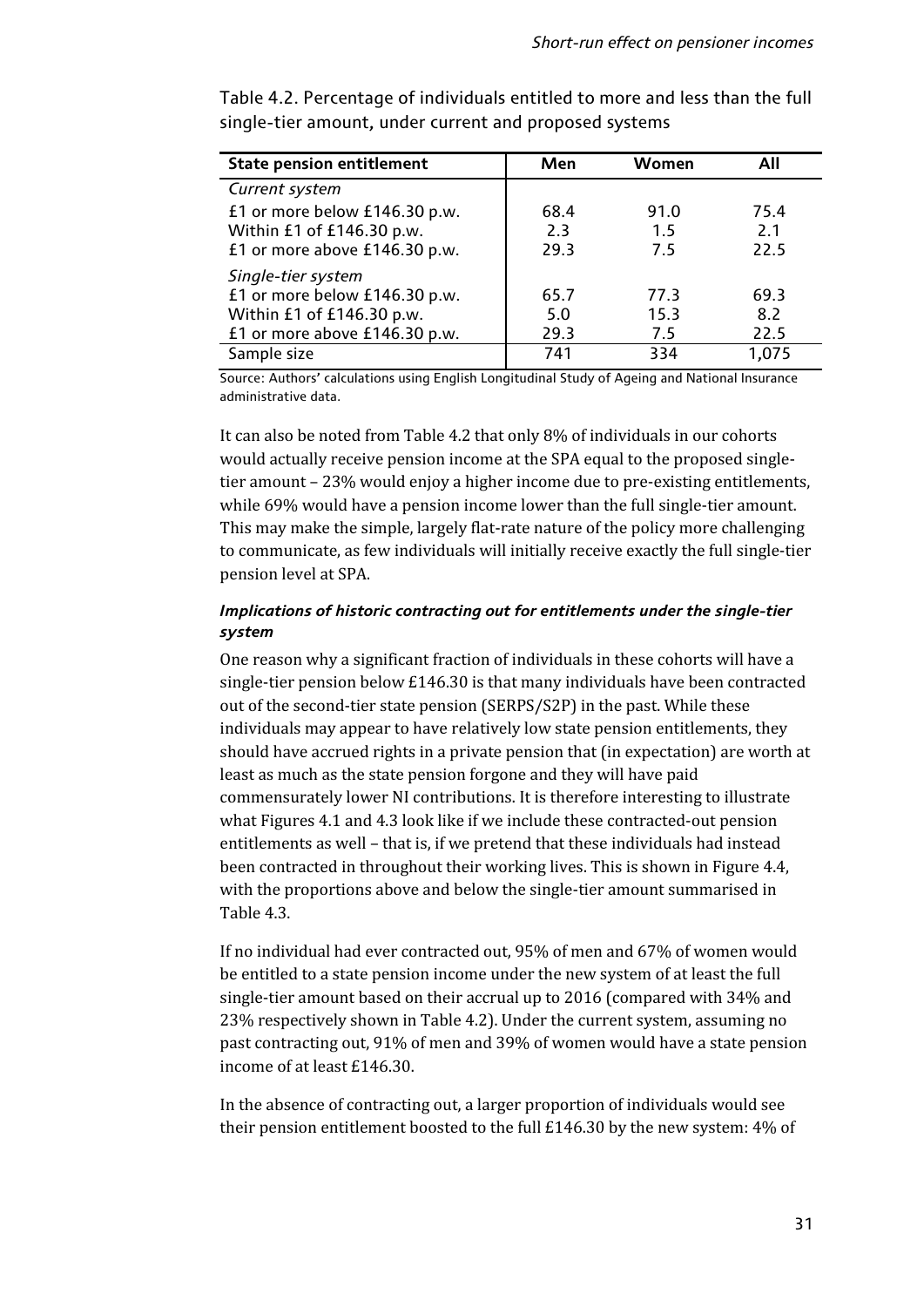men and 28% of women (compared with the 3% of men and 14% of women shown in Table 4.2).

Therefore, it is largely individuals' past contracting-out behaviour that means that they are below the full single-tier amount in 2016. Ignoring past contractingout behaviour reduces the proportion of individuals entitled to less than the full single-tier amount from 69% to 14%.

Although the presence of contracting out does hamper the overall message of simplicity, in that fewer people than one might expect will receive exactly the full single-tier pension amount from the state, this is a necessary complexity of the transition process. It would have been very generous to a group of individuals





Note: Assumes individuals had never contracted out of SERPS or S2P. Source: Authors' calculations using English Longitudinal Study of Ageing and National Insurance administrative data.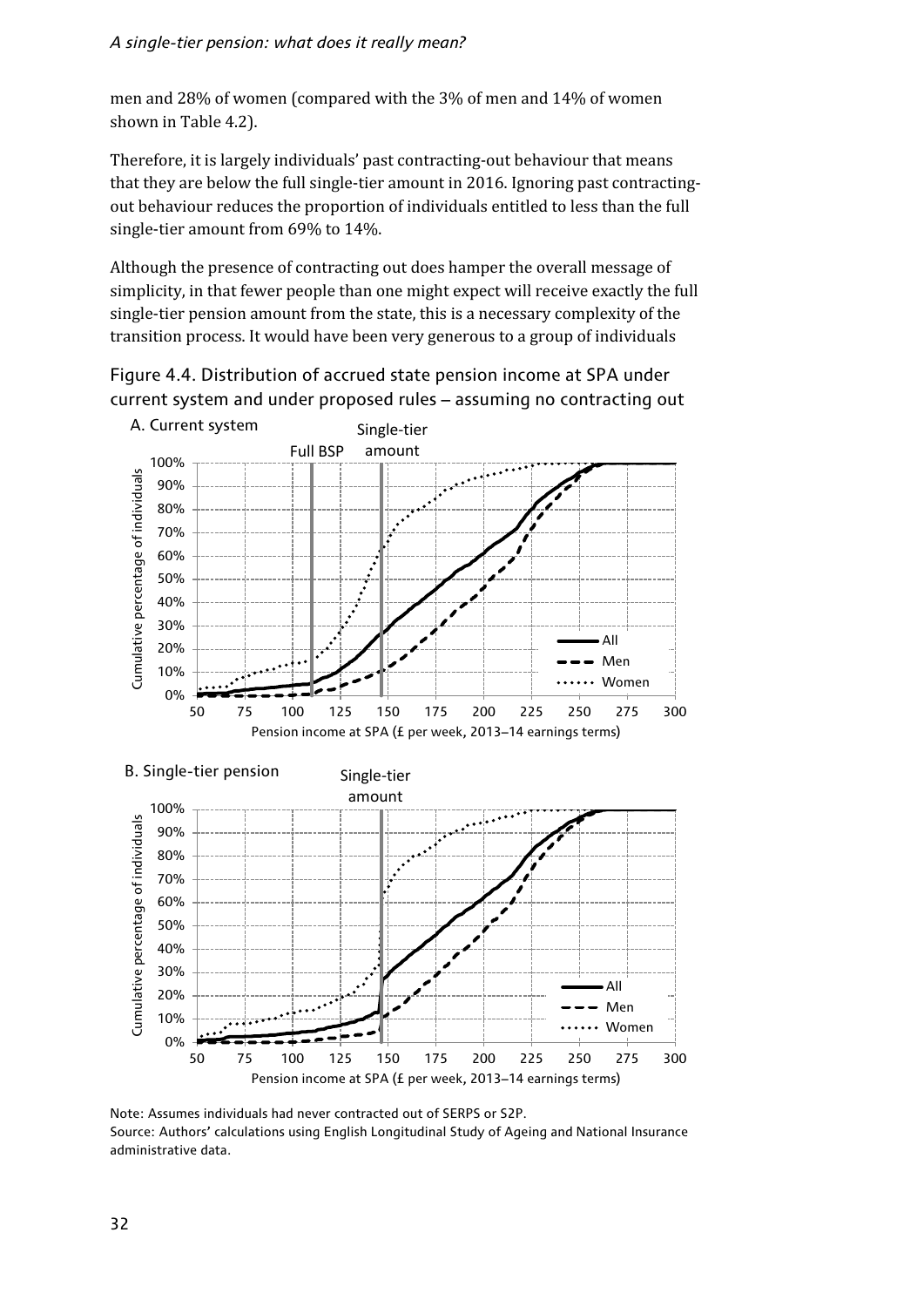| <b>State pension entitlement</b>        | Men  | Women | All   |
|-----------------------------------------|------|-------|-------|
| Current system (no contracting out)     |      |       |       |
| £1 or more below £146.30 p.w.           | 9.0  | 61.4  | 25.3  |
| Within £1 of £146.30 p.w.               | 0.8  | 2.1   | 1.2   |
| £1 or more above £146.30 p.w.           | 90.2 | 36.5  | 73.5  |
| Single-tier system (no contracting out) |      |       |       |
| £1 or more below £146.30 p.w.           | 4.9  | 32.9  | 13.6  |
| Within £1 of £146.30 p.w.               | 5.0  | 30.5  | 12.9  |
| £1 or more above £146.30 p.w.           | 90.2 | 36.5  | 73.5  |
| Sample size                             | 741  | 334   | 1,075 |

Table 4.3. Percentage of individuals entitled to more and less than the full single-tier amount, under current and proposed systems – assuming no contracting out

Source: Authors' calculations using English Longitudinal Study of Ageing and National Insurance administrative data.

who have private pension entitlements funded by rebates from (or lower contributions to) the state to apply no reduction to their single-tier amount in recognition of their years of contracting out. In fact, the transition arrangements chosen, which allow those who have been contracted out in the past to work this off, already treat this group more generously than otherwise-identical individuals who have been contracted in.

#### *Characteristics of immediate winners and losers*

Table 4.2 showed that 25% of individuals will already have entitlement under the current system of at least £146.30 by 2016. The protection of existing accruals means that these people will experience essentially no change in their state pension income at SPA under the new system. In addition, 59% of people would be entitled to less than £146.30 under the current system but would also experience no increase in their income as a result of the new system. Meanwhile, 18% of the sample would see their state pension entitlements increased (and 10% would experience an increase of £10 a week or more). Just 4% would see their rights reduced.

As alluded to in Chapter 3, different groups of people are affected by the reform in different ways. For example, those who have had periods of self-employment are likely to be relative winners, as they have previously only earned entitlement to the BSP. In order to understand the full impact of the reform, it is therefore interesting to examine the characteristics of those affected in different ways by the proposed single-tier pension.

Of those who gain at least £10 per week of state pension income at SPA, 73% are women, 53% of them are in the lowest education group and 39% have been selfemployed at some point in the past. On average, this group has spent 11 years in employment since 1975. In contrast, among those whose entitlement under the current system will already exceed £146.30 in 2016 and who therefore experience no increase in their state pension income at SPA, 89% are men, 43% are in the lowest education group and 27% have been self-employed. This group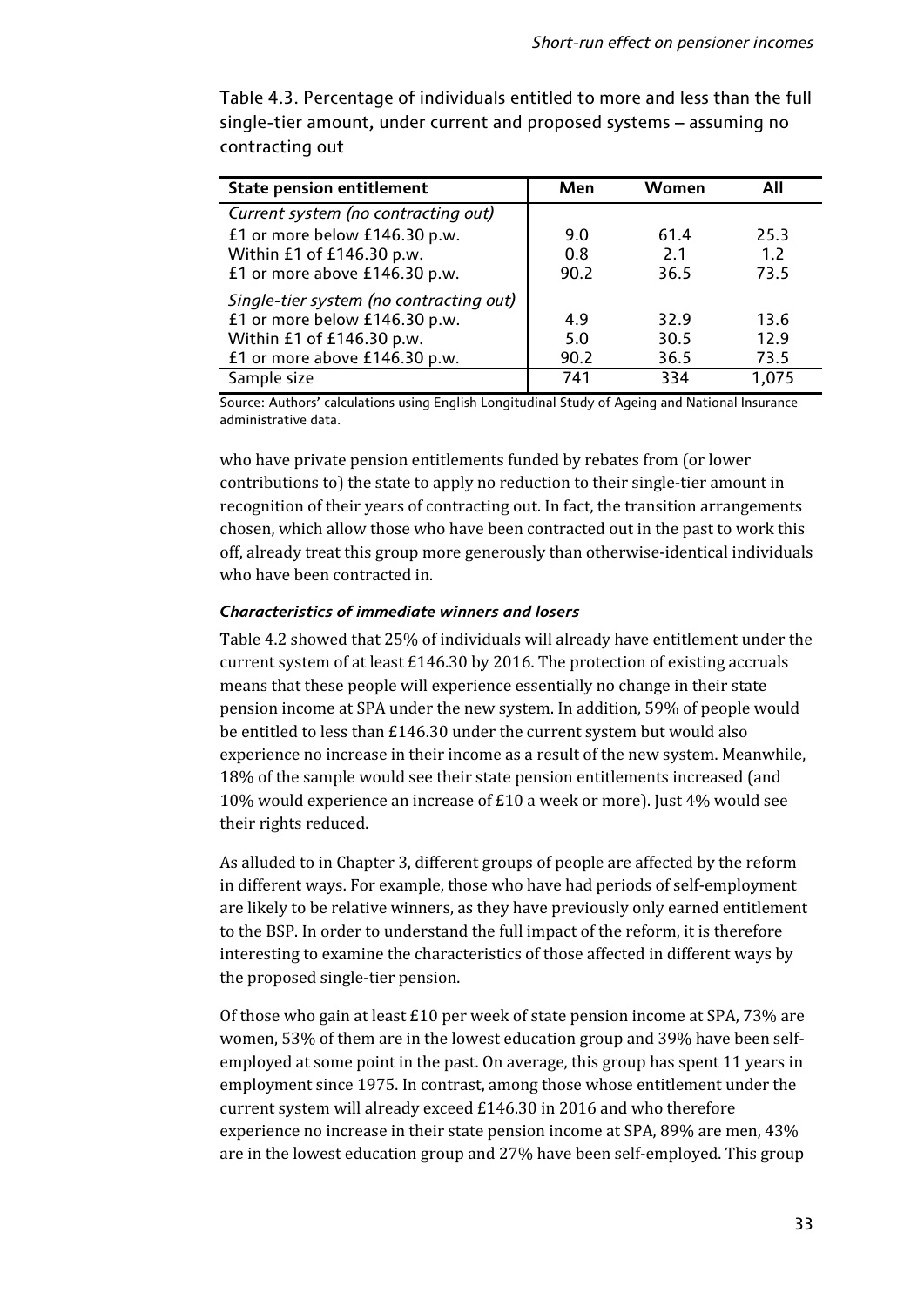|                                            | % gain | % lose | <b>Mean change from</b><br>move to single-tier<br>(£ p.w. at SPA) | N     |
|--------------------------------------------|--------|--------|-------------------------------------------------------------------|-------|
| All                                        | 18%    | 4%     | 1.94                                                              | 1,075 |
| Male                                       | 6%     | 4%     | 0.86                                                              | 741   |
| Female                                     | 44%    | 6%     | 4.34                                                              | 334   |
| $SPA = 2016$                               | 18%    | 1%     | 2.21                                                              | 326   |
| $SPA = 2017$                               | 14%    | 2%     | 1.33                                                              | 303   |
| $SPA = 2018$                               | 13%    | 7%     | 1.23                                                              | 259   |
| $SPA = 2019$                               | 32%    | 11%    | 3.44                                                              | 187   |
| Single                                     | 27%    | 1%     | 3.08                                                              | 250   |
| Couple                                     | 15%    | 6%     | 1.59                                                              | 825   |
| Any children                               | 18%    | 5%     | 1.98                                                              | 919   |
| No children                                | 16%    | 2%     | 1.71                                                              | 156   |
| Low education                              | 23%    | 5%     | 2.46                                                              | 438   |
| Mid education                              | 18%    | 4%     | 2.06                                                              | 366   |
| <b>High education</b>                      | 10%    | 4%     | 0.93                                                              | 271   |
| Quintiles of total<br>household net wealth |        |        |                                                                   |       |
| Lowest quintile                            | 36%    | 4%     | 3.99                                                              | 214   |
| 2                                          | 20%    | 6%     | 2.15                                                              | 212   |
| 3                                          | 22%    | 3%     | 2.49                                                              | 214   |
| 4                                          | 4%     | 5%     | 0.58                                                              | 219   |
| Highest quintile                           | 9%     | 5%     | 0.53                                                              | 216   |
| Ever paid reduced-rate NI                  | 36%    | 7%     | 5.22                                                              | 59    |
| Self-employment years                      |        |        |                                                                   |       |
| None                                       | 16%    | 4%     | 1.45                                                              | 814   |
| $1$ to 5                                   | 11%    | 8%     | 0.58                                                              | 85    |
| 6 to 10                                    | 25%    | 8%     | 2.56                                                              | 77    |
| More than 10                               | 36%    | $1\%$  | 6.66                                                              | 99    |
| Contracted-out years                       |        |        |                                                                   |       |
| None                                       | 53%    | 11%    | 5.70                                                              | 196   |
| $1$ to $5$                                 | 47%    | 8%     | 5.35                                                              | 88    |
| 6 to 10                                    | 19%    | 5%     | 1.62                                                              | 78    |
| More than 10                               | 5%     | 2%     | 0.52                                                              | 713   |

Table 4.4. Average gains to state pension income at SPA among individuals with different characteristics

Note: Gain (lose) is defined as pension income at SPA under the proposed single-tier pension system being £1 or more per week higher (lower) than pension income at SPA under the current system. Education is defined as 'low' if left full-time education at or before the compulsory school-leaving age (CSL), 'mid' if left full-time education between the CSL and age 18, and 'high' if left full-time education at age 19 or above. Total wealth is per-head household wealth, and includes private pension wealth but not state pension wealth.

Source: Authors' calculations using English Longitudinal Study of Ageing and National Insurance administrative data.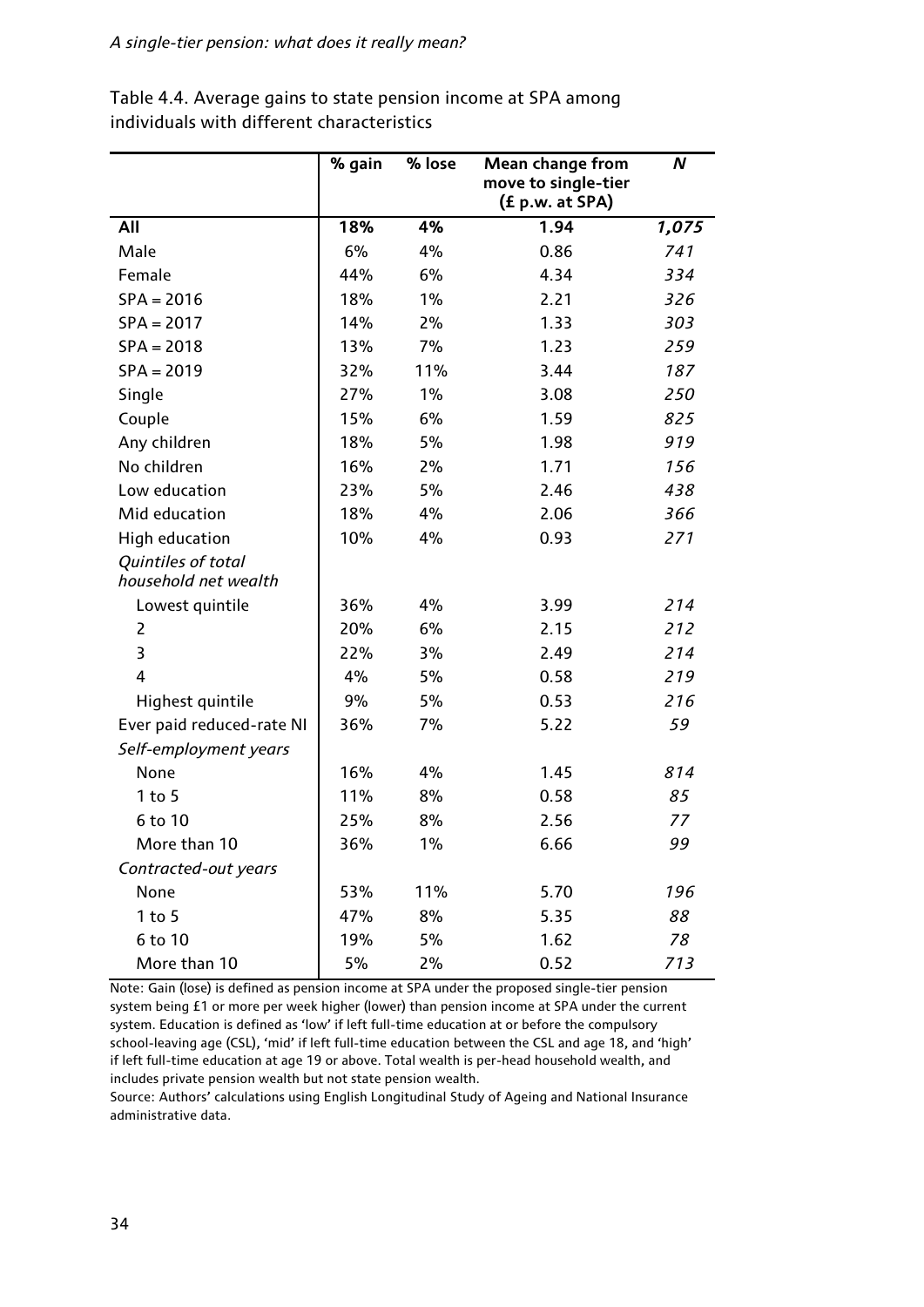has spent on average 32 years in employment. These and other characteristics are described in Table A.1 in Appendix A.[42](#page-41-0)

As shown in Table 4.4, the average increase in state pension income for men at SPA under the proposed system is 86p per week; this compares with £4.34 per week for women. Table 4.4 also provides some indication about which types of individuals gain the most. Women who have ever paid reduced-rate NI contributions are set to gain on average £5.22 per week, while people who have been self-employed for more than 10 years stand to gain £6.66 per week. A large proportion of individuals who have been in self-employment would gain, but notably not all. Among those who have been self-employed for more than 10 years, 36% would gain, compared with 25% of those who have been selfemployed for between 6 and 10 years. (Those reaching SPA in 2019 are much more likely to gain than those reaching SPA between 2016 and 2018 because of the composition of individuals – 53% of those reaching SPA in 2019 are women, compared with 28% in 2016, 23% in 2017 and 28% in 2018.[43](#page-41-1))

Those with lower levels of household total wealth per head are also more likely to benefit: 36% of the least wealthy fifth of individuals would benefit, compared with 9% among the wealthiest fifth. The mean change in pension income at SPA among the least wealthy fifth of individuals is an increase of £3.99 per week, compared with £0.53 among the wealthiest fifth of individuals. However, since the least wealthy individuals are more likely to be eligible for means-tested benefits, the interaction with means-tested benefits and the proposed abolition of pension credit savings credit will have important implications for this conclusion – this is discussed in more detail in Section 4.4.

Tables A.1 and A.2 in Appendix A present additional analysis of the characteristics of those who stand to gain and lose state pension income at SPA from the proposed reforms.[44](#page-41-2)

### **How gains and losses change if individuals plan to contribute after April 2016**

The preceding analysis described how the state pension income that individuals could get at SPA under the new system would compare with entitlements under current rules, assuming that individuals made no further contributions to the system beyond April 2016. For the very first cohort to be affected by the proposed reforms, this will be the final picture. However, for later cohorts, the ultimate pattern of gains and losses (relative to what could be achieved under the

<u>.</u>

<span id="page-41-0"></span><sup>42</sup> Appendix A is available online at http://www.ifs.org.uk/docs/report\_singletier\_pension\_appendices.pdf.

<span id="page-41-1"></span> $43$  This is simply because of the way that the female state pension age is being increased between 2016 and 2018, while the state pension age for men will not start increasing until 2018.

<span id="page-41-2"></span><sup>44</sup> Appendix A is available online at http://www.ifs.org.uk/docs/report\_singletier\_pension\_appendices.pdf.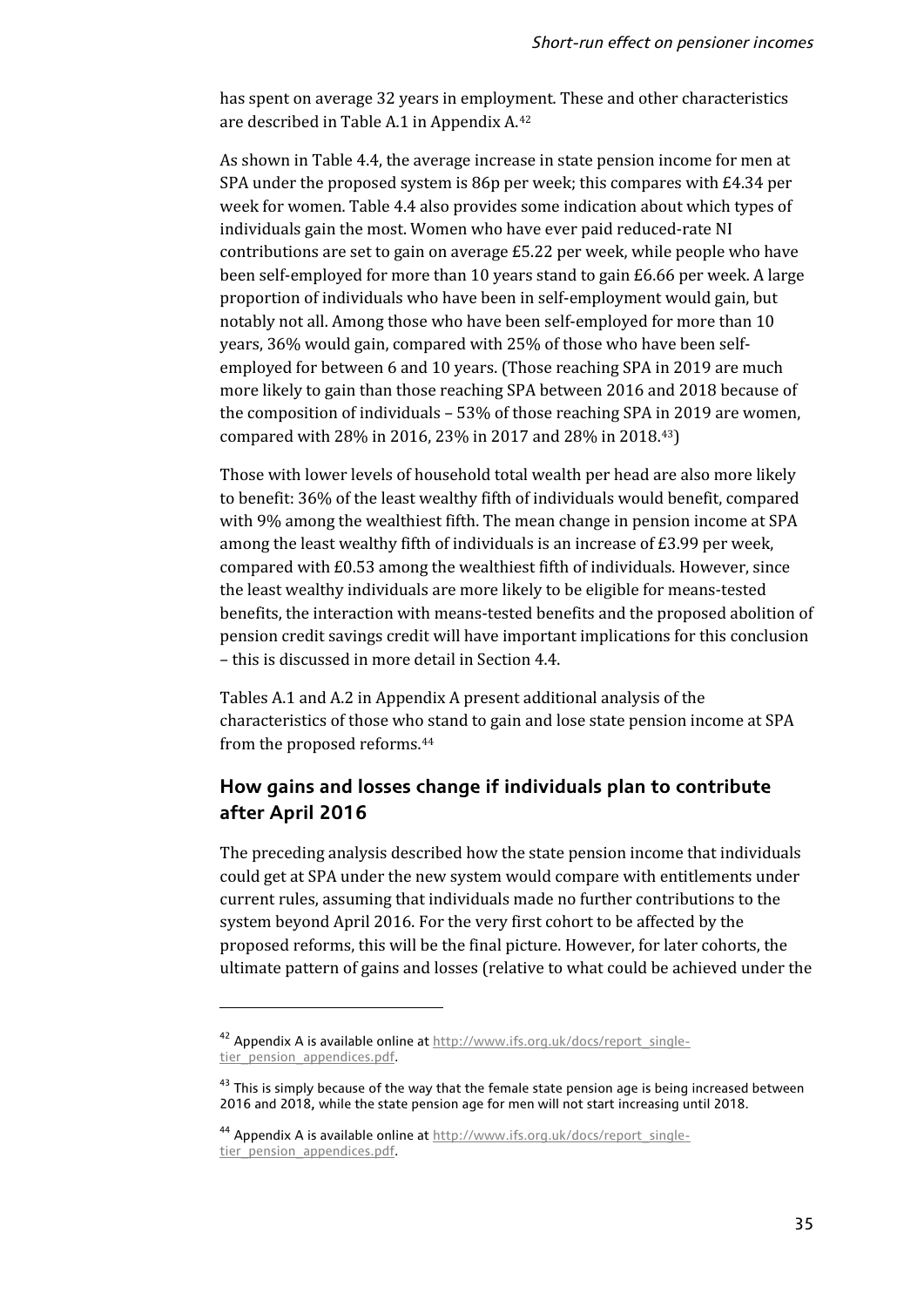current rules) will also depend on what activities they plan to carry out from April 2016 onwards.

Figure 4.5 reproduces similar analysis to that shown in Figures 4.1–4.3 but under the assumption that people continue doing any contributory activity that they are doing in 2016 until they reach SPA. Panel A shows entitlement under the current system under this assumption about contributions. This shows that 27% of all individuals (34% of men and 11% of women) would expect to accrue a state pension under the current system worth at least the full single-tier amount. This is slightly higher than the 25% of individuals (32% of men and 9% of women) shown in Figure 4.1.



Figure 4.5. Distribution of accrued state pension income at SPA under current system and under proposed rules and difference between the two



B. Change in state pension income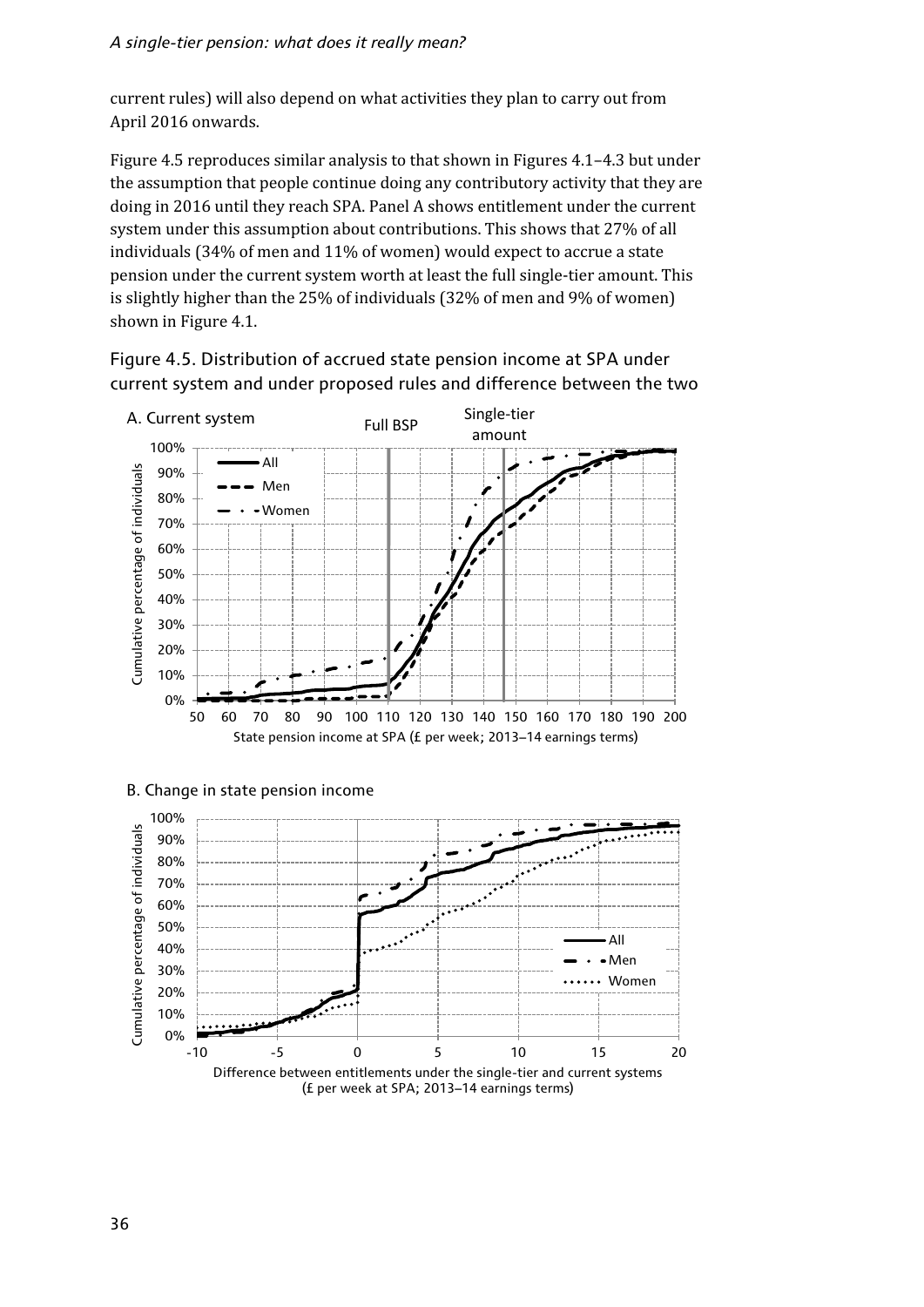

### Figure 4.5 continued

Note: Assumes individuals continue contributing until SPA under both systems. Source: Authors' calculations using English Longitudinal Study of Ageing and National Insurance administrative data.

Panel C shows the income these same people would have under the single-tier pension. This shows that 39% of individuals (42% of men and 35% of women) would accrue a state pension under the proposed system worth at least the full single-tier amount. This is higher than the 31% of individuals (34% of men and 23% of women) shown in Figure 4.3 for the case when we assume all remaining contributory activity stops in 2016. Table A.3 in Appendix A summarises these figures in a similar way to Table 4.2.[45](#page-43-0)

Panel B of Figure 4.5 shows the change between the two systems. When compared with Figure 4.2, it illustrates that more people stand to lose from the proposed reforms once we take into account the possibility of additional contributions after 2016, although the proportion of people gaining also increases. Across the sample as a whole, 19% (21% of men and 14% of women) stand to receive a lower state pension income at SPA under the proposed system than under the current system, allowing for continued contributions up to SPA. This compares with our estimate that just 4% would lose if individuals expect to cease contributions in 2016 (see Table 4.4). There are two important factors underlying this pattern.

First, those who will already have accrued £146.30 under the current system by 2016 will find that – unlike under the current system – under the single-tier system they will be unable to accrue any further pension rights after April 2016. For example, for a high earner, this could mean forgoing S2P income worth up to

**.** 

<span id="page-43-0"></span><sup>45</sup> http://www.ifs.org.uk/docs/report\_single-tier\_pension\_appendices.pdf.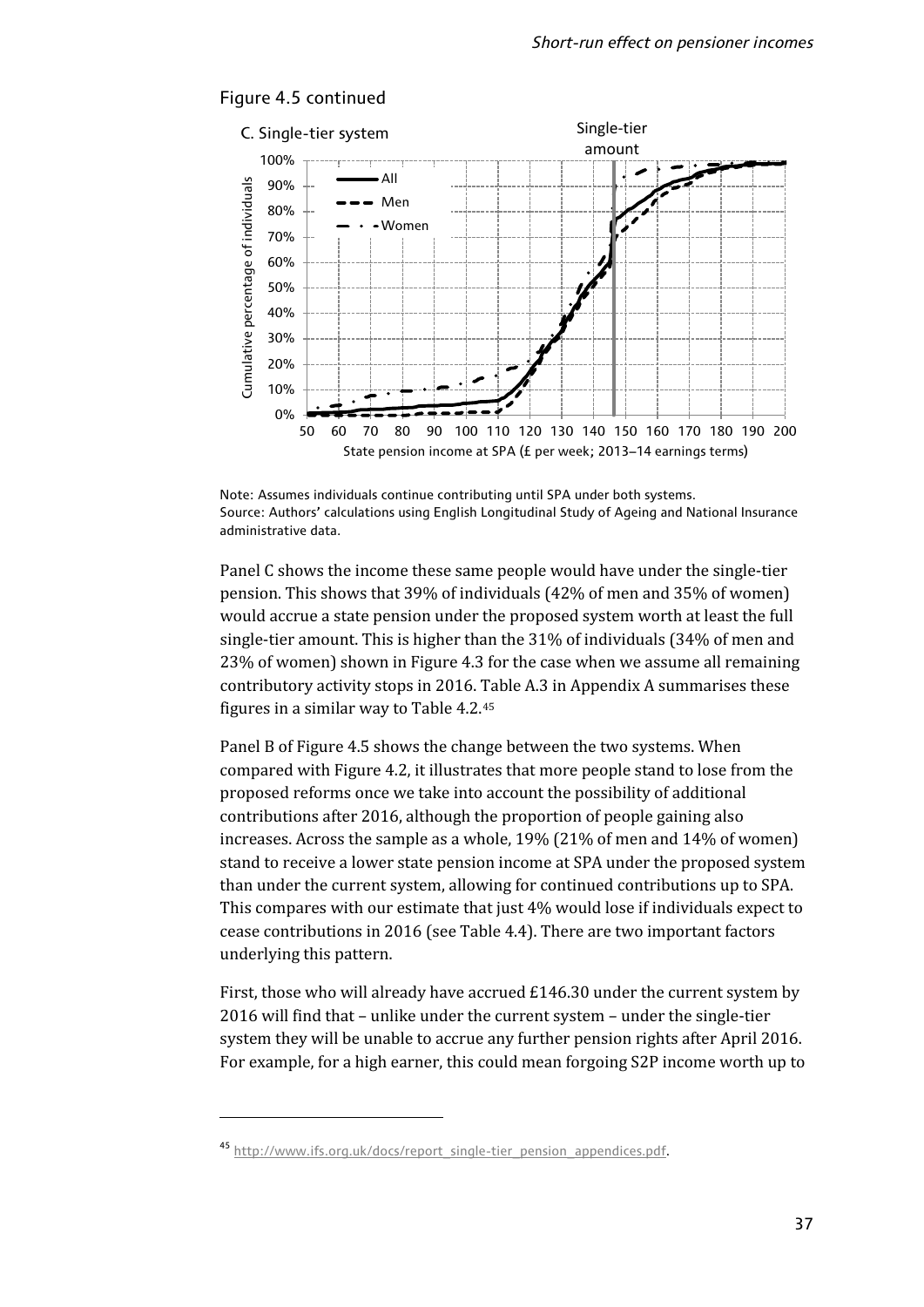$£7.70$  per week at SPA.<sup>46</sup> As shown in Table A.4 in Appendix A.<sup>[47](#page-44-1)</sup> on average those who will have already accrued £146.30 under the current system by 2016 are estimated to lose £2.58 per week of state pension income when we allow for contributions up to SPA; this compares with an average loss of just 39p per week under the assumption of contributions ceasing in March 2016.

Second, those who have had periods of contracting out in the past will find they are able to work this off after April 2016. This accrual that they can potentially achieve under the proposed system is considerably greater than the additional pension rights they may be able to earn under the current system. Under the current system, most of these individuals have already accrued full BSP and so additional years of contributions will provide them only with additional S2P entitlement (worth between £1.70 and £2.60 per week in state pension income for each additional year of contributions).[48](#page-44-2) In contrast, under the proposed system, these individuals would be able to accrue £4.18 of weekly state pension income for each year's contribution. Comparing Table 4.4 with Table 4.5 later, we can see that only 5% of those with more than 10 years of contracting out stand to gain immediately from the single-tier pension (with the average gain being 52p per week of state pension income); however, once we allow for these individuals to continue contributing up to SPA, the proportion gaining rises to 39% and the average gain increases to £2.07 per week.

Across the sample as a whole, 43% of individuals would gain in terms of income at SPA, allowing for continued contributions up to SPA. This compares with just 18% who are estimated to gain under the assumption that contributions cease in 2016 (see Table 4.4). With contributions continuing up to SPA, 26% of individuals (17% of men and 47% of women) would see an increase in state pension income of at least £5 a week; 13% (7% of men and 26% of women) would see an increase of at least £10 per week.

Table 4.5 shows the proportion of individuals with certain characteristics who gain and lose from the proposed reforms under the assumption that individuals continue contributing until they reach the SPA; this is similar to the analysis presented in Table 4.4. Ignoring the possibility of future accrual (as we did at the start of this section) understates both the proportion of individuals who lose from the reform *and* the proportion who win. We found above that 3% of men and 6% of women are estimated to lose more than £1 per week in pension income at the SPA from the proposed reform if they make no further contributions after 2016. These figures increase to 21% and 14% respectively if we assume individuals continue contributing until the SPA. If we assume contributions cease in 2016, 6% of men and 44% of women are estimated to gain

 $\overline{\phantom{a}}$ 

<span id="page-44-0"></span> $46$  This calculation is based on someone earning at or above the upper accrual point (UAP) for three years from April 2016 to March 2019 and accruing additional S2P entitlement for this activity.

<span id="page-44-1"></span><sup>&</sup>lt;sup>47</sup> http://www.ifs.org.uk/docs/report\_single-tier\_pension\_appendices.pdf.

<span id="page-44-2"></span><sup>&</sup>lt;sup>48</sup> This figure decreases over time as S2P accrual gradually becomes flat-rate and the maximum S<sub>2</sub>P accrual converges to £1.70.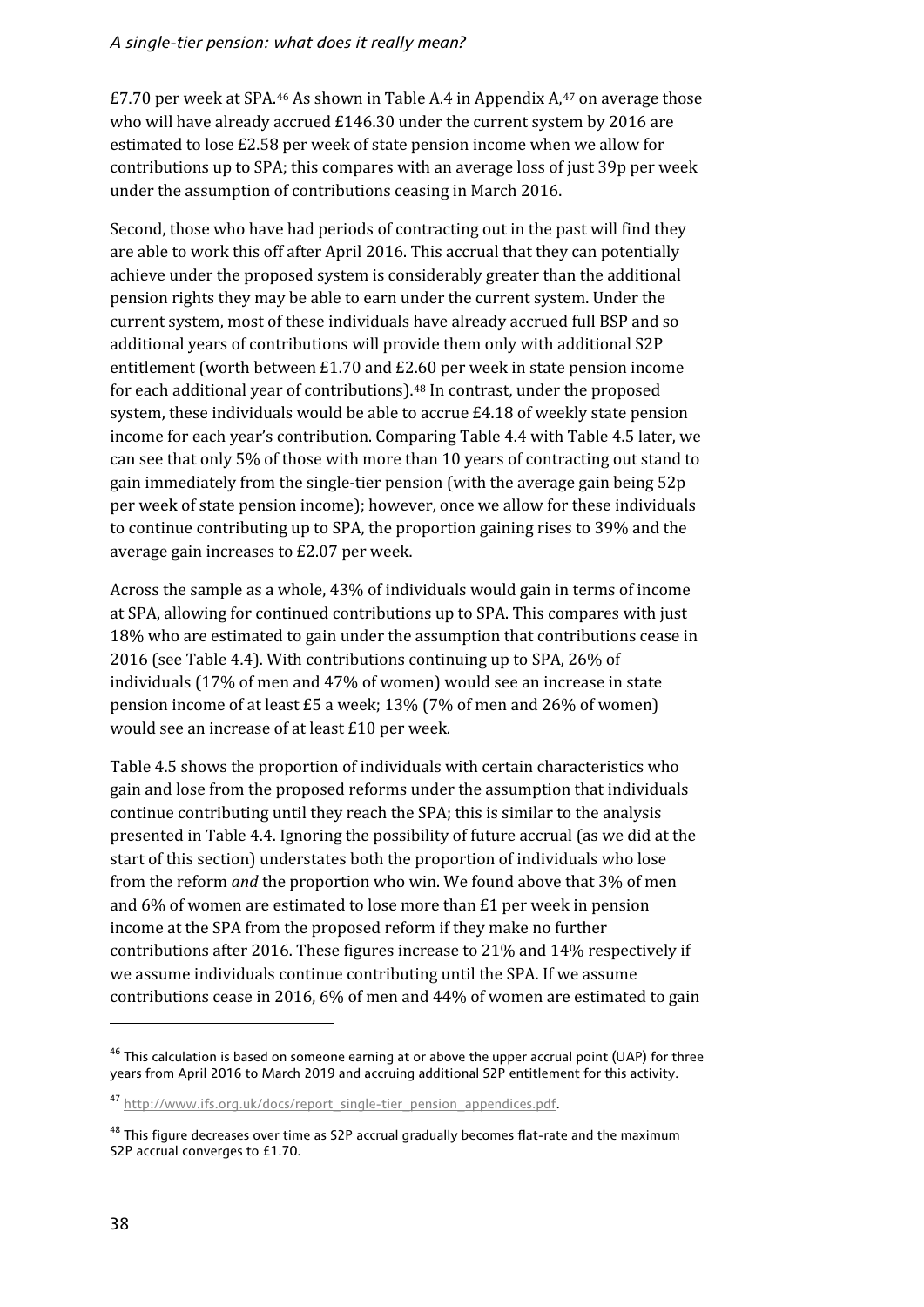more than £1 per week, but these figures are 35% and 61% if we assume individuals continue contributing until the SPA. One of the main reasons for gaining as a result of additional contributions after 2016 is the ability to 'work off' past periods of contracting out.

On average across individuals with almost any given characteristic, the mean gain in pension income at SPA is greater when we allow for contributory activity up to

Table 4.5. Change in pension income at SPA – assuming cease remaining contributory activity at SPA

|                           | <b>Pension income at SPA</b> |        |             |  |  |
|---------------------------|------------------------------|--------|-------------|--|--|
|                           | % gain                       | % lose | Mean change |  |  |
| All                       | 43%                          | 19%    | 2.74        |  |  |
| Male                      | 35%                          | 21%    | 1.62        |  |  |
| Female                    | 61%                          | 14%    | 5.23        |  |  |
| $SPA = 2016$              | 18%                          | 1%     | 2.21        |  |  |
| $SPA = 2017$              | 52%                          | 26%    | 2.07        |  |  |
| $SPA = 2018$              | 51%                          | 28%    | 2.62        |  |  |
| $SPA = 2019$              | 59%                          | 27%    | 4.93        |  |  |
| Single                    | 50%                          | 16%    | 3.79        |  |  |
| Couple                    | 40%                          | 20%    | 2.42        |  |  |
| Any children              | 44%                          | 20%    | 2.80        |  |  |
| No children               | 37%                          | 15%    | 2.41        |  |  |
| Low education             | 42%                          | 23%    | 2.81        |  |  |
| Mid education             | 44%                          | 18%    | 2.94        |  |  |
| <b>High education</b>     | 41%                          | 15%    | 2.35        |  |  |
| Quintiles of total        |                              |        |             |  |  |
| household net wealth      |                              |        |             |  |  |
| Lowest quintile           | 51%                          | 22%    | 3.97        |  |  |
| $\overline{2}$            | 34%                          | 34%    | 1.82        |  |  |
| 3                         | 50%                          | 19%    | 3.55        |  |  |
| $\overline{4}$            | 39%                          | 11%    | 2.19        |  |  |
| Highest quintile          | 39%                          | 10%    | 2.18        |  |  |
| Ever paid reduced-rate NI | 51%                          | 17%    | 5.51        |  |  |
| Self-employment years     |                              |        |             |  |  |
| None                      | 41%                          | 20%    | 2.19        |  |  |
| $1$ to $5$                | 39%                          | 20%    | 1.79        |  |  |
| 6 to 10                   | 48%                          | 21%    | 3.41        |  |  |
| More than 10              | 55%                          | 10%    | 7.51        |  |  |
| Contracted-out years      |                              |        |             |  |  |
| None                      | 54%                          | 30%    | 4.63        |  |  |
| $1$ to $5$                | 52%                          | 27%    | 4.72        |  |  |
| 6 to 10                   | 35%                          | 31%    | 1.89        |  |  |
| More than 10              | 39%                          | 14%    | 2.07        |  |  |

Note: See note to Table 4.4.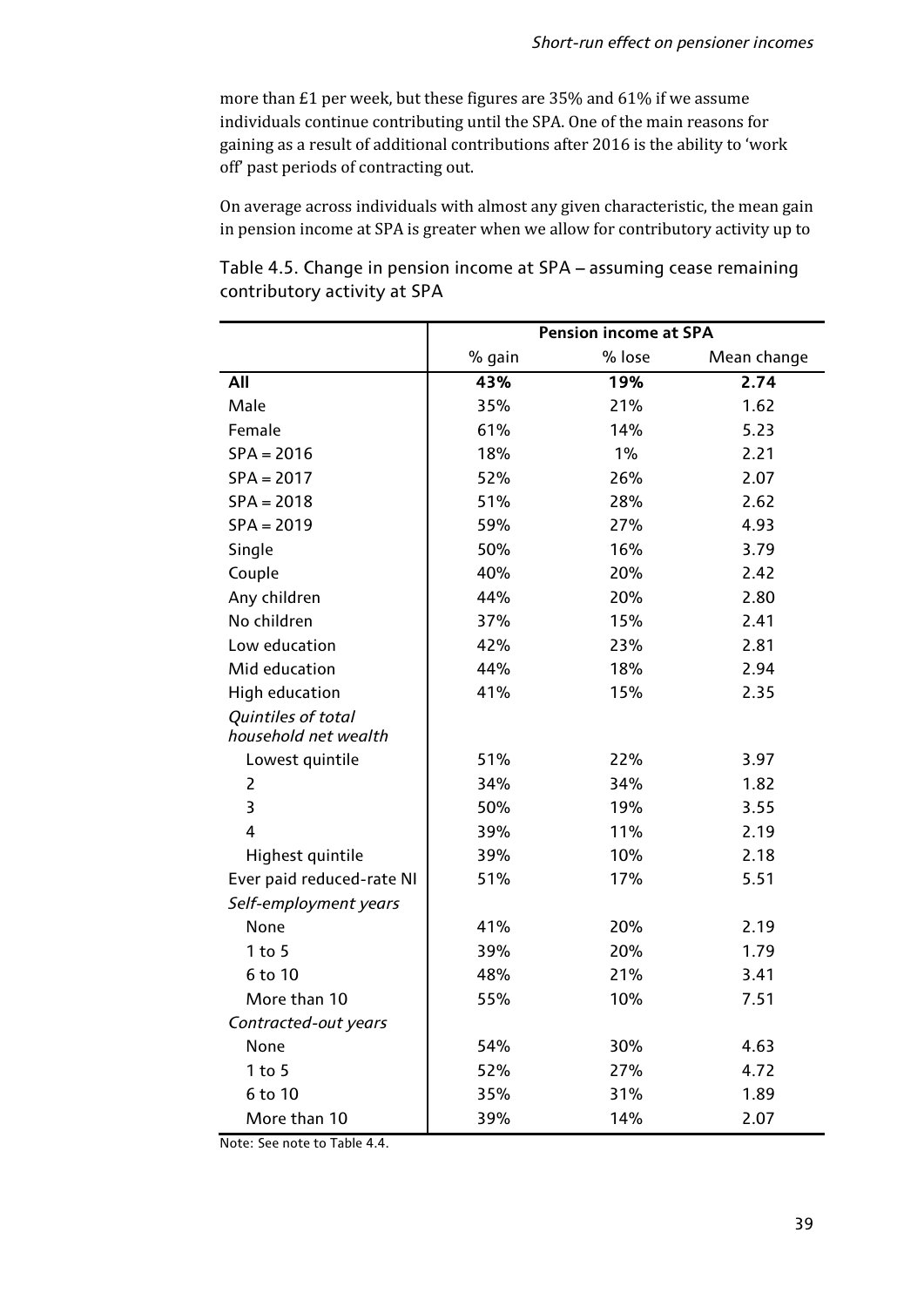SPA than when we assume all contributions end in 2016. This suggests that, on average, the additional gains outweigh the additional losses. The exceptions to this are among individuals in the lowest two wealth quintiles, and among individuals with fewer than five years contracted out of SERPS/S2P. This is because few of the individuals with these characteristics would benefit from being able to 'work off' past periods of contracting out.

In the remainder of this section we present figures that assume individuals continue contributing until SPA.

### **Auto-credits under the single-tier pension**

Currently, men aged between the female SPA and the male SPA receive automatic credits towards the BSP – that is, regardless of whether or not they are doing any creditable activity, they automatically receive a BSP (but not S2P) credit if they are aged above the female SPA but below their own SPA. As the female SPA rises to meet that for men, these 'auto-credits' are gradually being phased out. The government has not yet decided whether auto-credits will continue to exist under the proposed single-tier system; this is still under consideration. The analysis presented in this section assumes that auto-credits are discontinued.

Among the sample we consider here, men born between 6 April 1952 and 5 September 1953 (35% of men in our sample) could get at least one year of autocredits between 2016 and SPA under the current system, if they have not already got 30 qualifying years for BSP. In our sample, 97% of the men born between these dates are expected already to have accrued 30 BSP qualifying years before they would potentially become eligible for auto-credits. Therefore, for the vast majority, the auto-credits would have no effect on state pension entitlement under the current system.

However, under the proposed single-tier pension, these auto-credits could have a much larger impact. For those eligible for auto-credits, following the evaluation of individuals' foundation amounts in 2016, a year of auto-credits would boost single-tier entitlement by £4.18 for all men with foundation amounts of less than £146.30. Of the men who could be eligible for auto-credits, 66% are estimated to have a foundation amount below £146.30. As described above, a large proportion of men who will have a foundation amount below this level are those who have had prolonged periods of contracting out. In our sample, 94% of men who could be eligible for auto-credits, who have a foundation amount of less than £146.30 but who have a full BSP have contracted out at some point in the past. Maintaining auto-credits could, therefore, potentially be very generous to a group of relatively well-off individuals. It would add to the group of gainers that we have identified in this section and by much more than our 'continue to SPA' assumption reveals, as the auto-credits would accrue to *all* men who would not otherwise accrue a qualifying year.

To avoid the benefit of auto-credits accruing to individuals who have been contracted out for prolonged periods in the past – which was not intended under the current system – it might make sense at least to restrict these auto-credits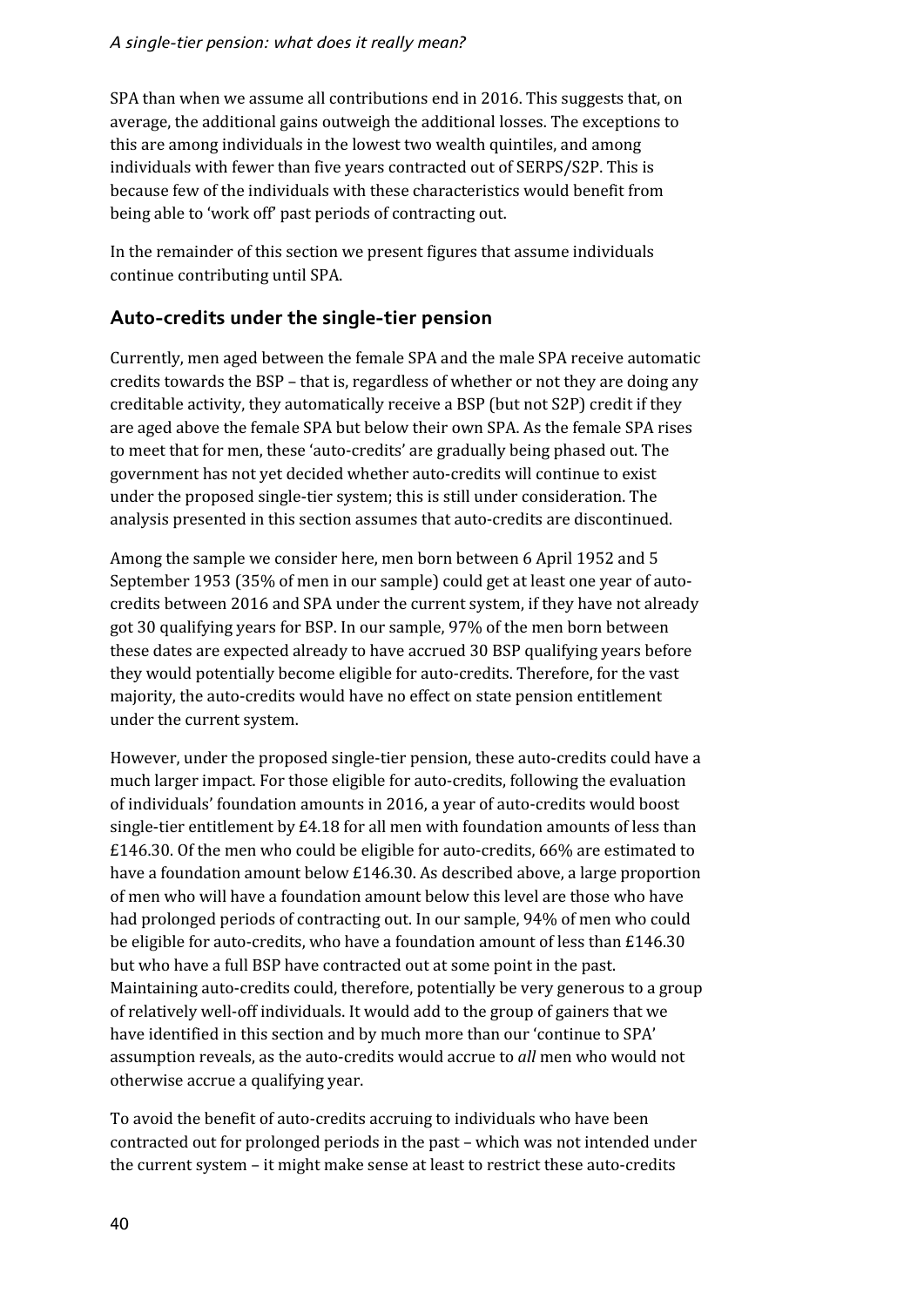only to individuals with less than 30 (or perhaps 35) qualifying years for BSP, who would be the only ones to have benefited from them under the current system.

### **4.3 Gains and losses over the whole of retirement**

The previous section discussed how many and what type of individuals would gain from the proposed single-tier pension in terms of pension income at the SPA. However, as described in Chapter 3, the single-tier pension and the state pension under current legislation are uprated slightly differently through retirement. Under the current system, the BSP element is uprated by growth in average earnings through retirement, while the SERPS/S2P element is uprated by price inflation. Under the proposed system, pension income up to the single-tier amount would be uprated by average earnings growth, while any additional pension income above that level would be uprated by CPI inflation. This means that total (cash) state pension income will grow more quickly under the proposed system than under the current system. Therefore, any losses in pension income at SPA will be at least partially offset by higher indexation later on, and those who do not appear to benefit from the single-tier pension at SPA may benefit from higher income later in retirement.

In this section, we consider whether individuals lose or gain from the proposed single-tier system as a whole over the whole of their life beyond SPA. To do this, we calculate the 'present discounted value' (PDV) of state pension entitlements under the proposed and current pension systems. The PDV is calculated by summing the stream of pension payments expected from the state from SPA until death assuming that all individuals die at their age- and sex-specific life expectancy<sup>[49](#page-47-0)</sup> and discounting future payments using an appropriate discount rate[.50](#page-47-1)

Table 4.6 shows what proportion of people with different characteristics would have a PDV of entitlements under the single-tier system that is greater or less than under the current system, and the mean change in the PDV from introducing the single-tier pension; a positive value indicates that the PDV of entitlements is greater under the single-tier system than under the current system. This is under the assumption that individuals continue contributing until they reach SPA.

Across all individuals reaching SPA between 6 April 2016 and 5 April 2020, the average change in the PDV (i.e. increase in wealth) is £4,013. Only 2% of people would lose over the whole of their retirement – this is the group who would have

**.** 

<span id="page-47-0"></span><sup>49</sup> Life expectancies are taken from Office for National Statistics, 2009–2011 based cohort life tables.

<span id="page-47-1"></span> $50$  Table 4.6 assumes a 3% real discount rate. Using a higher discount rate will tend to increase the value of the current system relative to the proposed system, since under the current system a greater proportion of the total benefits are received early in retirement. Conversely, using a lower discount rate will tend to increase the value of the proposed system relative to the current system.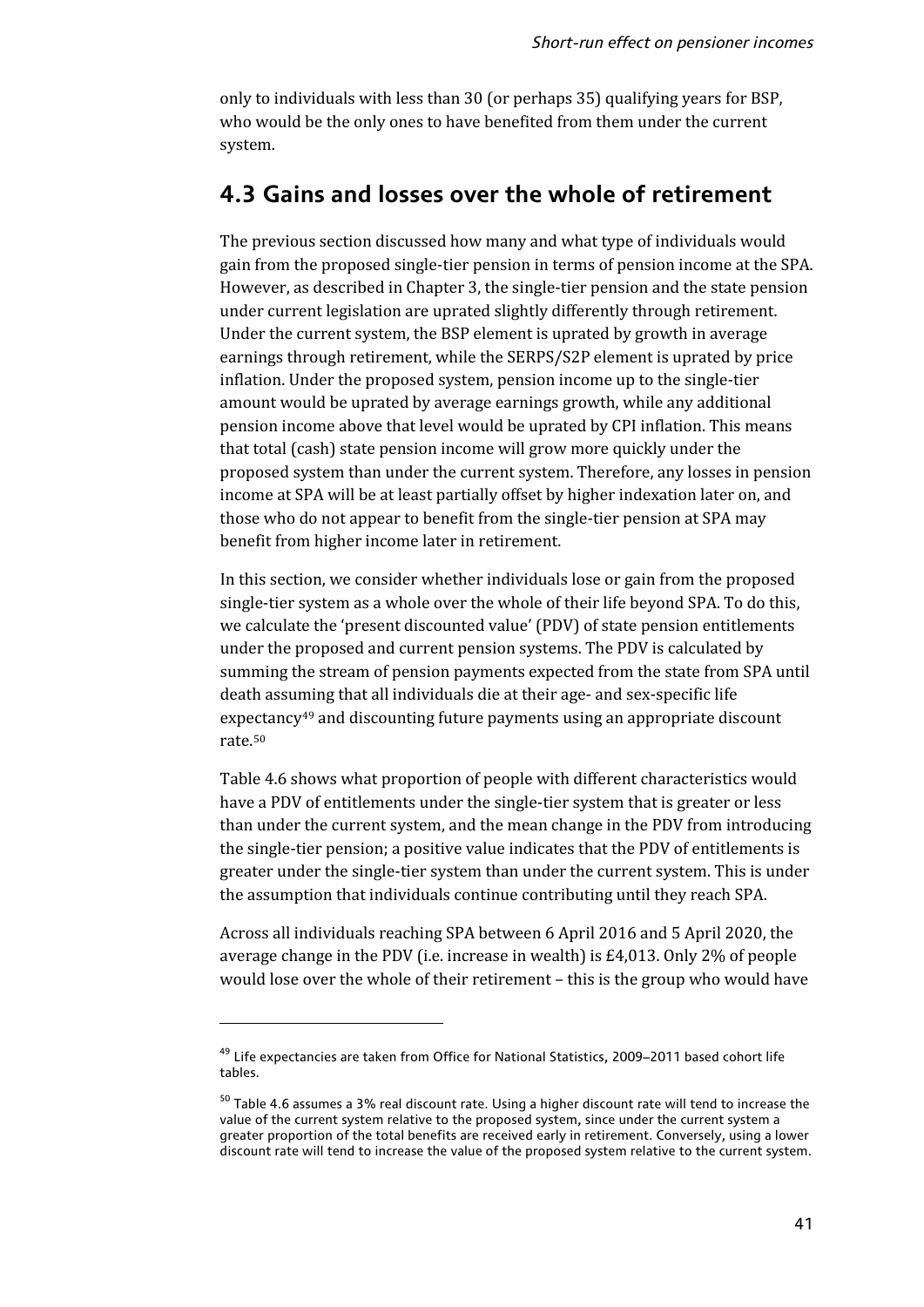fewer than 10 years of entitlement to the single-tier pension and therefore would receive nothing (unless they make additional voluntary class 3 NI contributions).

The patterns of gains across different groups are – unsurprisingly – similar to those for gains in state pension income shown in Table 4.6 (reproduced from

Table 4.6. Change in present discounted value of pension income from proposed system and change in pension income at SPA – assuming cease remaining contributory activity at SPA

|                                            | <b>Pension income at SPA</b> |        |        | PDV of pension income |        |        |  |
|--------------------------------------------|------------------------------|--------|--------|-----------------------|--------|--------|--|
|                                            |                              |        |        | over years post-SPA   |        |        |  |
|                                            | % gain                       | % lose | Mean   | % gain                | % lose | Mean   |  |
|                                            |                              |        | change |                       |        | change |  |
| All                                        | 43%                          | 19%    | 2.74   | 98%                   | 2%     | 4,013  |  |
| Male                                       | 35%                          | 21%    | 1.62   | 100%                  | 0%     | 3,396  |  |
| Female                                     | 61%                          | 14%    | 5.23   | 94%                   | 6%     | 5,381  |  |
| $SPA = 2016$                               | 18%                          | 1%     | 2.21   | 99%                   | $1\%$  | 4,135  |  |
| $SPA = 2017$                               | 52%                          | 26%    | 2.07   | 99%                   | $1\%$  | 3,670  |  |
| $SPA = 2018$                               | 51%                          | 28%    | 2.62   | 99%                   | $1\%$  | 3,864  |  |
| $SPA = 2019$                               | 59%                          | 27%    | 4.93   | 96%                   | 4%     | 4,561  |  |
| Single                                     | 50%                          | 16%    | 3.79   | 100%                  | 0%     | 5,268  |  |
| Couple                                     | 40%                          | 20%    | 2.42   | 98%                   | 2%     | 3,632  |  |
| Any children                               | 44%                          | 20%    | 2.80   | 99%                   | $1\%$  | 3,967  |  |
| No children                                | 37%                          | 15%    | 2.41   | 98%                   | 2%     | 4,021  |  |
| Low education                              | 42%                          | 23%    | 2.81   | 98%                   | 2%     | 4,662  |  |
| Mid education                              | 44%                          | 18%    | 2.94   | 99%                   | $1\%$  | 4,128  |  |
| <b>High education</b>                      | 41%                          | 15%    | 2.35   | 98%                   | 2%     | 2,809  |  |
| Quintiles of total<br>household net wealth |                              |        |        |                       |        |        |  |
| Lowest quintile                            | 51%                          | 22%    | 3.97   | 97%                   | 3%     | 5,607  |  |
| $\overline{2}$                             | 34%                          | 34%    | 1.82   | 99%                   | $1\%$  | 4,968  |  |
| 3                                          | 50%                          | 19%    | 3.55   | 99%                   | $1\%$  | 4,556  |  |
| 4                                          | 39%                          | 11%    | 2.19   | 99%                   | $1\%$  | 2,621  |  |
| Highest quintile                           | 39%                          | 10%    | 2.18   | 97%                   | 3%     | 2,368  |  |
| Ever paid reduced-rate NI                  | 51%                          | 17%    | 5.51   | 90%                   | 10%    | 4,934  |  |
| Self-employment years                      |                              |        |        |                       |        |        |  |
| None                                       | 41%                          | 20%    | 2.19   | 98%                   | 2%     | 3,708  |  |
| $1$ to $5$                                 | 39%                          | 20%    | 1.79   | 98%                   | 2%     | 3,058  |  |
| $6$ to $10$                                | 48%                          | 21%    | 3.41   | 95%                   | 5%     | 4,086  |  |
| More than 10                               | 55%                          | 10%    | 7.51   | 100%                  | $0\%$  | 7,279  |  |
| Contracted-out years                       |                              |        |        |                       |        |        |  |
| None                                       | 54%                          | 30%    | 4.63   | 92%                   | 8%     | 6,310  |  |
| $1$ to $5$                                 | 52%                          | 27%    | 4.72   | 97%                   | 3%     | 7,017  |  |
| 6 to 10                                    | 35%                          | 31%    | 1.89   | 100%                  | $0\%$  | 4,655  |  |
| More than 10                               | 39%                          | 14%    | 2.07   | 100%                  | $0\%$  | 2,940  |  |

Note: This table assumes a 3% discount rate. Also see note to Table 4.4.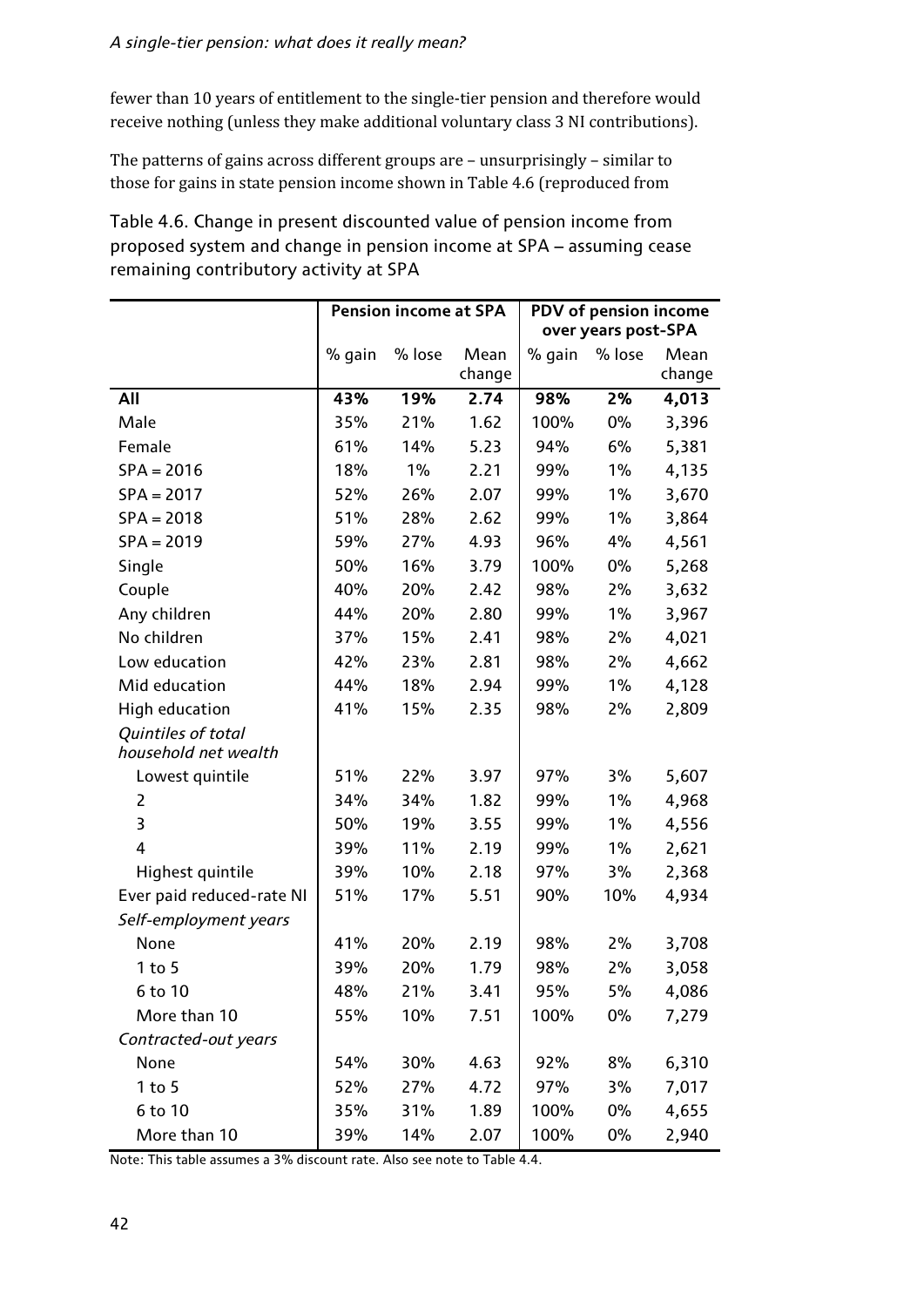Table 4.5). The gains are greater on average among women than men – £5,381 compared with £3,396. This is not only because women gain more state pension income on average but also because they are expected to live for longer post-SPA on average. Low-wealth individuals gain more on average than high-wealth individuals: those in the poorest wealth quintile gain  $£5,607$  on average compared with £2,368 among the highest wealth quintile.

### **4.4 Interaction with means-tested benefits**

So far, this chapter has examined how state pension income will change as a result of the proposed single-tier reforms. As Table 4.5 showed, the largest gains in state pension income are concentrated among lower-wealth households; however, these households are more likely to be eligible for means-tested benefits, and so some of the changes in state pension income will be offset by changed entitlement to means-tested benefits. Ignoring this interaction overstates the cash gains and losses from the reforms for those who receive means-tested benefits. While individuals might of course prefer to have nonmeans-tested income rather than means-tested income, even if the amounts are the same, it is important to examine whether households' net income in retirement will actually be increased as a result of the state pension changes described above. Furthermore, although the removal of the PCSC is a coherent part of the single-tier proposals, its proposed abolition also has the potential to reduce income for these cohorts.

To assess the potential impact of the reforms on net household incomes, we have estimated means-tested benefit entitlement under the current and proposed systems, using information on state pension entitlements of the individual and their partner (where relevant) from the NI data and information on the individual's and their partner's private pension rights and household wealth holdings from ELSA. In these calculations, we take into account entitlement to means-tested pension credit but we ignore potential entitlement to other meanstested benefits, in particular housing benefit and support for council tax. We also assume full take-up of pension credit. Since, in reality, take-up is not complete, we will be overstating the extent to which the gains from the single-tier pension are offset by reduced means-tested benefit income.

Means-tested benefit entitlement depends not only on the income of the individuals described above but also on the circumstances of their partners. Therefore, in the analysis presented below, rather than focusing on income in the year in which the individual reaches SPA (as we have done above), we instead examine the family's income in the year in which the last individual in the couple reaches SPA. We have dropped from our sample a small number of individuals (49 people, less than 5% of our sample) who reach SPA between 6 April 2016 and 5 April 2020 but who have significantly younger spouses (who reach SPA later than 2026), since for these people this exercise would require examining income a long time in the future.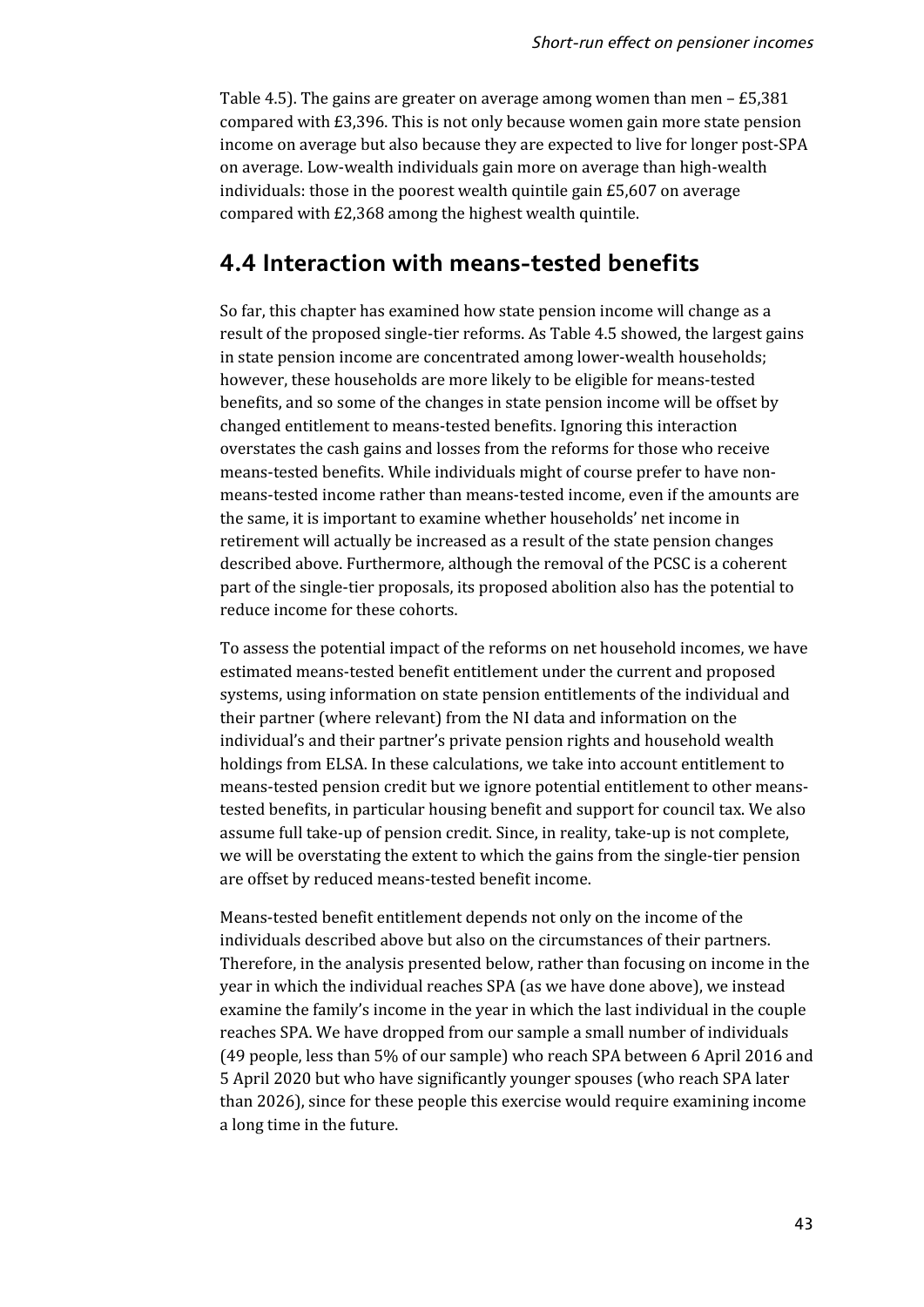



Note: Excludes individuals whose partner's SPA is more than 10 years before or after their SPA. Source: Authors' calculations using English Longitudinal Study of Ageing and National Insurance administrative data.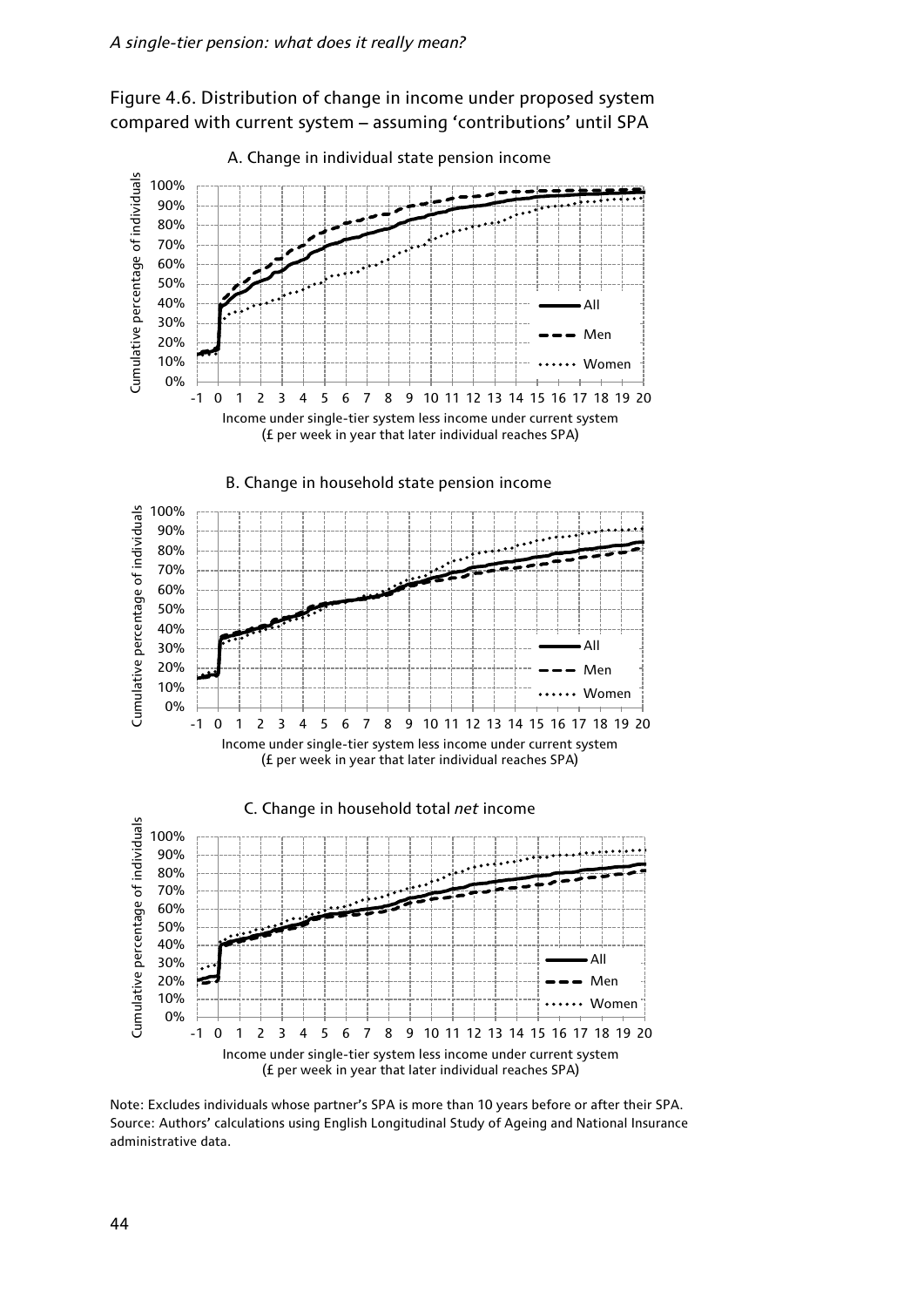Figure 4.6 starts by describing the change in individual state pension income for the more limited sample just described in the year that the second partner in the couple (where relevant) reaches SPA, showing the distribution of changes in weekly pension income that would result from the introduction of the single-tier pension. These figures and all the analysis in this section assume that individuals continue to contribute until they reach SPA.

When we consider the year in which the last household member reaches SPA rather than the year in which each individual reaches SPA, more people are counted as gaining from the single-tier pension (55% in Panel A compared with 43% – shown in Table 4.5 – across all individuals, 50% of men compared with 35%, and 64% of women compared with 61%). This is because of the more generous indexation of pension income post-SPA under the single-tier pension system than under the current pension system.

In Panel B of Figure 4.6, we take total state pension income in the household and look at how that would differ between the single-tier system and the current system. The resulting distribution of gains is much more similar across the two sexes than the distribution of individual-level gains. Overall, 63% of individuals would see an increase in their total household state pension income of £1 or more, 34% would see an increase of £10 per week or more, and 15% of individuals would see a decline in their household state pension income of £1 or more.

Finally, Panel C describes the distribution of the estimated change in total household income, taking into account any change in pension credit entitlement and the abolition of PCSC under the single-tier system. Once these changes to means-tested benefits are taken into account, the gains from the proposed reform are smaller; this is because the additional state pension income for some households is offset by lower means-tested benefits. For example, 43% of individuals would see no change or a reduction to their total household income as a result of the reforms, compared with 37% who would see no change or a decrease in their household state pension income. When we consider total household income instead of individual state pension income, 21% rather than 14% of individuals in households would lose more than £1 per week in income post-SPA; this arises from the abolition of savings credit.

Overall, looking solely at changes in individual-level state pension income and ignoring means-tested benefit entitlement overstates the effect of the proposed reforms on household income. The extent to which this is important varies across groups with different characteristics. Table 4.7 shows the comparison for individuals with different characteristics. Looking at the average change in individual state pension income for individuals in each quintile of total net household wealth, we can see that the gains are largest on average for the lowest wealth groups, as described in Section 4.2. The poorest 20% of individuals gain £4.68 per week on average, compared with £2.53 for the richest quintile.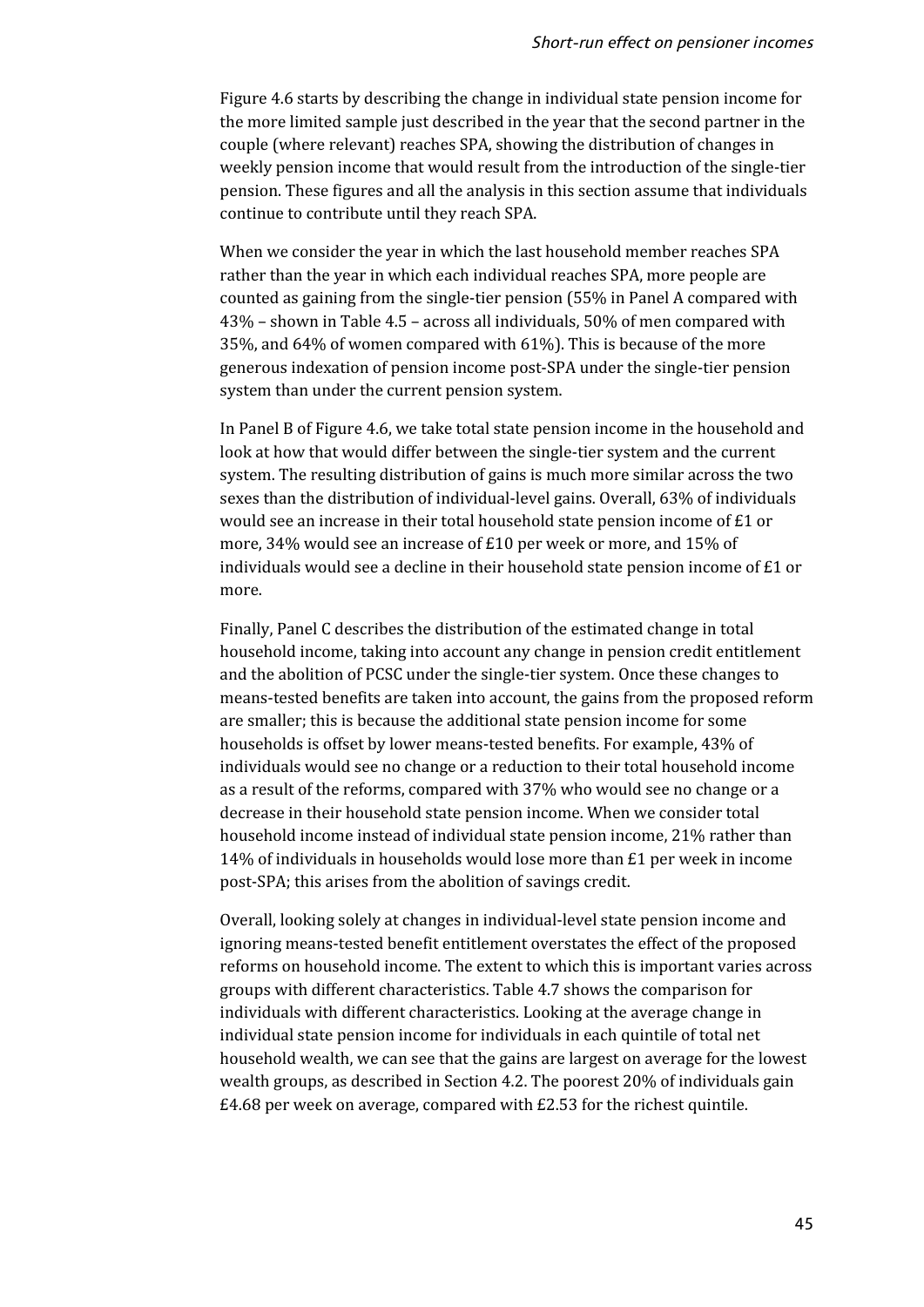Taking into account the change in state pension entitlement experienced by partners (central panel of Table 4.7) actually reverses this picture, with higherwealth households gaining on average £9.77 per week compared with £7.63 for the lowest-wealth households. This at least in part reflects the fact that higherwealth households are more likely than low-wealth ones to contain couples, rather than single people.

|                                               | Individual state pension |        | Household state pension |                |        | Total household net |                |        |        |
|-----------------------------------------------|--------------------------|--------|-------------------------|----------------|--------|---------------------|----------------|--------|--------|
|                                               | income                   |        | income                  |                |        | income              |                |        |        |
|                                               | Mean<br>change           | % gain | % lose                  | Mean<br>change | % qain | % lose              | Mean<br>change | % qain | % lose |
| All                                           | 3.62                     | 56%    | 15%                     | 8.50           | 62%    | 15%                 | 7.28           | 57%    | 21%    |
| Male                                          | 2.65                     | 52%    | 15%                     | 9.57           | 61%    | 14%                 | 8.86           | 58%    | 18%    |
| Female                                        | 5.63                     | 64%    | 14%                     | 6.24           | 65%    | 16%                 | 3.98           | 54%    | 27%    |
| $SPA = 2016$                                  | 2.95                     | 37%    | 1%                      | 7.66           | 46%    | 6%                  | 6.08           | 40%    | 13%    |
| $SPA = 2017$                                  | 3.02                     | 66%    | 19%                     | 8.51           | 68%    | 18%                 | 7.67           | 63%    | 23%    |
| $SPA = 2018$                                  | 3.67                     | 63%    | 21%                     | 8.41           | 71%    | 19%                 | 7.48           | 66%    | 24%    |
| $SPA = 2019$                                  | 5.64                     | 63%    | 24%                     | 10.05          | 70%    | 21%                 | 8.46           | 64%    | 27%    |
| Single                                        | 3.79                     | 50%    | 16%                     | 3.79           | 50%    | 16%                 | $-0.89$        | 29%    | 40%    |
| Couple                                        | 3.56                     | 58%    | 14%                     | 10.02          | 66%    | 15%                 | 9.91           | 66%    | 15%    |
| Any children                                  | 2.88                     | 50%    | 14%                     | 4.87           | 51%    | 13%                 | 2.27           | 41%    | 25%    |
| No children                                   | 3.74                     | 57%    | 15%                     | 9.11           | 64%    | 15%                 | 8.12           | 60%    | 20%    |
| Low education                                 | 3.59                     | 53%    | 19%                     | 8.01           | 60%    | 17%                 | 6.20           | 52%    | 25%    |
| Mid education                                 | 3.91                     | 59%    | 12%                     | 7.80           | 64%    | 11%                 | 6.77           | 60%    | 16%    |
| <b>High education</b>                         | 3.26                     | 57%    | 12%                     | 10.26          | 63%    | 17%                 | 9.81           | 61%    | 19%    |
| Quintiles of total<br>household net<br>wealth |                          |        |                         |                |        |                     |                |        |        |
| Lowest                                        | 4.68                     | 58%    | 17%                     | 7.63           | 64%    | 14%                 | 2.37           | 40%    | 38%    |
| $\overline{2}$                                | 2.99                     | 49%    | 25%                     | 5.66           | 52%    | 27%                 | 5.27           | 49%    | 29%    |
| 3                                             | 4.62                     | 63%    | 14%                     | 9.68           | 68%    | 15%                 | 9.31           | 66%    | 17%    |
| $\overline{4}$                                | 3.23                     | 62%    | 9%                      | 9.75           | 68%    | 10%                 | 9.75           | 68%    | 10%    |
| Highest                                       | 2.53                     | 48%    | 9%                      | 9.77           | 62%    | 10%                 | 9.77           | 62%    | 10%    |
| Ever paid<br>reduced-rate NI                  | 5.64                     | 54%    | 17%                     | 5.75           | 58%    | 19%                 | 4.37           | 54%    | 25%    |
| Self-employment<br>years                      |                          |        |                         |                |        |                     |                |        |        |
| None                                          | 3.07                     | 55%    | 16%                     | 7.02           | 60%    | 17%                 | 5.59           | 53%    | 24%    |
| $1$ to $5$                                    | 2.74                     | 48%    | 16%                     | 11.36          | 64%    | 15%                 | 11.05          | 63%    | 16%    |
| 6 to 10                                       | 4.23                     | 58%    | 12%                     | 10.39          | 70%    | 8%                  | 9.19           | 69%    | 9%     |
| More than 10                                  | 8.20                     | 70%    | 9%                      | 16.57          | 74%    | 7%                  | 16.39          | 74%    | 7%     |
| Contracted-out<br>years                       |                          |        |                         |                |        |                     |                |        |        |
| None                                          | 5.40                     | 62%    | 25%                     | 7.97           | 66%    | 23%                 | 4.81           | 52%    | 36%    |
| $1$ to $5$                                    | 5.12                     | 58%    | 24%                     | 9.42           | 70%    | 18%                 | 6.09           | 51%    | 32%    |
| 6 to 10                                       | 2.75                     | 42%    | 28%                     | 7.13           | 43%    | 24%                 | 4.46           | 34%    | 38%    |
| More than 10                                  | 3.01                     | 56%    | 9%                      | 8.68           | 63%    | 11%                 | 8.45           | 62%    | 13%    |

### Table 4.7. Percentage of gainers and losers from move to single-tier pension: by income definition and individual characteristics

Note: As for Table 4.4.

Source: Authors' calculations using English Longitudinal Study of Ageing and National Insurance administrative data.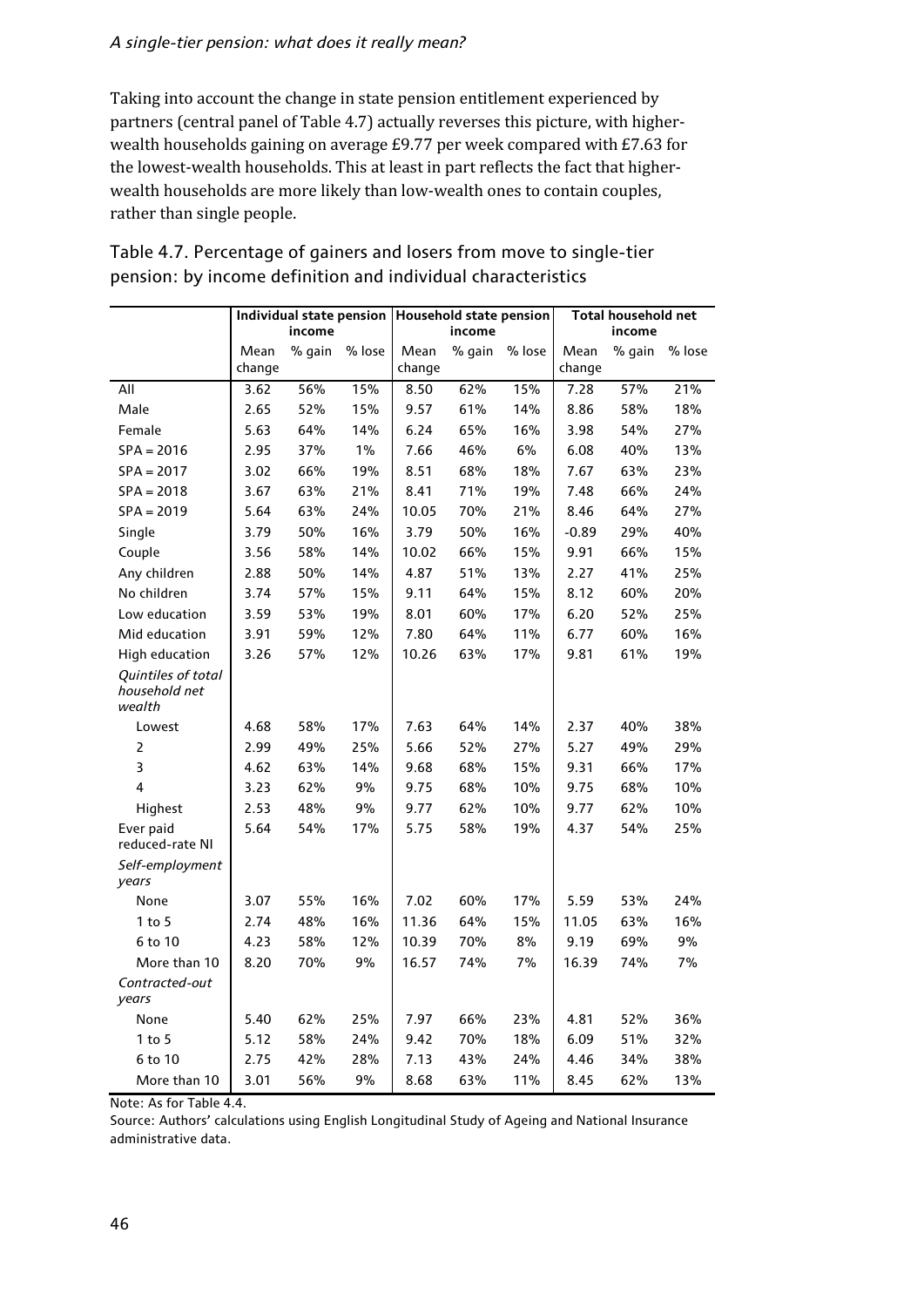Most interesting is the comparison between the middle and right-hand panels of Table 4.7 – the latter showing the change in household income between the current and proposed systems after taking account of means-tested benefit entitlements. The highest-wealth households are not entitled to any meanstested benefits and so the average gains are unaffected by taking pension credit into account. However, for low-wealth households, including pension credit makes a large difference: the average gain among low-wealth households is reduced from £7.63 per week to £2.37, and the proportion of these households that lose income as a result of the combined effect of the reforms to state pensions and pension credit is increased from 14% to 38% (for the highestwealth households, the proportion remains constant at 10%).

## **4.5 Summary**

A significant number of those reaching SPA between 6 April 2016 and 5 April 2020 will see their state pension income at SPA increased as a result of the proposed single-tier pension reforms. This is true of 61% of women and 35% of men. However, 19% of individuals (21% of men and 14% of women) will find that their income at SPA is lower than they could have achieved under the current system. On average, these cohorts' state pension income at SPA will be boosted by £2.74 per week as a result of the reforms.

Gains are largest among those who have spent periods out of the labour market caring for children and those who have had long periods of self-employment. We estimate that the average gain among women is £5.23 per week. The average gain among those who have had more than 10 years in self-employment is estimated to be £7.51 per week. The ability to 'work off' past periods of contracting out also means that those who have previously contracted out will also gain more than otherwise-identical individuals who remained contracted in.

Since state pension income will be indexed more generously during retirement under the proposed system than under the current system, virtually all of the losses that these cohorts will experience in state pension income at SPA will be recouped through higher state pension income later in retirement. We estimate that, over the whole of retirement, just 2% of individuals will actually have lower state pension income under the single-tier system than they would have under the current rules.

However, some of these gains in state pension income will be offset by reductions in means-tested benefit entitlements, including those arising from the proposed abolition of the pension credit savings credit. This is particularly the case for lowwealth groups. We find that, while 64% of individuals in the lowest wealth quintile in these cohorts live in households that will receive higher state pension income as a result of the reforms, only 40% of them will find that their household's net income is higher – after taking account of reductions in entitlement to means-tested pension credit.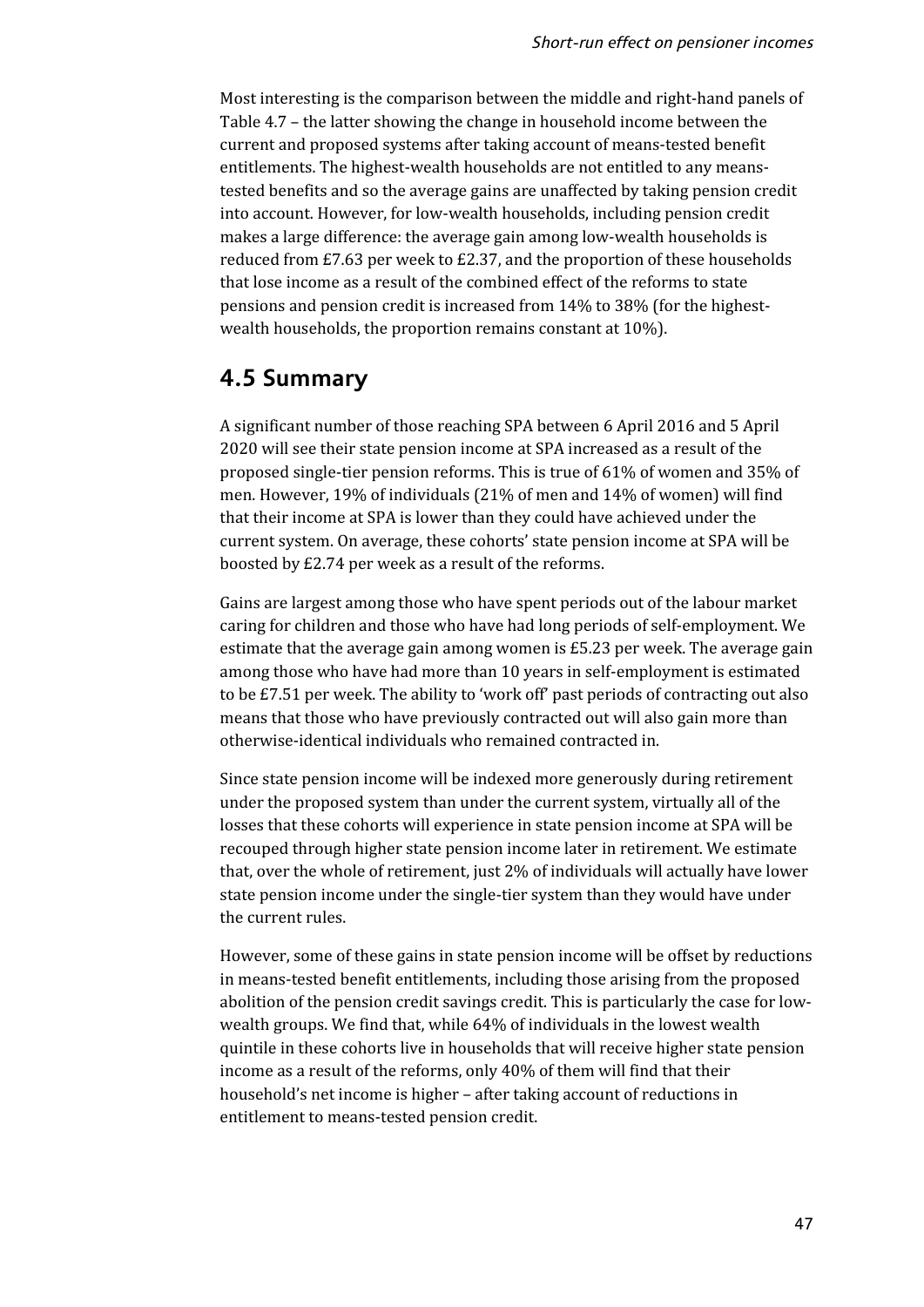# **5. Long-Run Effect of the Proposed Reforms on Pensioner Incomes**

In this chapter, we attempt to clarify the long-run impact of the proposed reforms. The important distinction we draw between the 'long-run' effect of the policy (in this chapter) and the 'short-run' effect (discussed in Chapter 4) is between the effects on those who have spent most of their working lives under the S2P system ('long-run') and those who had a significant period under the SERPS system ('short-run'). Individuals who started their working lives in 2002 or later (born in 1986 or later) will have spent their entire working lives under the S2P system, as this was introduced in 2002. This group can, therefore, certainly be considered as falling within our long-run analysis. In addition, our conclusions on the long run will also apply to those earlier cohorts who will have spent a large proportion of their working life under the current system, including those expecting to accrue at least 31 years of creditable activities between 2002 and their SPA. This latter group could include individuals born as early as 1966, depending on their work histories.

For many of our illustrations, we focus on individuals who were aged 16 in 2002; these people were born in 1986 and will reach SPA in 2054. We examine this group because they are the first group to have spent their entire working lives under the S2P system. This group would also spend the vast majority of their working lives under the proposed system, if it is implemented, as currently planned, in April 2016.

This chapter describes how incomes in retirement (from both state pensions and means-tested benefits) would differ under the current and proposed systems in the long run. Sections 5.1–5.3 focus solely on state pension income, while Section 5.4 considers what impact the proposed reforms will have on income from means-tested benefits. Section 5.5 provides a summary.

# **5.1 How would the level of state pension income received at state pension age compare?**

Table 3.1 indicated that the vast majority of people who would accrue entitlement to the proposed single-tier pension would also accrue entitlement to both the BSP and the S2P under the current system.<sup>[51](#page-54-0)</sup> In this section, we focus on how accrual of both BSP and S2P compares with accrual of single-tier pension.

 $\overline{\phantom{a}}$ 

<span id="page-54-0"></span> $51$  Of those getting a qualifying year in 2011, 72% got them via class 1 contributions, which would also earn S2P entitlement; 18% accrued a qualifying year via credits, and many of these people would also have earned a qualifying year to S2P; and 4% accrued a qualifying year through a combination of credits and class 1 contributions. Source: DWP 1% sample of the National Insurance Recording System (NIRS2).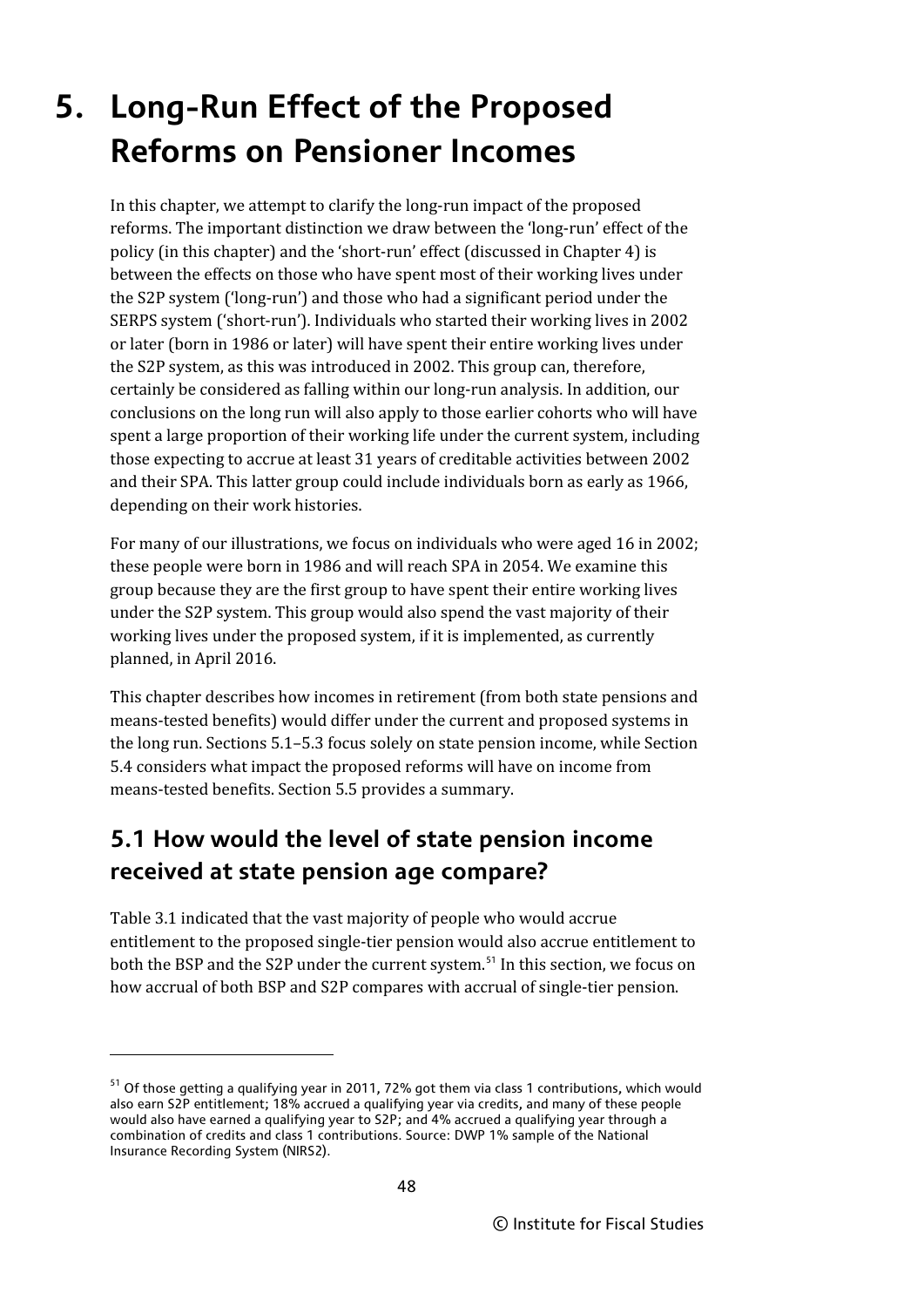There are some groups who, under current legislation, would accrue only BSP and not S2P. These include those who are in self-employment, those receiving jobseeker's allowance and those who will be newly credited under universal credit (for example, those with multiple jobs earning below the LEL who may now be credited on the basis of their household income). We abstract from these groups in the following analysis; however, in Section 5.3, we examine the impact of the proposed reforms on the self-employed, and our conclusions there also apply to any others who would spend long periods of their life under the current system accruing entitlement to the BSP and not the S2P.

One year's accrual of BSP and S2P under the current system would be worth more (in terms of income at SPA) than one year's accrual of single-tier pension entitlement; but the latter would be worth more than a year of BSP accrual on its own. For example, under current legislation, an individual engaged in a creditable activity or working and earning at the LEL in 2016–17 would accrue entitlement to around £3.63 of BSP and £1.70 of S2P income at SPA, giving a combined accrual of £5.33.[52](#page-55-0) This compares with £4.18 under the proposed system.[53](#page-55-1)

Exactly how much more income someone would get at SPA under the current system than under the proposed system depends on how many years of contributions an individual has during their working life. In addition, for anyone making contributions between 2016 and 2030 (when accruals of S2P will still be earnings-related under current legislation), it will also depend on the exact level of their earnings.

Figure 5.1 shows the level of weekly state pension income that an individual born in 1986 would get at SPA, depending on the number of years of contributions they make during their working life. Panel A illustrates this for a 'low earner' – that is, someone who earns between the LEL and the LET in every year they are contributing (or, equivalently, is engaged in some form of S2P-creditable activity) – while Panel B illustrates this for a 'high earner' – that is, someone who earns at (or above) the UEL in each year that they are in work. There are three important points to note:

• Regardless of how many years of contributions an individual expects to have, the current system always delivers a higher income at SPA than the proposed system would. The difference is larger for high earners than for low earners in this cohort because the current legislation still provides for some earningsrelated accrual to S2P up to around 2030.

**.** 

<span id="page-55-0"></span> $52$  This holds for anyone who had not already accrued 30 years of contributions to the BSP. For someone who had accrued 30 years of BSP entitlement already, an additional year's accrual under the current system would only amount to £1.70 of extra weekly state pension income. These numbers are slightly different from those that apply to accruals in 2013–14 (£1.75 for S2P) because of how thresholds are uprated over time with lagged earnings growth / inflation and then deflated by contemporaneous earnings growth.

<span id="page-55-1"></span><sup>&</sup>lt;sup>53</sup> However, if an individual had already accrued 35 years of contributions to the single-tier pension, the extra year of contributions would result in no increase in state pension income.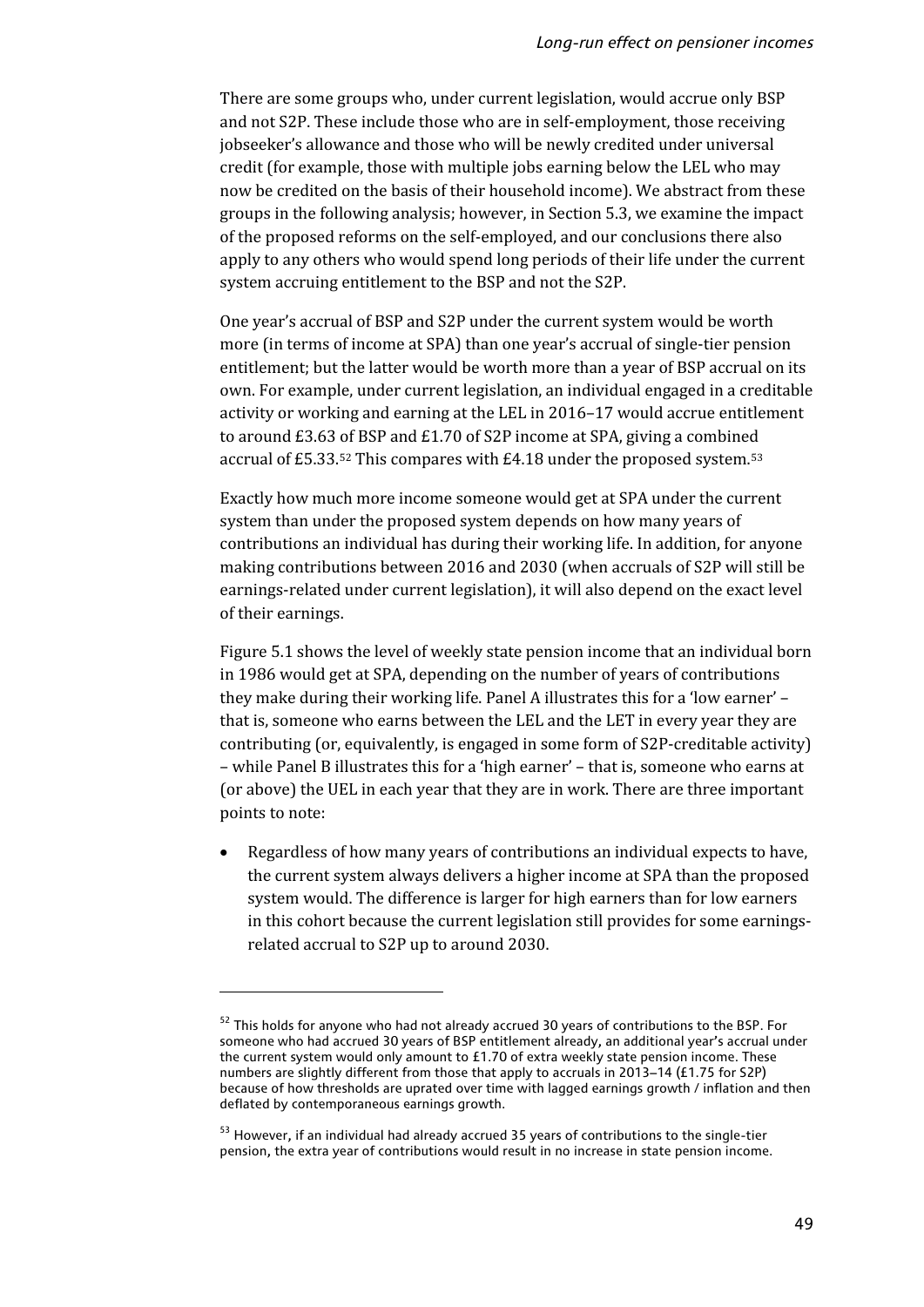- For those expecting to have fewer than 10 years of contributions, the current system will provide considerably more income than the proposed system. Under the proposed system, those with fewer than 10 years of contributions will receive nothing, whereas they would receive up to £45.20 per week as a low earner (£55.92 as a high earner) under the current system.
- The relative advantage of the current system is also greater for those expecting to contribute for more than 35 years. The maximum amount of state pension income that someone in this cohort could receive under the proposed system is £146.30 per week. This compares with a maximum of £213.60 per week under the current rules for a high earner and £189.04 per week for a low earner (both with 49 years of contributions).

A similar picture would hold for slightly earlier and later cohorts than the one shown in Figure 5.1. For later cohorts, the picture for both high and low earners would look like Panel A – this is because the earnings-related element of the current system is diminishing and therefore both low and high earners will accrue increasingly similar amounts of pension income. For somewhat earlier cohorts, there would be a greater divergence between the two lines for higher earners. (For the effect of the single-tier pension on much earlier cohorts, see Chapter 4, which describes the short-run implications of the policy.)



Figure 5.1. Weekly state pension income at SPA under current and proposed systems: individuals aged 16 in 2002–03

Note: Figures are shown for someone who is contracted in, who starts working/contributing at age 16 and accrues their years of contributions continuously thereafter. The level of the BSP is assumed to increase with the triple lock until April 2015 and then with average earnings growth thereafter, whereas the value of the single-tier pension is assumed to be £146.30 in 2013–14 earnings terms and uprated with average earnings growth after 2016. A 'low earner' is defined as someone who earns between the LEL and the LET in every year they are in work (or, equivalently, is engaged in some form of S2P-creditable activity). A 'high earner' is defined as someone who earns at (or above) the UEL in each year that they are in work. Source: Authors' calculations.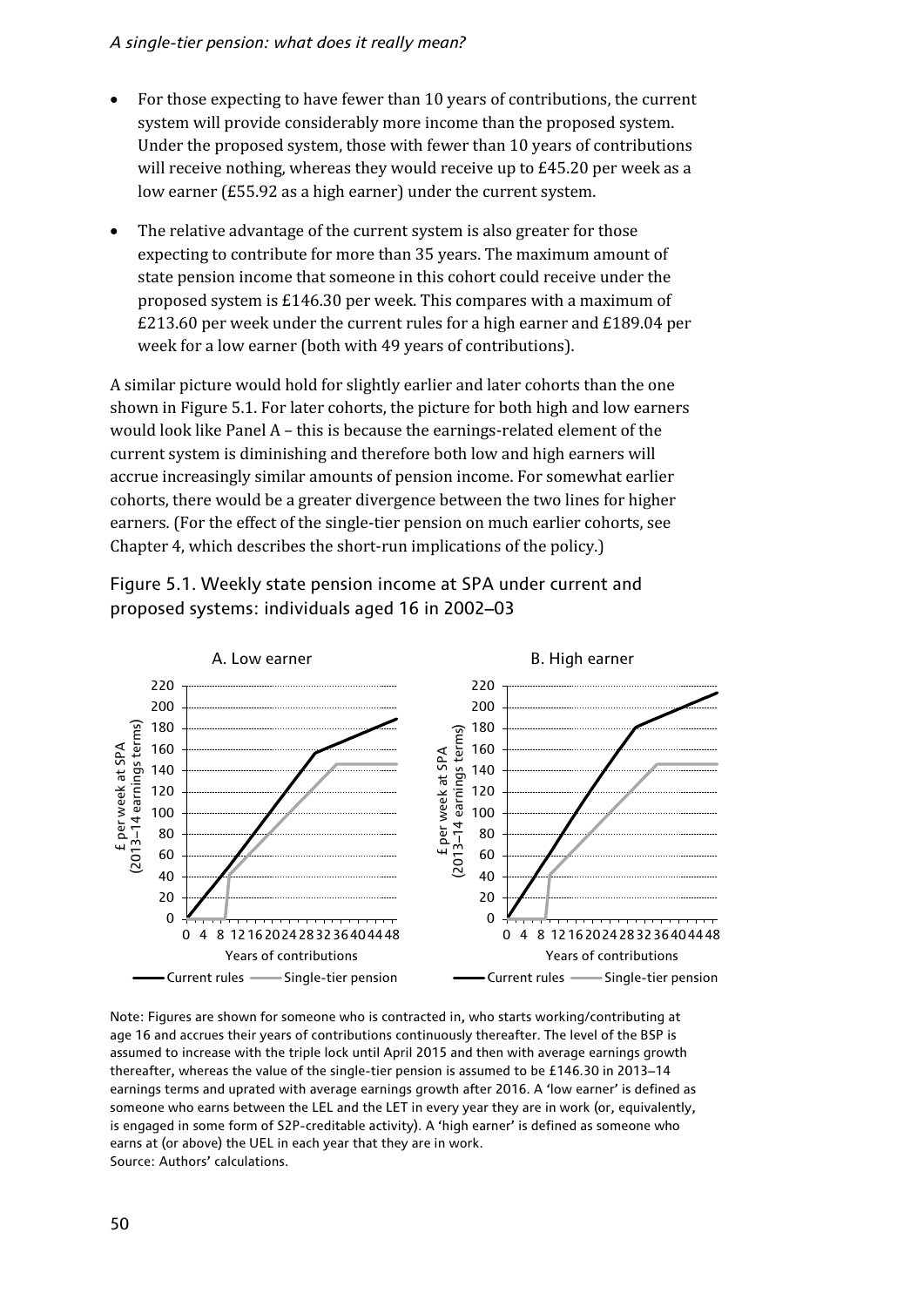Box 5.1 provides further illustration by describing the state pension accrual that three example individuals would receive under the current and proposed systems.

Box 5.1. Examples of state pension accrual under the current and singletier systems

*The following examples describe hypothetical individuals born in 1986. All monetary figures are expressed in 2013–14 earnings terms.*

**Randall** is employed and earns at the UEL every year between the ages of 20 and 54 (inclusive); he is not a member of a private pension scheme. Under current legislation, he will accrue state pension rights worth £186.30 per week at the SPA, which he will receive from the age of 68. This comprises £109.00 per week of BSP entitlement and £77.30 of S2P entitlement. Under the proposed single-tier pension system, he would accrue a state pension worth £146.30 per week.

**Jeff** is employed for 10 years and earns at the LEL between the ages of 20 and 29 but then suffers an accident at work and is unable to work again due to ill health. He then receives the limited capacity for work component of universal credit until he is 55. Under current legislation, he will accrue state pension rights worth £166.50 per week at the SPA, which he will receive from the age of 68. This comprises £109.00 of BSP entitlement and £57.50 of S2P entitlement. Under the proposed single-tier pension system, he would accrue a state pension worth £146.30 per week.

**James** is self-employed for 45 years between the ages of 20 and 64 (inclusive). Under current legislation, he will accrue state pension rights worth £109.00 per week at the SPA, which he will receive from the age of 68. This comprises simply a full BSP, as he does not accrue any entitlement to S2P. Under the proposed single-tier pension system, he would accrue a state pension worth £146.30 per week.

**Zach** has 30 years of moderate earnings. Under the current system, he will accrue a state pension of £156.80 per week at SPA, made up of a full BSP (£109.00) and £47.80 of S2P. Under the proposed single-tier pension system, he would accrue a state pension worth £125.40 per week.

# **5.2 How would state pension income evolve through retirement under the two systems?**

As shown in the previous section, the amount of state pension income received at SPA would unambiguously be lower under the proposed system than under the current rules for the majority of individuals in later cohorts, based on the indicative figures provided in the White Paper for the level of the single-tier pension. (The main exception to this is the self-employed, and any others who do activities that only earn BSP entitlement; these groups are discussed in Section 5.3.) However, the single-tier pension is set to be indexed more generously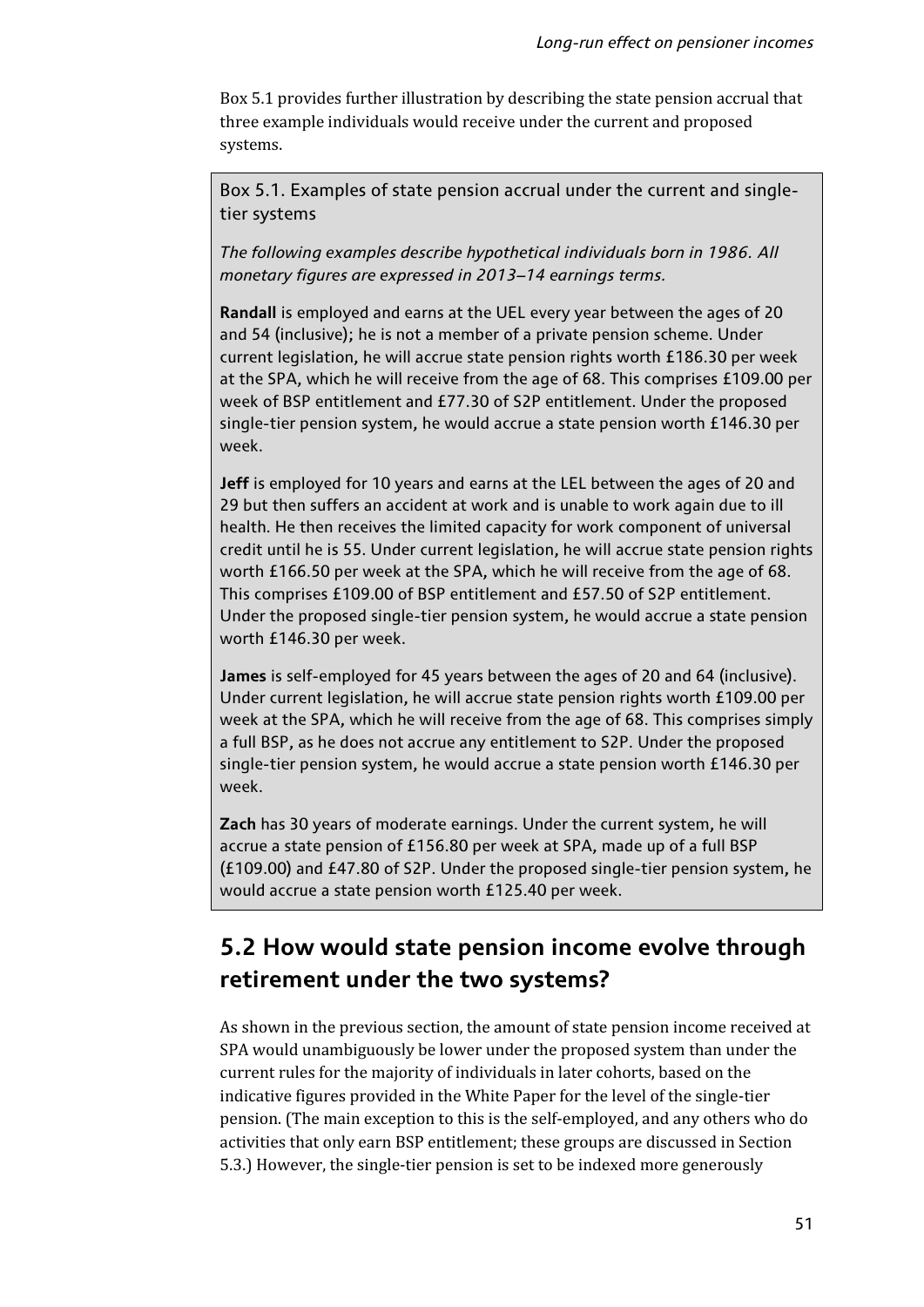through retirement than combined BSP and S2P income is. Therefore, when comparing the two systems, it is important to consider the entire stream of pension income that an individual would receive throughout their retirement, rather than just the income at SPA.

Figure 5.2 shows how weekly pension income would evolve during retirement, for someone born in 1986 with 20, 35 or 49 years of contributions to the state pension system; this is the same example 'low earner' shown in Panel A of Figure 5.1. The 35-year contribution history corresponds to the example of Jeff described in Box 5.1.

Figure 5.2. How state pension income evolves during retirement under the current and proposed systems: low earners aged 16 in 2002–03



Note: This graph is for someone contracted in, aged 16 in 2002–03, who works continuously from 2002–03 and earns between the LEL and the LET in every year they are in work (or, equivalently, is engaged in some form of S2P-creditable activity). Someone with 35 years of contributions is assumed to make contributions between the ages of 20 and 54 inclusive, and someone with 20 years of contributions is assumed to make them between the ages of 20 and 39 inclusive. The level of the BSP is assumed to increase with the triple lock until April 2015 and then with average earnings growth thereafter, whereas the value of the single-tier pension is assumed to be £146.30 in 2013–14 earnings terms and uprated with average earnings growth after 2016. Source: Authors' calculations.

Under the proposed system, any individual born in 1986 who accrues at least 35 years of contributions towards the single-tier pension will receive £146.30 per week from SPA (age 68) onwards. This figure remains constant in earnings terms, reflecting the fact that the level of the single-tier pension will be increased each year in line with growth in average earnings.

By contrast, pension income under the current system would decline through retirement. This is because, though the BSP is indexed to average earnings, the S2P element is only indexed to prices. Therefore, Jeff – with 35 years of credits to BSP and S2P – would receive more income at SPA under the current system than under the proposed system (£166.52 per week, rather than £146.30 per week). However, this income will decline over time relative to average earnings, and so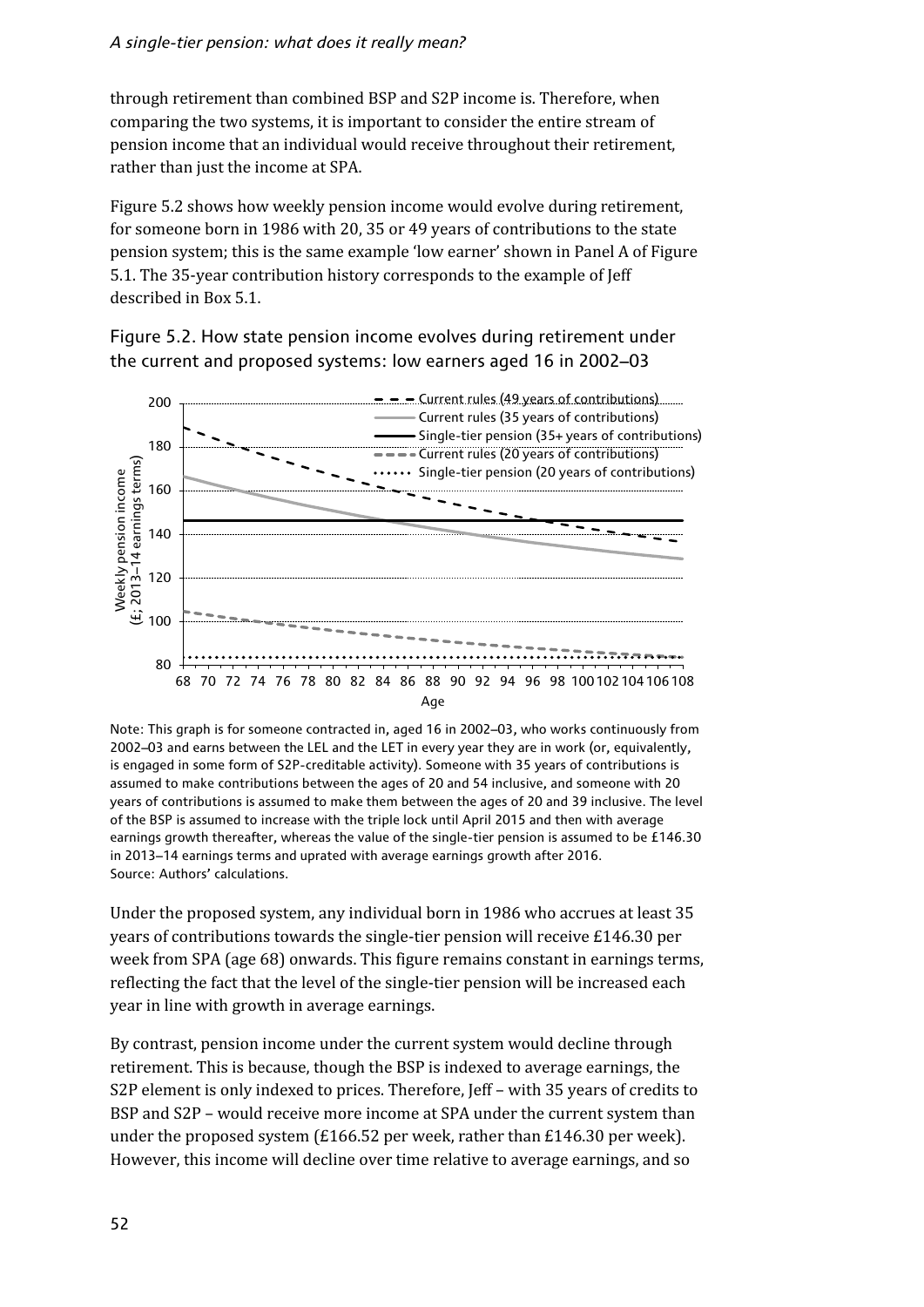the weekly income he would expect to receive from age 85 onwards would be higher under the proposed single-tier system than under the current system.

If Jeff instead had 49 years of contributions, his state pension income under the proposed system would not exceed that under the current system until he was aged 97. (For a high earner, these cross-over points would happen even later – at ages 96 and 107, respectively – as shown in Figure A.2 in Appendix  $A^{54}$ )

Taking the sum of pension income across Jeff's whole retirement under the two systems, and discounting future pension income at an appropriate rate, we find that he would have to live to beyond age 105 to be financially better off under the proposed system than under the current rules. If he had 49 years of contributions instead, he would have to live to an implausibly old age in order to be financially better off under the proposed system than under the current one.[55](#page-59-1),[56,](#page-59-2)[57](#page-59-3)

Although we have focused here on presenting figures for some example individuals from one specific cohort, the same inferences apply to everyone who expects to have at least 31 years from 2002–03 onwards in which they will engage in activities that are creditable towards both BSP and S2P under the current system[.58](#page-59-4) As described in Table 2.1, these activities include earning above the LEL, caring for a child aged under 12, caring for a sick or disabled adult for at least 20 hours a week and, under some conditions, receiving certain incapacityrelated benefits.

**.** 

<span id="page-59-0"></span><sup>54</sup> http://www.ifs.org.uk/docs/report\_single-tier\_pension\_appendices.pdf.

<span id="page-59-1"></span> $55$  All these figures are calculated applying a 3% per year discount rate to real future pension income (deflated by CPI inflation). Using a higher discount rate would increase the age to which one would have to live in order to be financially better off under the proposed system; using a lower discount rate would reduce the age.

<span id="page-59-2"></span><sup>&</sup>lt;sup>56</sup> The factor driving this difference is the amount of someone's current pension entitlement that is uprated with prices (their S2P entitlement) compared with the corresponding value of the single-tier pension (i.e. STP entitlement minus BSP entitlement) that is uprated with average earnings. The higher this proportion is, the longer it takes for entitlement under the current system to sink below that of the single-tier pension. Both younger cohorts and individuals with fewer than 35 years of entitlement face a higher proportion of S2P entitlement to the excess of STP entitlement over BSP entitlement, and so they have to live to beyond 105 years for the proposed system to be more value to them than the current system.

<span id="page-59-3"></span><sup>&</sup>lt;sup>57</sup> Under our assumptions, with 49 years of contributions, Jeff would have to live to 139 years old in order to be financially better off under the proposed policy.

<span id="page-59-4"></span><sup>&</sup>lt;sup>58</sup> This definition of the long run excludes those who have contracted out in the past. In some sense, individuals who contracted out prior to implementation will always be affected by the current pension system, as they will retain pension rights in their private pension that will not necessarily compare with the accrued rights of an (otherwise-identical) contracted-in individual. One should not compare 'long-run' outcomes for those who contracted out under the current system but who will reach SPA under the single-tier system with the 'long-run' outcomes for contracted-in individuals; for those who have contracted out, the true long-run comparison to make is with those who reach 16 in 2016 and beyond.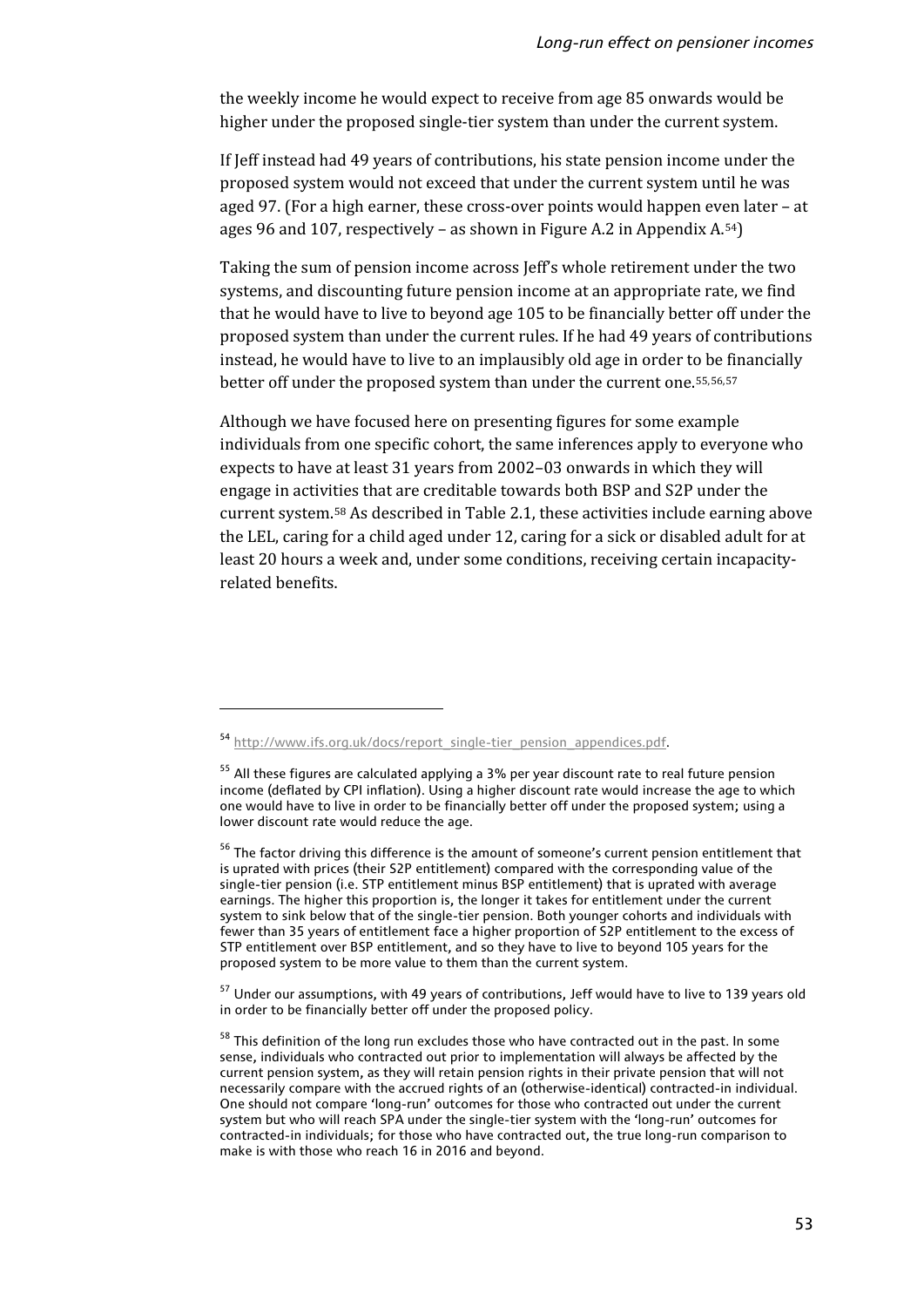# **5.3 The self-employed**

The self-employed are one of the few groups that, in the long run, will be able to accrue entitlement to a greater state pension under the proposed pension system than under the current one. As described in Table 2.1, under the current system self-employed individuals accrue entitlement to only the BSP, and not the S2P, for each year in which they make class 2 NI contributions. This means that a selfemployed individual in 2016–17, for example, would accrue £3.63 of BSP under the current system, compared with £4.18 under the proposed system. Therefore, all other things being equal, (long-term) self-employed individuals would gain significantly from the proposed reforms. This is demonstrated by the example of James in Box 5.1.

However, there are two caveats to this statement to bear in mind. First, selfemployed individuals currently pay lower NI contributions to reflect the fact that they receive lower benefits from the state.[59](#page-60-0) If the government decides to increase NI contributions for self-employed people alongside the changes to the state pension system, then the self-employed may not gain to the same extent as just suggested (or, indeed, at all). As the government brings benefits for the selfemployed in line with those for the employed – addressing an inequality between the two groups that has existed for decades – it would seem to make sense also to equalise their contributions.

Second, individuals rarely spend their entire working lives in self-employment – they are likely instead to have some periods of employment and/or other activities (such as caring for children) that earn entitlement to S2P.<sup>[60](#page-60-1)</sup> Therefore, currently self-employed individuals could lose out from the proposed reform. For example, an individual born in 1986 (starting working life in 2002) might only need to spend 31 years engaged in other creditable activities or earning at the LEL (out of 52 potential years of working life) to have a lower total stream of pension income in retirement under the proposed pension than under the current system.[61](#page-60-2) They could, therefore, spend at least 40% of their working life in self-employment and still not gain from the proposed reform.

**.** 

<span id="page-60-0"></span><sup>&</sup>lt;sup>59</sup> HM Revenue and Customs estimates the net cost to the government of reduced NI contributions for the self-employed was £1.6 billion in 2012–13. See

http://www.hmrc.gov.uk/statistics/expenditures/table1-5.pdf.

<span id="page-60-1"></span> $60$  Of our core (representative) ELSA sample born 1945–1952, 21% have spent any years between 1975 and 2003 in self-employment (32% of men and 12% of women). This group of individuals with any self-employment has spent an average of 16 years in self-employment (out of a maximum of 29) and an average of 15 years with positive employment earnings.

<span id="page-60-2"></span> $61$  This is based on comparing the present discounted value of the state pension income stream under the current and proposed systems, assuming that the individual lives to age 90 (which is the ONS's latest, period-based, estimate of life expectancy for individuals born in 1986). Our calculation assumes that the BSP and proposed single-tier pension are uprated in line with earnings.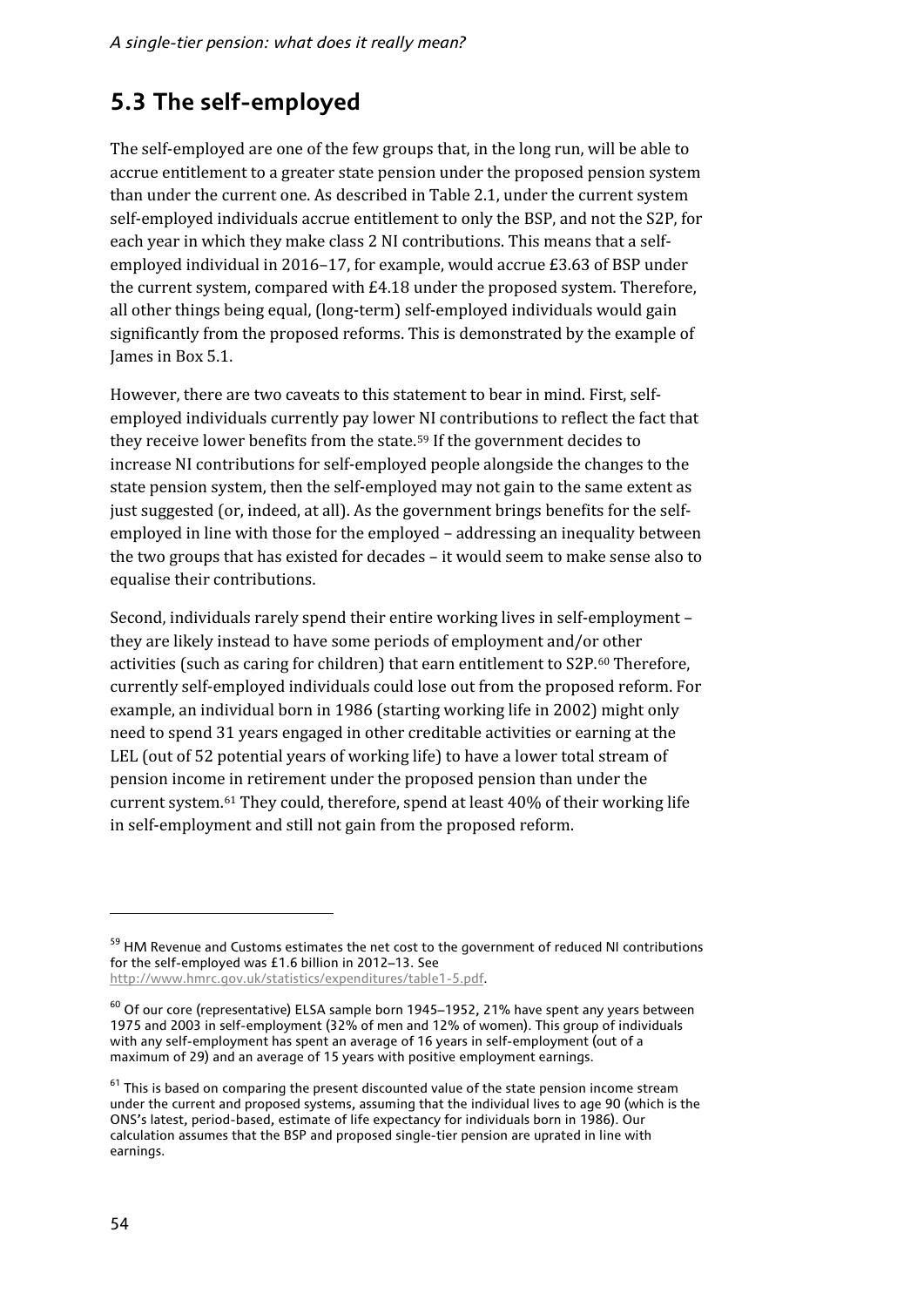# **5.4 How does the proposed system affect who would qualify for means-tested benefits and what they would receive?**

In the preceding sections we focused on the impact of the proposed reforms on individuals' state pension incomes. However, the proposals set out in the Pensions Bill also affect entitlements to means-tested benefits in two distinct ways. First, the proposals affect the level of individuals' state pension income in retirement, which may move people above or below the means-testing thresholds for various benefits. Second, the Pensions Bill proposes abolishing one existing means-tested benefit – the savings credit component of pension credit (PCSC). Since these effects arise from independent aspects of the reform (in other words, PCSC could be abolished with or without the move to the single-tier pension and the single-tier pension could be introduced with or without abolishing PCSC), we consider each in turn.

### **The effect of the single-tier pension on entitlement to meanstested benefits**

As described in Sections 5.1 and 5.2, in the long run almost all individuals will accrue lower state pension entitlement under the proposed system than under the current system. Such a reduction in the generosity of the state pension would – other things being equal – increase the dependence of individuals on meanstested benefits. The pension credit guarantee credit (PCGC) is available to single pensioners with incomes below £145.40 per week  $(2013-14 \text{ terms})$ .<sup>[62](#page-61-0)</sup> Figure 5.1 indicates that, under the current state pension system, a low-earning individual born in 1986 would require 28 years of contributions towards the BSP and S2P in order to accrue a state pension income at the SPA in excess of £145.40, while under the proposed system such an individual would require 35 years of contributions. Therefore individuals with between 28 and 35 years of contributions may be entitled to PCGC at the SPA under the proposed pension system (provided they did not have other income sources or wealth that pushed them above the threshold), while these individuals would not be entitled to any PCGC at the SPA under the current system.

While more people are likely to qualify for means-tested PCGC at SPA under the proposed system than under the current system, it is possible that some individuals who would not be eligible for means-tested benefits at SPA under the current system would fall onto them as they get older, given the way that state pension income and means-testing thresholds are indexed under current

 $\overline{\phantom{a}}$ 

<span id="page-61-0"></span> $62$  Income for the purposes of assessing PCGC entitlement includes the following: state pension income, occupational or private pension income, annuity income, earnings, most social security benefits (excluding housing benefit, support for council tax, attendance allowance, disability living allowance, and any Social Fund payments), and capital income over £10,000. See [http://www.dwp.gov.uk/publications/specialist-guides/technical-guidance/pc10s-guide-to](http://www.dwp.gov.uk/publications/specialist-guides/technical-guidance/pc10s-guide-to-pension-credit/income-rules/%23counts)[pension-credit/income-rules/#counts](http://www.dwp.gov.uk/publications/specialist-guides/technical-guidance/pc10s-guide-to-pension-credit/income-rules/%23counts) for an exhaustive list.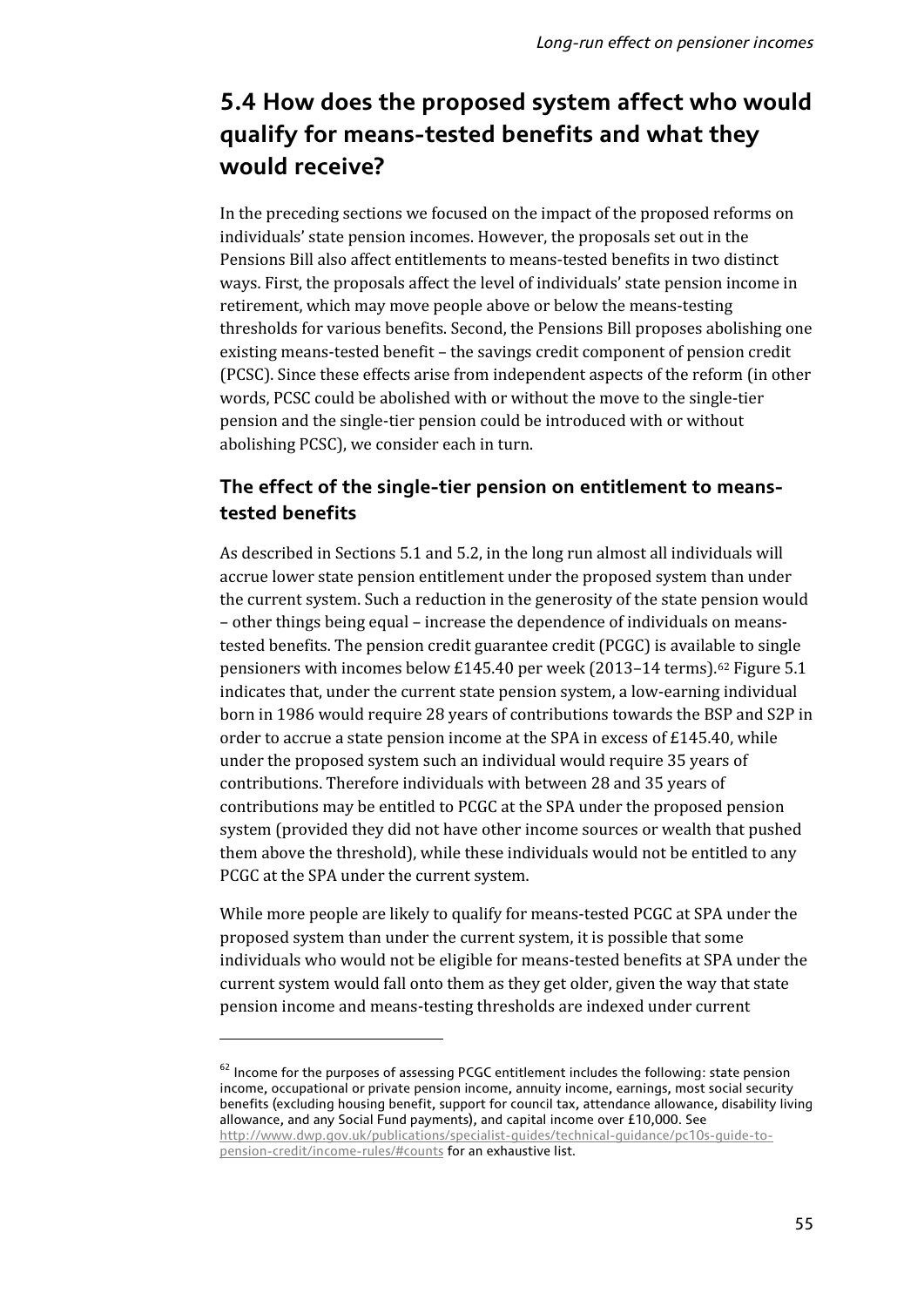legislation. This is described briefly in the next paragraph for completeness. However, given the range of activities that earn entitlement to both BSP and S2P under the current system – and therefore the likelihood that many people will have relatively high state pension entitlements in the future under current legislation – most people in the long run should not expect to be in this position.<sup>[63](#page-62-0)</sup>

The PCGC level is increased each year in line with average earnings. State pension income under the current system is increased less quickly than this. Therefore, under the current system, there could be some individuals whose state pension income is sufficient to remove them from PCGC eligibility at SPA but who will fall back onto means-tested benefits at older ages. As an example, a single low earner born in 1986 who accrued 28 years of contributions to BSP and S2P would find that their state pension income from the current system would fall below the PCGC level by age 73; this would rise to age 90 if they had accrued 35 years of contributions, as shown in Figure 5.3.



### Figure 5.3. Falling onto means-tested benefits?

Note: This graph is for someone contracted in, aged 16 in 2002–03, and who is an employee continuously from 2002–03, so someone with 10 years of contributions here is assumed to start work in the 2002–03 tax year and stop in 2012–13. The low earner is assumed to earn between the LEL and the LET in every year they are in work (or, equivalently, is engaged in some form of S2P-creditable activity), whereas the high earner is assumed to earn at or above the UEL in each year. The level of the BSP is assumed to increase with the triple lock until April 2015 and then with average earnings growth thereafter, whereas the value of the single-tier pension is assumed to be £146.30 in 2013–14 earnings terms and uprated with average earnings growth after 2016. The pension credit guarantee credit level is uprated with average earnings growth. Source: Authors' calculations.

 $\overline{\phantom{a}}$ 

<span id="page-62-0"></span><sup>&</sup>lt;sup>63</sup> DWP estimates that, even by 2020, approximately 85% of people reaching SPA will have 35 or more qualifying years, though these qualifying years will include years of self-employment and other activities that accrue BSP but not S2P entitlement.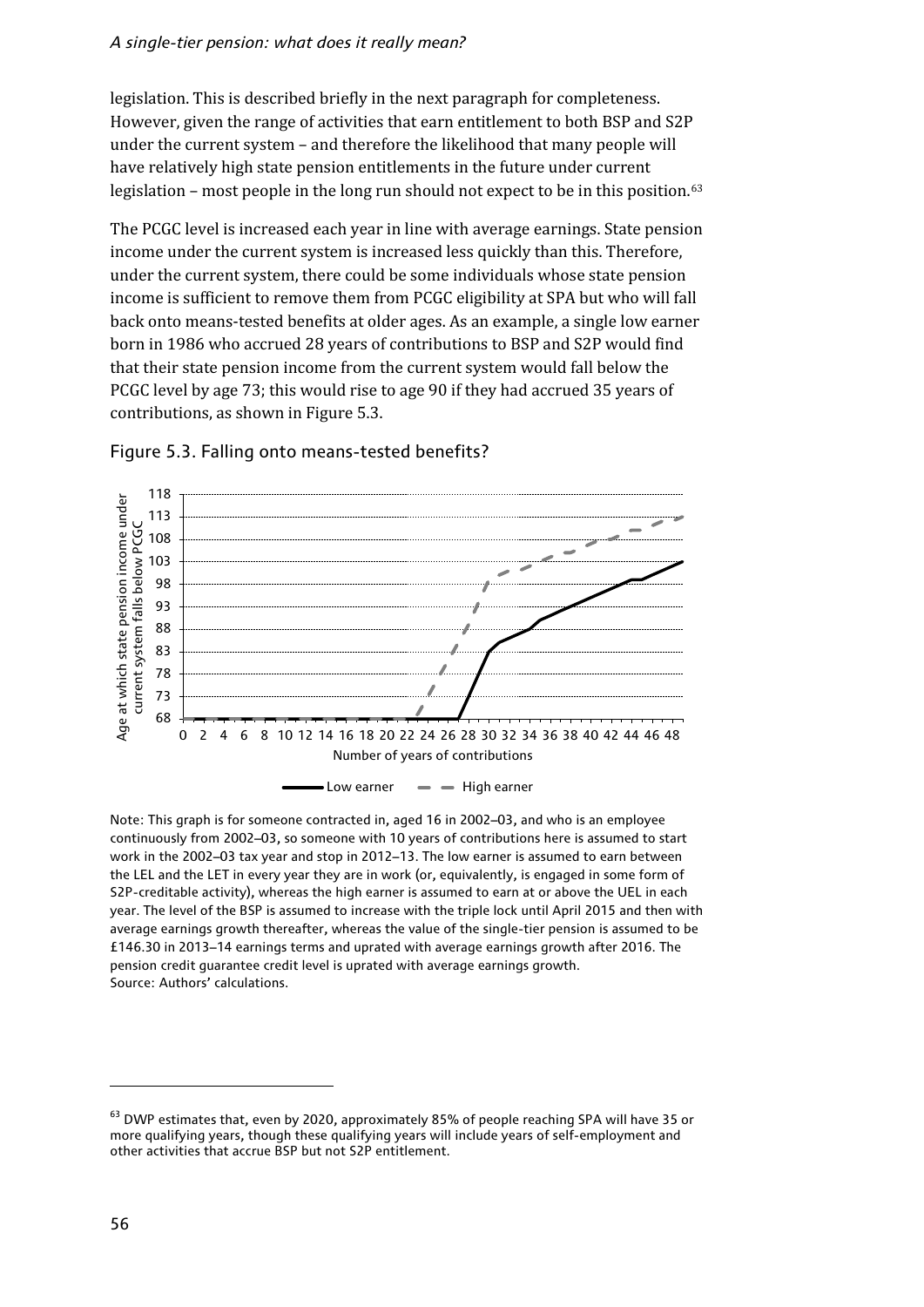### **The effect of abolishing pension credit savings credit on entitlement to means-tested benefits**

The removal of the PCSC will reduce the maximum income at which someone would be entitled to pensioner-specific means-tested benefits, and therefore reduce the number of people entitled to such benefits. However, pensioners are entitled to other means-tested benefits such as housing benefit and support for council tax. The reduction in the number of individuals entitled to any meanstested benefits driven by the abolition of PCSC therefore depends on how many individuals are currently entitled only to the PCSC and not to any other meanstested benefits.

While means-tested benefits can be an effective way of targeting limited public resources to those on lower incomes, they may also reduce incentives to save; for those who expect to be eligible for PC, each £1 of private income received in retirement will reduce the amount of PC received. Indeed, it was this very concern that motivated the introduction of PCSC, as well as the idea that those who had saved for retirement should be rewarded for doing so.



Figure 5.4. Pension credit

How the pension credit system operates is described in more detail in Section 3.5. Figure 5.4 repeats Figure 3.2 and shows how PCGC and PCSC top up nonmeans-tested income for single individuals. Abolishing PCSC will increase the expected marginal withdrawal rate of means-tested pensioner benefits for some individuals, while reducing it for others. In particular, we can think of two groups who are affected in different ways:

1. Those who expect to have income below the PCGC level but above the minimum threshold for PCSC eligibility will face a higher marginal withdrawal rate if PCSC is abolished. Instead of losing 40p of PC income for each £1 increase in private income (i.e. a 40% withdrawal rate), these people would face a 100% withdrawal rate of PCGC. Those with income at point A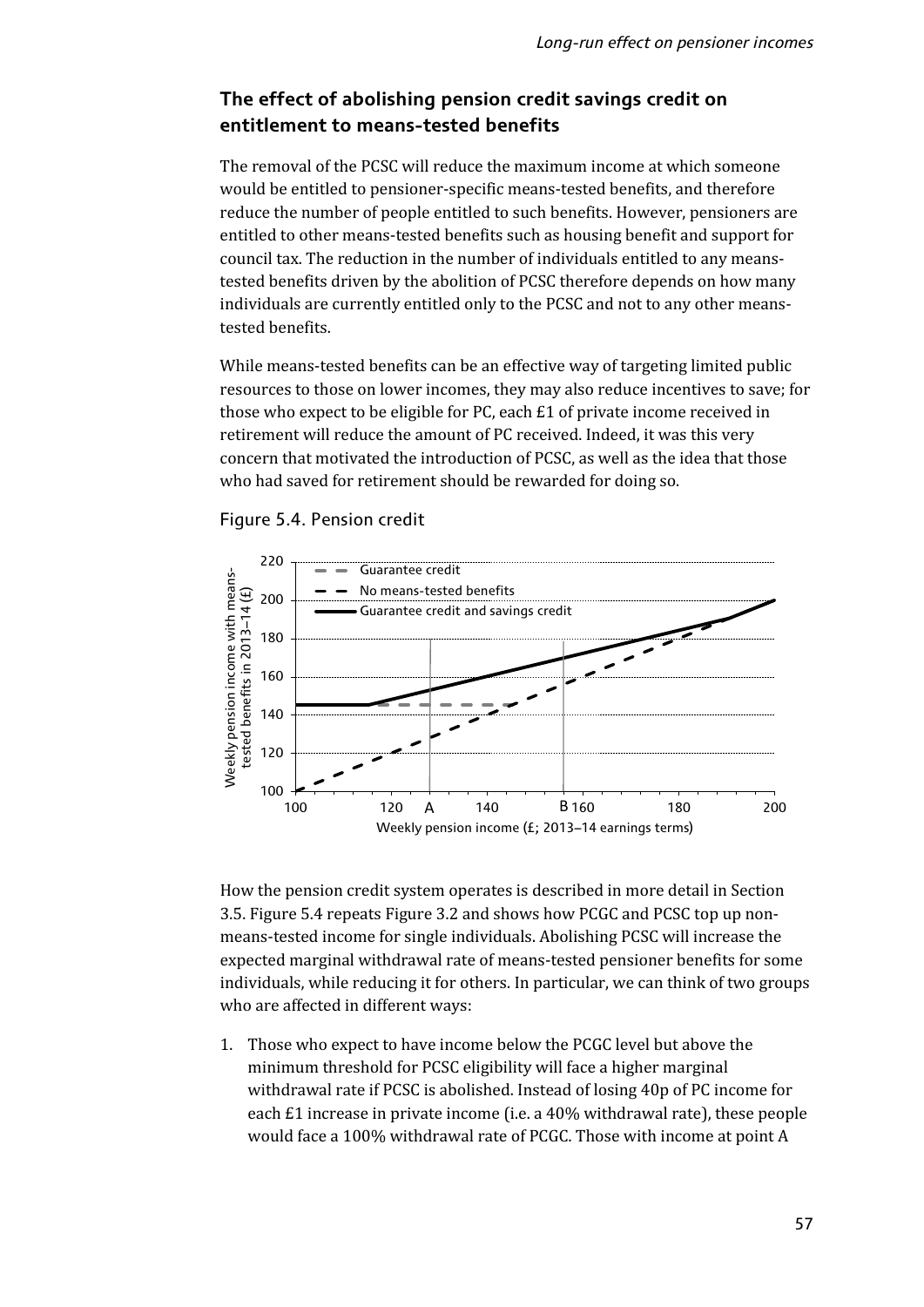would go from facing the slope of the solid black line to facing the 100% withdrawal rate corresponding to the dashed grey line.

2. Those who expect to have income above the PCGC level but below the maximum threshold for PCSC eligibility (for example, those with income at B) will face a lower marginal withdrawal rate if PCSC is abolished. Instead of facing a 40% withdrawal rate, these people would not be entitled to any PCSC income at all and so would not face any withdrawal of PCSC.[64](#page-64-0)

Those above the PCSC upper threshold will still face withdrawal rates of 0%, and those below the PCSC lower threshold will still face 100% withdrawal rates.

Marginal incentives to save privately for retirement would be decreased for group 1 and increased for group 2. Whether or not an individual expects to be in one of these groups will depend not only on their state pension income but also on any other private resources they have. However, for illustrative purposes, Figure 5.5 shows – for individuals who only have state pension income – how many years of contributions they would need to have under the current and proposed state pension systems in order to fall into one or other (or neither) of these groups. It takes the example of a single low earner born in 1986. Since, as mentioned above, under the current system state pension income declines relative to the PC thresholds over time, it is important to think not only about individuals' circumstances at SPA but also their circumstances later in retirement. Figure 5.5 therefore shows not only which group an individual would fall into at SPA but also which group they would be in at age 80.

Panel A of Figure 5.5 shows that, at SPA, single individuals with 26 or 27 years of contributions would fall into group 1. Those with 28 or 29 years of contributions would fall into group 2. Panel B shows that this person would need 38 years of contributions to ensure they remained outside PCSC eligibility at the age of 80. Those with fewer than 27 years of contributions would be unaffected by the abolition of PCSC – facing a 100% withdrawal rate both with and without the PCSC. As the SPA rises, labour force attachment increases and growing numbers are credited with state pension entitlement for unpaid activities, the size of the groups affected by PCSC will fall to zero.

Eligibility for pension credit therefore looks rather similar under the current and proposed systems. Under current legislation, eligibility for PC extends further up the income distribution (because of PCSC) but state pension incomes would be higher for a given number of years of contributions. Meanwhile, under the proposed system, state pension income would be lower but eligibility for PC would cease at a lower level of income.

**.** 

<span id="page-64-0"></span> $64$  Note that this withdrawal rate may not affect their overall marginal effective tax rate, as they may be facing withdrawal of their housing benefit income or support for council tax.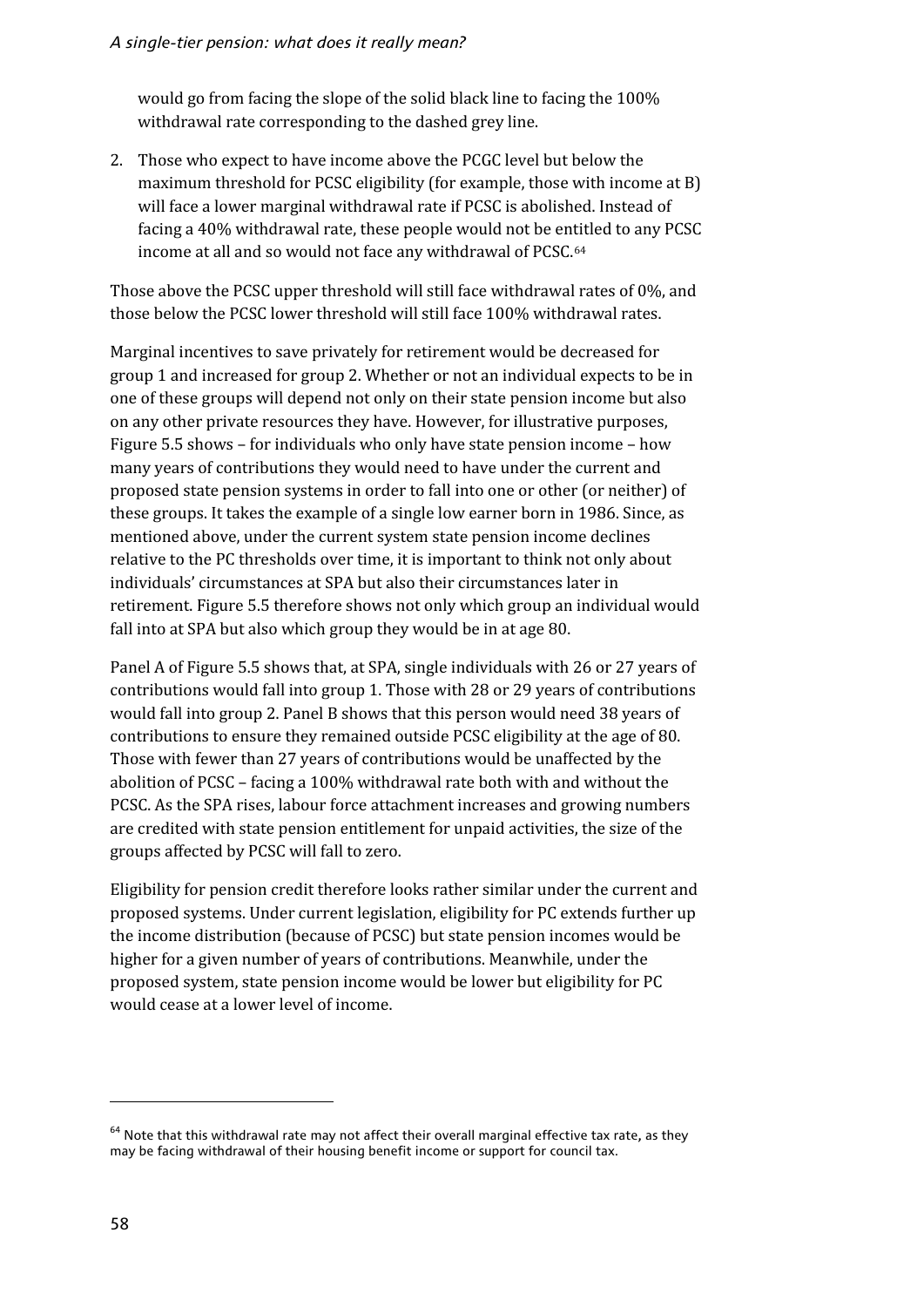

Figure 5.5. State pension income and pension credit eligibility

Note: These graphs are for someone contracted in, aged 16 in 2002–03, and who is an employee continuously from 2002–03, so someone with 10 years of contributions here is assumed to start work in the 2002–03 tax year and stop in 2012–13. The low earner is assumed to earn between the LEL and the LET in every year they are in work (or, equivalently, is engaged in some form of S2P-creditable activity). The level of the BSP is assumed to increase with the triple lock until April 2015 and then with average earnings growth thereafter, whereas the value of the single-tier pension is assumed to be £146.30 in 2013–14 earnings terms and uprated with average earnings growth after 2016. The pension credit guarantee credit level is uprated with average earnings growth and the maximum pension credit savings credit award is frozen in nominal terms, meaning that the lower and upper thresholds converge with one another. Source: Authors' calculations.

To illustrate the impact of the abolition of PCSC and how it interacts with the introduction of the single-tier pension more clearly, Box 5.2 returns to the example of James and Box 5.3 returns to the example of Zach, both from Box 5.1.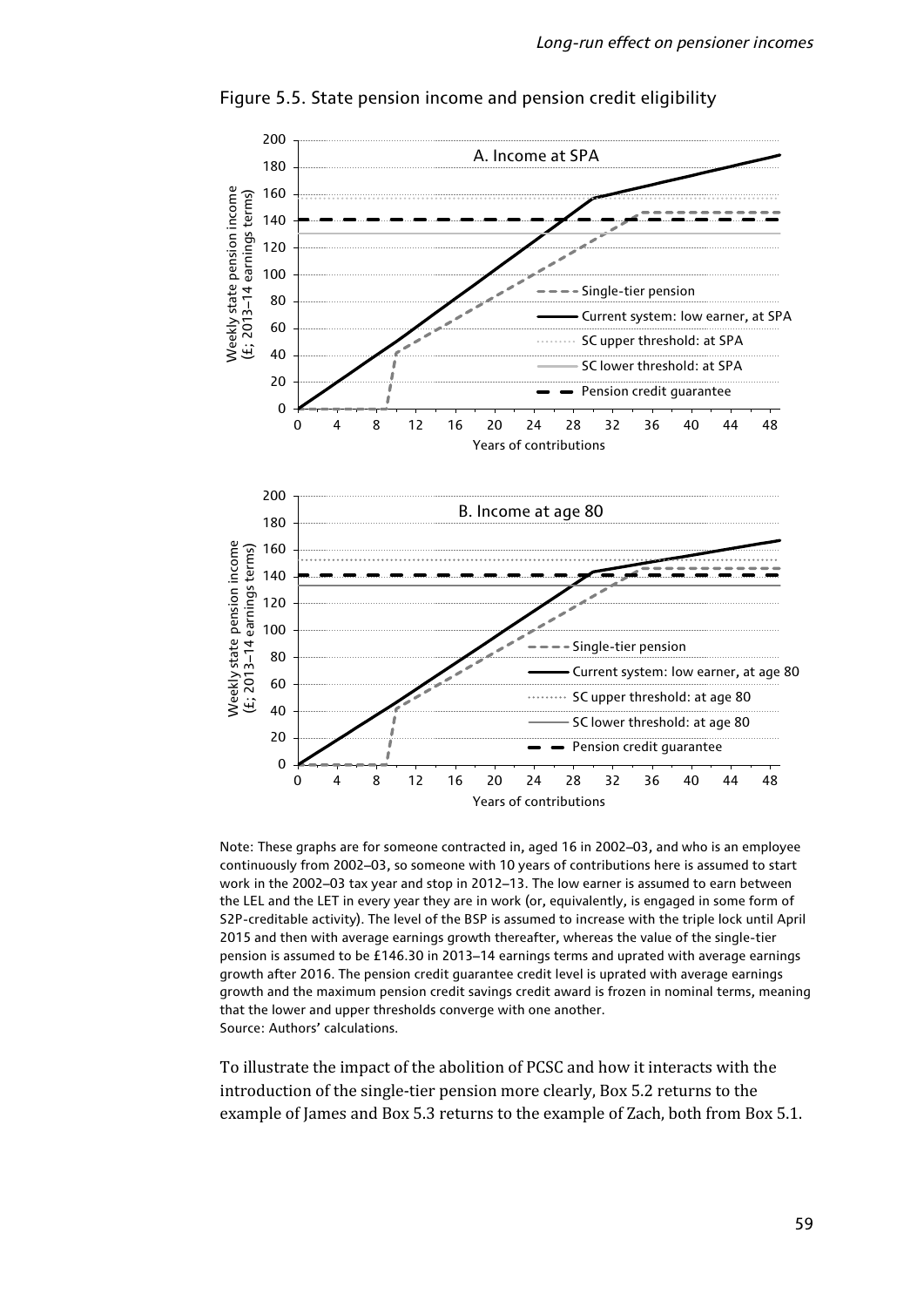Box 5.2. Effect of the single-tier pension and abolition of pension credit savings credit on James's income in retirement

*The following example describes a hypothetical individual, James, born in 1986. As described in Box 5.1, he accrues 45 years of credits to the BSP (or the single-tier pension) through self-employment.*

Under the **current pension system**, James's state pension income at SPA will be £109 per week. James has saved into a private pension and he expects to receive £25 a week of income from these savings. James receives £7 of PCGC and £2 of PCSC. For every additional £1 of private saving, he has £1 of PCGC withdrawn, but he gets an extra 60p of PCSC, giving him some incentive to save privately.

Under the **single-tier pension system**, James's state pension income at SPA would instead be £146.30, and his private pension income would take him well above the PCGC level. He would receive no top-up to his income from the PCGC (the PCSC would no longer exist). His marginal incentive to save into a private pension would therefore be improved: instead of 60p of extra income from each extra £1 of saved income, James would expect to keep all of the additional income. (However, the higher level of state pension income he expects to get under the single-tier system may decrease his incentive to save privately.)

Box 5.3. Effect of the single-tier pension on Zach's income in retirement

*The following example describes a hypothetical individual, Zach, born in 1986. As described in Box 5.1, he accrues 30 years of credits to the BSP and S2P (or the single-tier pension) through earnings.*

Under the **current pension system**, Zach's state pension income at SPA will be £156.80 per week, taking him just over the maximum income threshold for PCSC eligibility. He will therefore expect to keep any income he receives from his private pension saving – none of it will be withdrawn through means-tested benefits.

Under the **single-tier pension system**, as Zach has only 30 years of entitlement, his single-tier pension entitlement of £125.40 will fall below the level of the PCGC. He will have his income topped up by the government to the PCGC level of £141.10. However, for each £1 of income that he receives from his private savings, he will face the withdrawal of £1 of his PCGC entitlement. He therefore will have no incentive to save privately for retirement.

The above discussion implicitly assumes that all those who would be eligible for PC would take it up. In reality, take-up is not 100%; DWP estimates that, although in 2009–10 between 73% and 80% of those eligible for pension credit guarantee credit actually claimed it, only 43–48% of those eligible for the savings credit claimed it.[65](#page-66-0) For individuals who might qualify for PCSC but do not intend to take

 $\overline{\phantom{a}}$ 

<span id="page-66-0"></span><sup>&</sup>lt;sup>65</sup> Department for Work and Pensions, 2013f.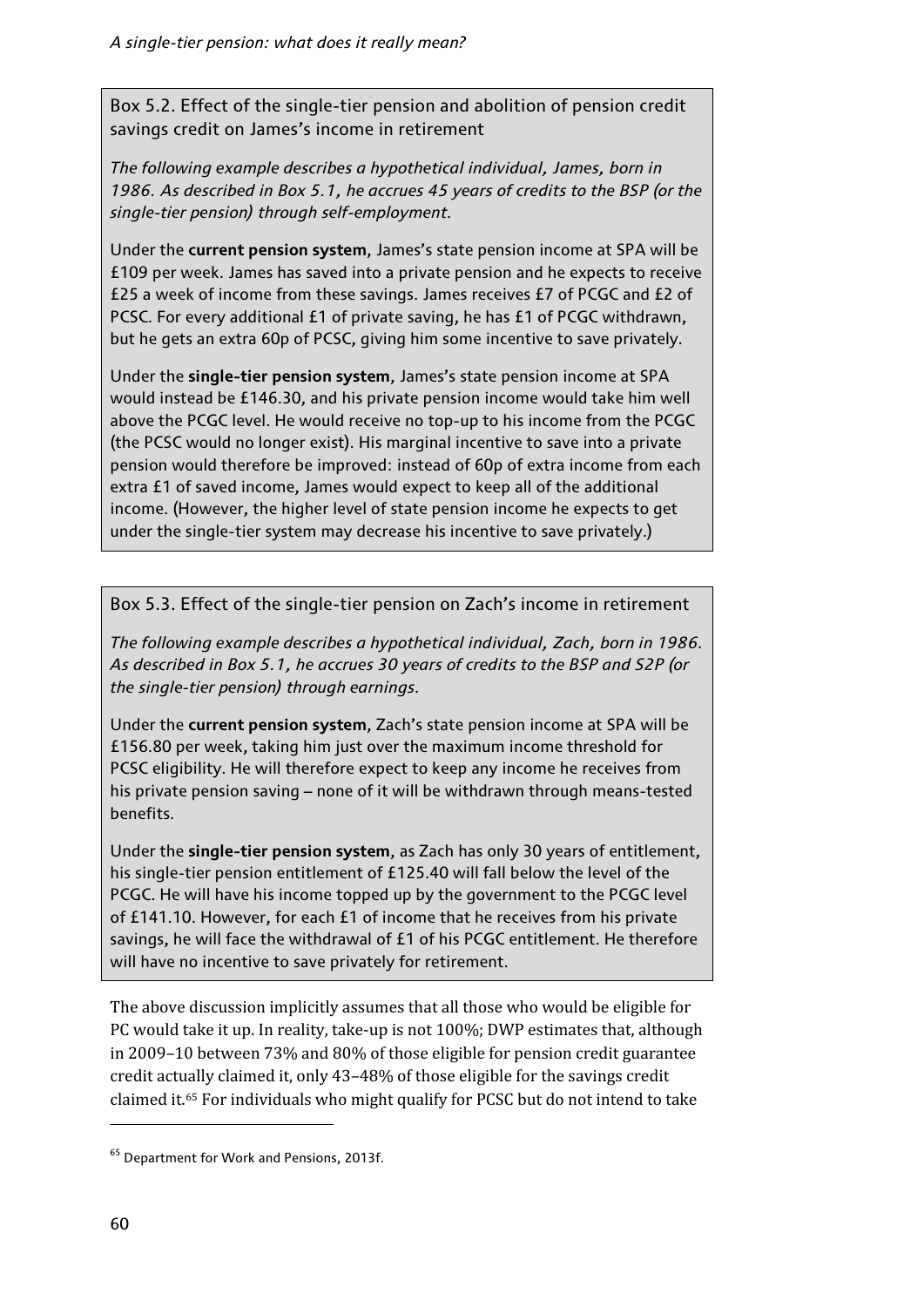it up, abolishing PCSC will not have any effect on the marginal withdrawal rate they expect to face in retirement.

# **5.5 Summary**

The proposed single-tier pension represents a less generous state pension for almost everyone in the long run. Income at the SPA would be lower under the proposed system, and particularly so for those who contribute for longer, whether through paid employment, caring or receiving disability-related benefits. Although the more generous indexation arrangements under the proposed system would narrow this gap through retirement, most people would have to live to beyond age 100 to be better off overall.

The only real exception to this is those who expect to spend the majority of their working lives in self-employment or who will newly receive credits to the basic state pension when universal credit is introduced; these individuals could get a significantly greater state pension income in retirement under the proposed system than under the current system. However, it remains to be seen whether the self-employed will be asked to pay higher NI contributions, which could offset this gain.

The direct effect of the single-tier pension proposals in the long run, therefore, is to reduce state pension income for most people. This will increase the need for most individuals from later cohorts to save privately for retirement. In addition, the abolition of the pension credit savings credit will reduce incomes further for some groups. It will also change the marginal financial incentive to save privately for retirement for some people – increasing it for some and decreasing it for others.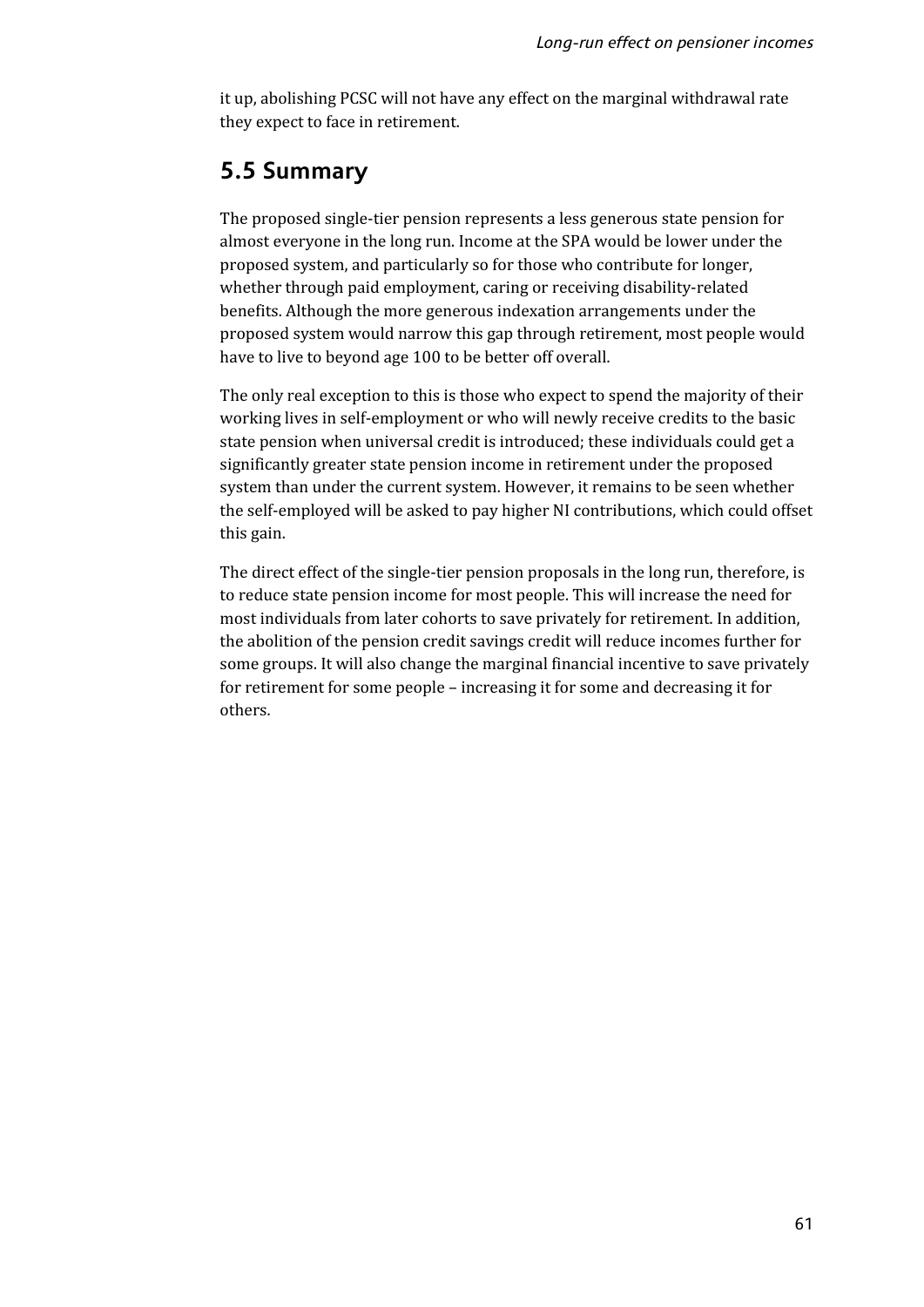# **6. Wider implications of the proposed reforms**

The proposed single-tier pension reform marks the latest, possibly final, step on a long – and ultimately somewhat circular – journey for state pensions in the UK. The single-tier pension would bring back a state pension that looks rather like the system in place before the 1975 Social Security Act, although with more extensive crediting for those doing unpaid activities.

The proposed changes have significant implications for both the UK's public finances and for individuals and their finances. In this chapter, we describe how the latest proposed reforms fit into the extensive history of state pension reforms over the last 40 years, and discuss the wider implications of and lessons to be drawn from the new system for the government and individuals.

# **6.1 A long and circular road**

 $\overline{\phantom{a}}$ 

In 1974, the UK state pension system contained a basic state pension (BSP), which was uprated each year in line with growth in average earnings. People accrued entitlement to this pension if they worked and paid flat-rate NI contributions; men needed 44 years and women 39 years of contributions to receive the full BSP.[66](#page-68-0)

In 1975, the Labour government legislated for a new earnings-related pension, which dramatically increased the pension that higher earners, in particular, could get from the state. From the very start, commentators pointed out that this system looked unsustainable and that the government did not appear to have given adequate consideration to the long-run costs (Hemming and Kay, 1982). The last 30 years have been spent – by parties of all political persuasions – unpicking this policy and reducing the future costs to the taxpayer. At the same time, the system has been made more generous to those who spend periods in unpaid activities. The single-tier pension reform marks perhaps the final logical step on this journey.

A number of different policy reforms have been attempted over the years to reduce the overall cost of the UK state pension system and to divert more of the spending towards those with lower lifetime earnings. Figure 6.1 gives an indication of the effects of the various policies by showing the pension income at SPA that low- and high-earning men born in 1950 would have expected to get at certain ages, given the legislation that was in place when they were that age – assuming that they expected it to remain in place. The low earner shown is assumed to have earned fractionally above the lower earnings limit (LEL) for 49

<span id="page-68-0"></span> $66$  As mentioned in Chapter 2, there was also graduated retirement pension, which had been introduced in 1961. Entitlements to this are very low – largely because they have not been fully uprated to account for price inflation over time.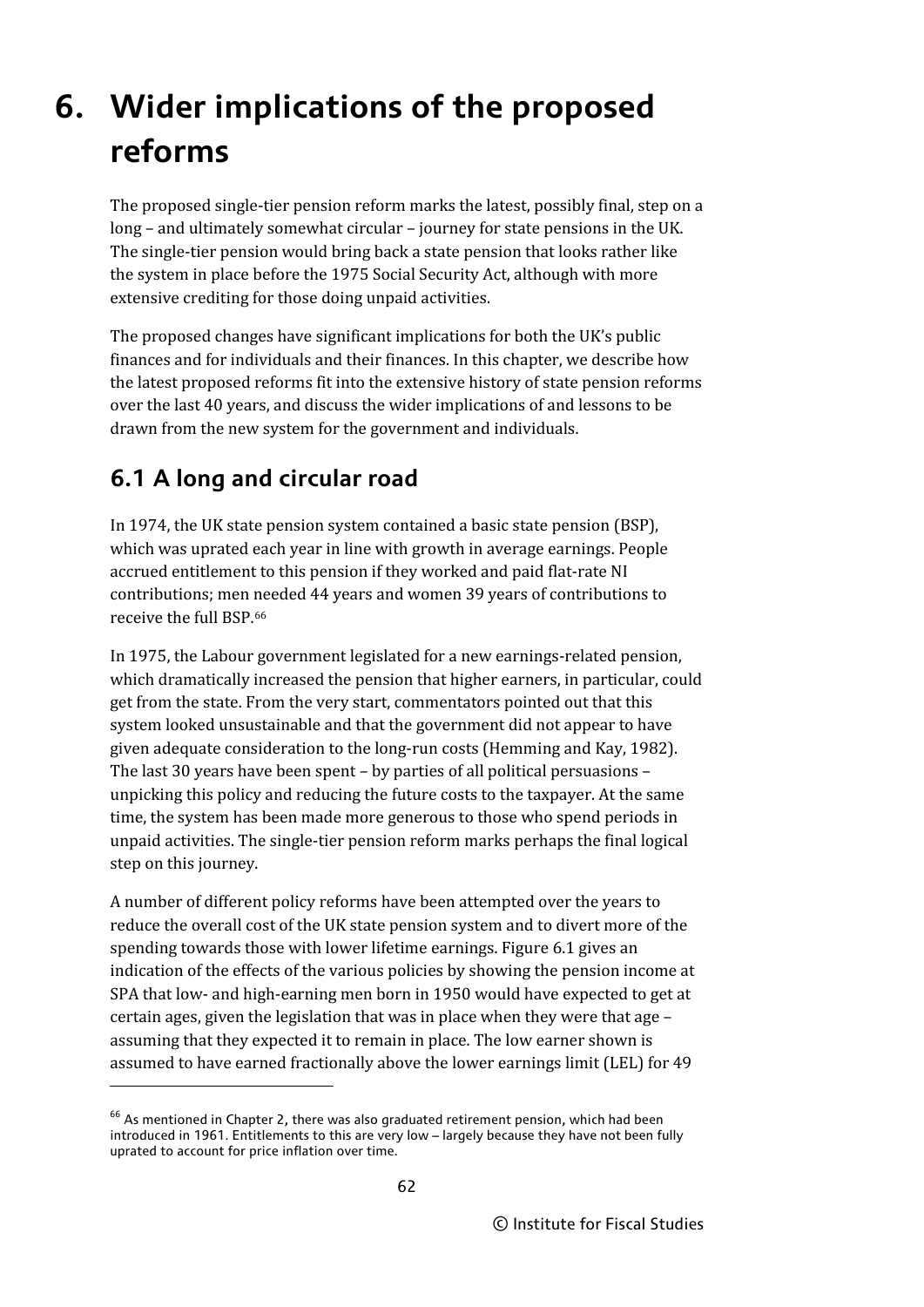years – between ages 16 and 64. The high earner is assumed to have earned at the upper earnings limit (UEL) for the same 49 years.

At the age of 20 (in 1970), assuming these people knew their future earnings trajectories and believed that contemporaneous state pension legislation would continue, both these individuals would have expected to get a state pension income at the age of 65 of £145 per week (in 2013–14 earnings terms) – that is, a full BSP indexed to growth in average earnings. In 1975, when these people were 25, a new Social Security Act was passed, which legislated for the original incarnation of SERPS. This hugely increased the income that the high earner would have expected to receive from the state pension, although it had essentially no effect on the low earner.

Figure 6.1. Expected state pension income at SPA based on legislation in place when individuals were at different ages: men born in 1950



Note: This graph is for men born in 1950, who are assumed to be employed and to be contracted in to the state second-tier pension for all years (where relevant) between ages 16 and 64. The low earner is assumed to earn at fractionally above the LEL, while the high earner is assumed to earn at the UEL. The figure includes all major state pension reforms but excludes minor changes that have happened to uprating in the past. The figure also excludes entitlement to the graduated retirement pension.

Source: Authors' calculations.

It quickly became apparent that the costs of the state pension system implied by the 1975 Act were unsustainable. Against this backdrop, the Conservative government in 1981 decided to break the link between the BSP and average earnings and instead uprate using the retail price index. This decision affected both the high and low earners and reduced the amount that each of them would have expected to get from the BSP by £35 a week.

Subsequent reforms of SERPS (in 1986 and 1995) reduced the value of SERPS for the high earner by £44 a week in total. Finally, at the age of 50, the introduction of S2P in the 2000 Social Security Act increased the state pension that the low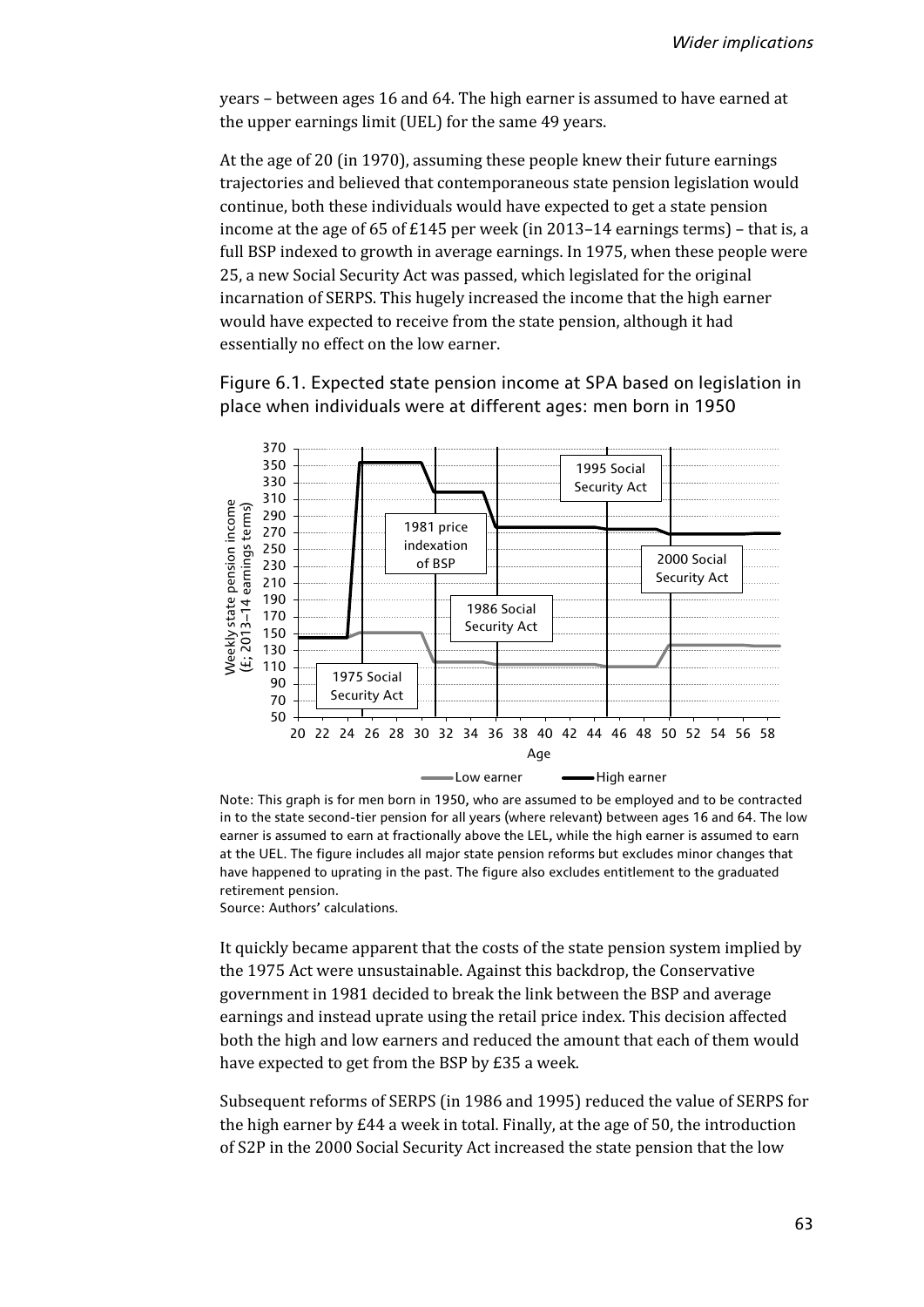earner would expect to get by £26 per week. For the low earner, this last reform returned their expected pension to about £10 a week below the level that was implied by the pre-1981 earnings-indexed BSP.

State pension reforms since 1974 first dramatically increased the amount of state pension that higher earners could receive from the state, then gradually reduced the additional pension available to higher earners. The biggest effect on many, particularly low earners, was the decision to index the basic state pension in line with prices after 1981. This significantly reduced future entitlements. Reforms to the earnings-related element and crediting of unpaid activities from 2000 onwards have benefited lower earners. The combined effect of these reforms means that high earners in earlier cohorts will have received relatively higher state pension entitlements than high earners in later cohorts, while low (or non-) earners in later cohorts have tended to fare better than low (or non-) earners in earlier cohorts.





Note: This graph is for men born in different years, who are assumed to be employed and to be contracted in to the state second-tier pension for all years (where relevant) between ages 16 and 64. The low earner is assumed to earn at fractionally above the LEL, while the high earner is assumed to earn at the UEL. The figure excludes entitlement to the graduated retirement pension. Source: Authors' calculations.

This is illustrated in Figure 6.2, which shows state pension income at SPA for example low- and high-earning men from a number of different cohorts. (These example low and high earners have the same type of career history as the individuals depicted in Figure 6.1.) For low earners, later cohorts will receive more state pension income than earlier cohorts did – with the 1965 cohort expecting to receive £167 a week at SPA under current legislation (in 2013–14 earnings terms), compared with just £101 a week for the 1940 cohort, who reached SPA in 2005. Conversely, higher earners fared better in earlier cohorts, with state pension entitlements peaking (at £300 a week) among the 1935 cohort, who reached SPA in 2000, compared with £265 a week for the 1965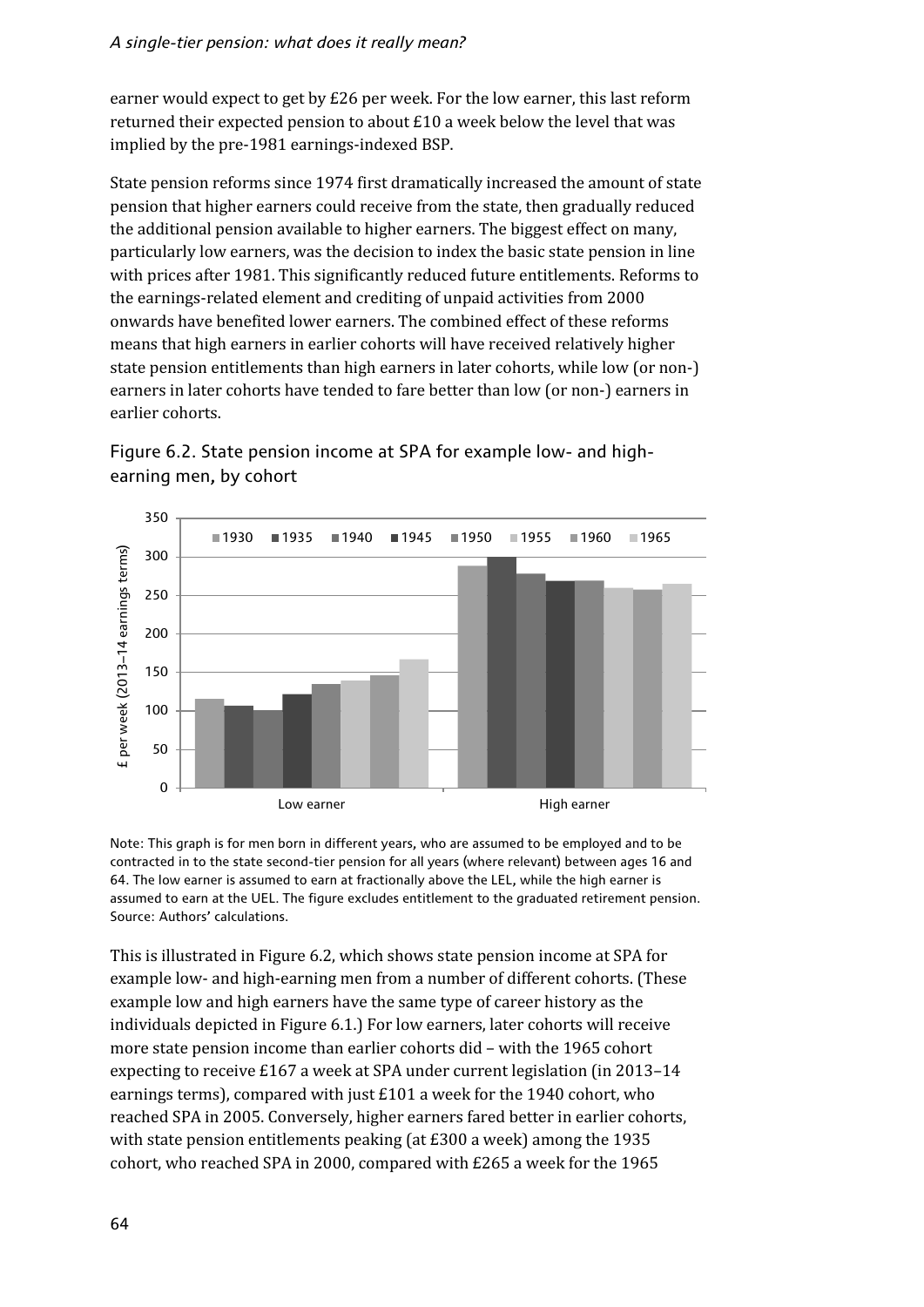cohort. These trends also mean that the potential entitlements of high and low earners have been converging over time.

The single-tier pension proposals are, therefore, potentially the final step in a tortuous journey back towards a state pension system that will look remarkably similar to the one that was in place in 1974. As suggested by Figure 6.1, had the link between the BSP and average earnings not been broken in 1981, the BSP would now be worth around £145 a week – essentially the same level as suggested for the single-tier pension. Arguably the main reason for breaking the link with earnings in 1981, and the subsequent reforms in 1986 and 1995 that reduced the generosity of SERPS, was to reduce the future costs of state pensions, which had been dramatically increased by the introduction of SERPS in 1975. The single-tier proposals serve to sweep away the remnants of the earnings-related state pension system and restore an earnings-indexed basic level of state pension income. The one big difference between the single-tier pension and the 1974 system is that the single-tier pension will be essentially universal, with extensive crediting of unpaid activities, which was not available in 1974.

# **6.2 Reducing the long-run costs of state pensions**

The latest long-run public finance forecasts from the Office for Budget Responsibility (OBR) suggest that age-related spending will increase significantly over the next 50 years. One driver of this is the growth in spending on state pensions implied by current policy. The Office for Budget Responsibility (2012) suggests that spending on state pensions will increase from 5.7% of national income in 2011–12 to 8.3% by 2061–62.[67](#page-71-0)

As we described in Chapter 5, in the longer run, the proposed single-tier pension reforms imply a reduction in state pension income for most people in later cohorts compared with what they could expect to get under current legislation. It is therefore not surprising that DWP estimates that these proposals will reduce future state pension spending by 0.4% of national income.[68](#page-71-1)

The OBR's long-run forecasts suggest that – at some point – additional measures to reduce public spending or increase tax revenues will be required to prevent the upward trends in age-related spending implied by current policy leading to rising levels of public debt.[69](#page-71-2) The single-tier proposals could be considered as going some way to delivering such an adjustment. Therefore, to the extent that the single-tier proposals provide greater clarity about how this required adjustment in public policy will be achieved, they might be welcomed by current younger cohorts even though they lose directly (in terms of their future state pension income) from the changes. The proposals will also, no doubt, be

 $\overline{\phantom{a}}$ 

<span id="page-71-0"></span> $67$  These figures assume that the BSP will be triple-locked indefinitely.

<span id="page-71-1"></span><sup>68</sup> Department for Work and Pensions, 2013b.

<span id="page-71-2"></span> $69$  See chart 3.8 of Office for Budget Responsibility (2012).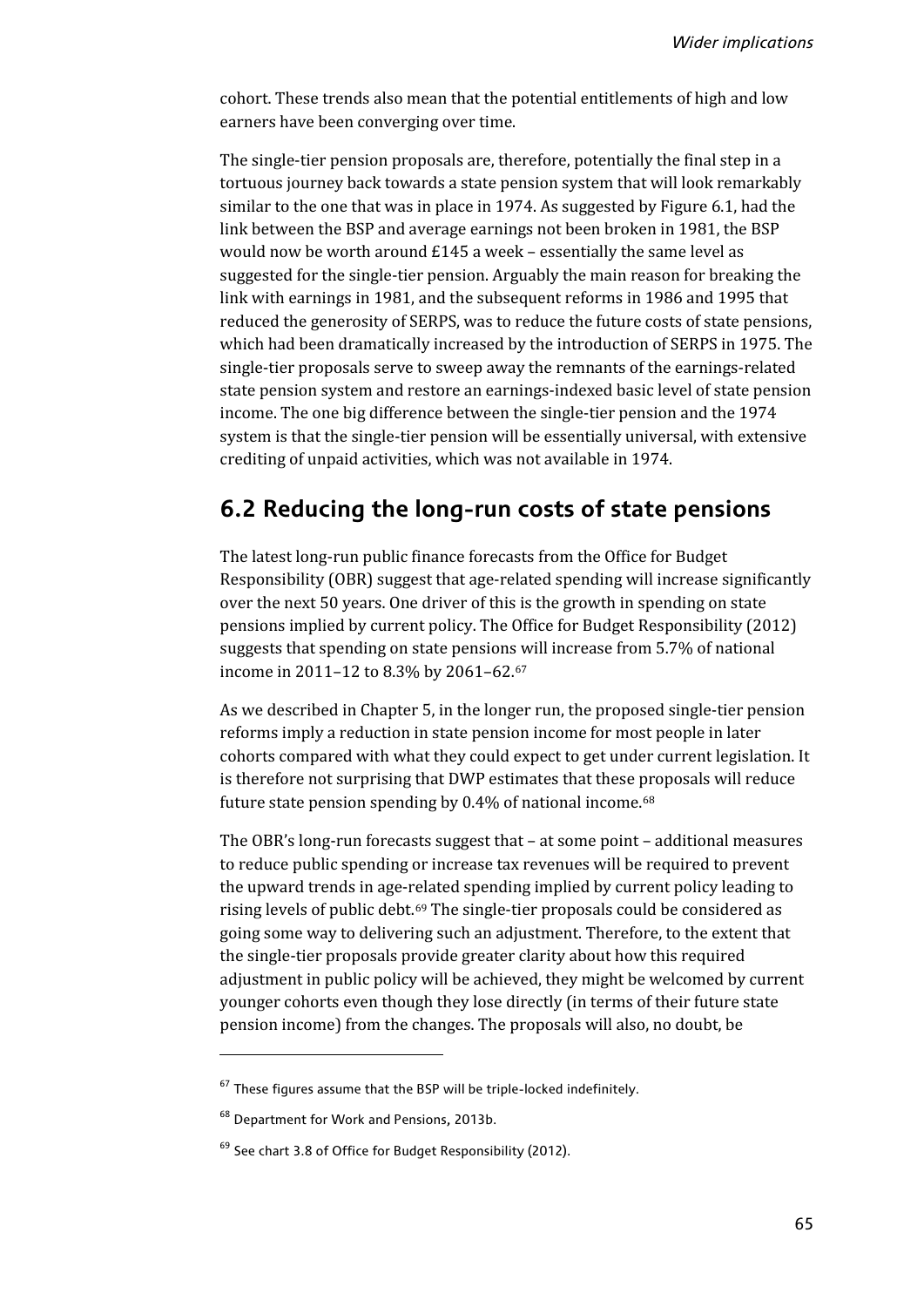welcomed by future governments, who will be saved from having to grasp this thorny problem themselves.

## **6.3 Future political risk**

There are some reasons to believe that the proposed single-tier reform may be more long-lasting than the multitude of other reforms over the past 40 years. In particular, the reforms of the past 30 years have predominantly been about gradually unpicking the system of earnings-related pensions that came into effect from 1978. The single-tier pension can be seen as the final point in that journey. Being more straightforward and easier to understand, it may also prove more robust.

However, there are always parameters that could be changed by future governments. Probably the most obvious in the single-tier system is the indexation arrangement. The proposed legislation provides for earnings indexation of the level of the single-tier pension. Changing this could have a profound effect on future pension entitlements. The move to price indexation of the BSP in the early 1980s demonstrates the potential for this: had the indexation arrangements for the BSP not been changed at that point, the BSP would now be worth around £145 a week, rather than £110.

Future governments will need to understand how tweaking this parameter affects people. Perhaps more importantly, future voters will also need to understand this. A change to the indexation of pensioner benefits may sound superficially as if it affects only older people at that point. However, because under the single-tier system (just as with the BSP) such a change compounds in each future year, it is the youngest who stand to lose (or gain) the most if indexation is made less (or more) generous.

The current government has stated that it intends to use the SPA to control future spending on state pensions – that is, to increase the SPA further if increases in longevity lead to higher projected pension spending. However, changing the SPA takes a long time to generate reductions in pension spending and future governments may be tempted to look for quicker savings by changing indexation. Equally, future governments might be tempted to woo older voters by making indexation arrangements more generous. If they do, they will need to be mindful of the long-run costs.

## **6.4 Greater need for private saving**

For most individuals in later cohorts, the proposed reforms represent a reduction in the income that they can expect to receive from the state in retirement relative to currently legislated policy. This increases the need for them to save privately for retirement. As Figure 5.5 showed, a low (or non-) earner born in 1986 who accrues 35 years of credits towards the BSP and S2P would see their potential state pension income at SPA reduced from £8,618 per year to £7,629 per year by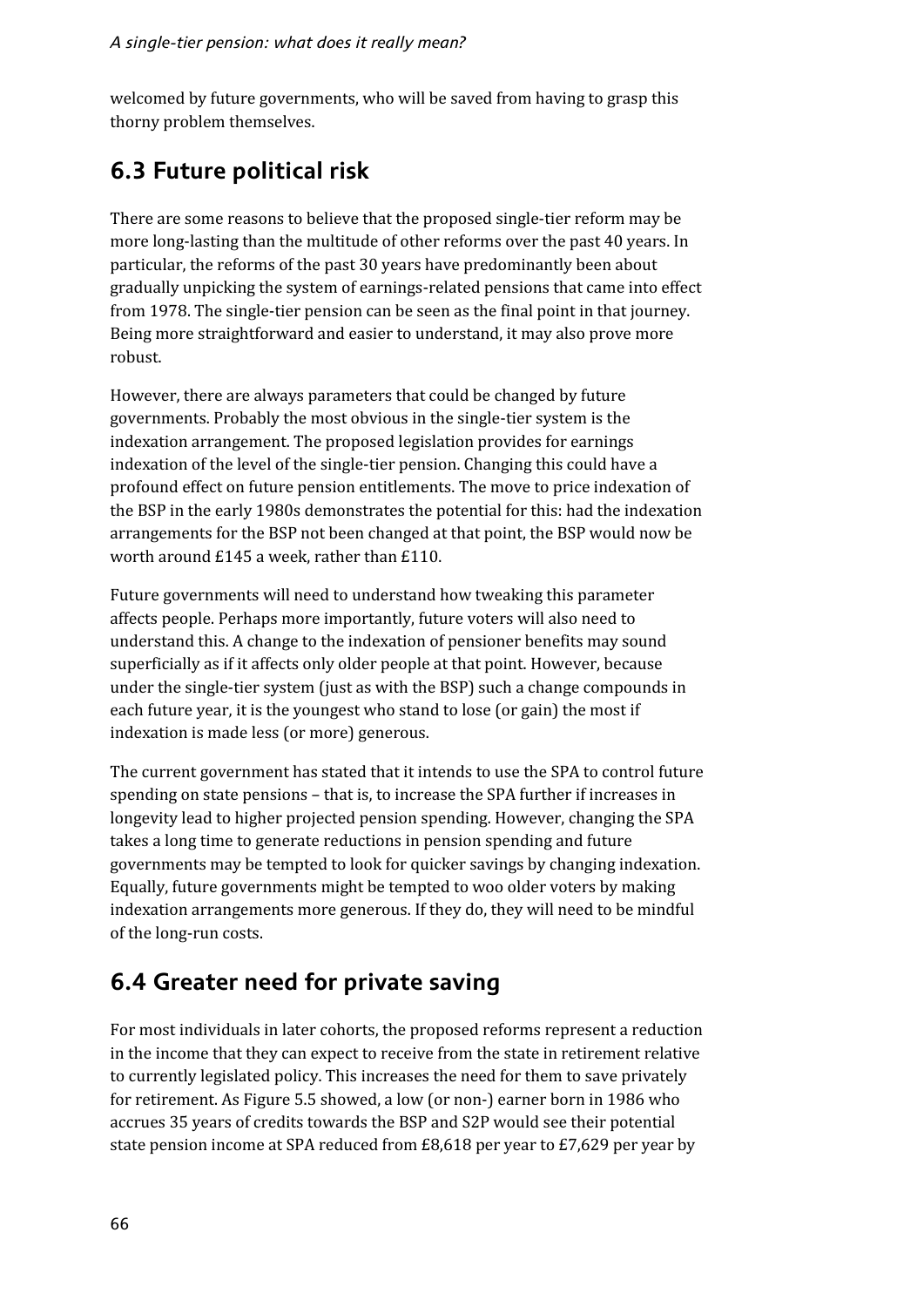the proposed single-tier reforms. To make up this deficit, they would need to save more privately for retirement. These figures would be greater for a higher earner.

Previous research suggests that individuals in the UK do change their private retirement saving behaviour in response to changes in state pension entitlements.[70](#page-73-0) However, if the only effect of the policy were to reduce future state pension income, it is extremely unlikely that private saving would respond sufficiently to avoid future pensioner incomes being lower than they would have been. Saving more for retirement means giving up some expenditure today, and it would be surprising if individuals chose to reduce spending today to a great enough extent to avoid any reduction in expected expenditure during retirement. Instead, they are more likely to opt for a smaller cut in spending today and accept that this will result in a small cut in their future retirement resources.

Reducing future pension income is not, however, the only effect of the proposed reforms. They should also increase clarity about how much individuals can expect to get from the state in retirement. Furthermore, by going some way to reducing future pressure on public spending, the latest reforms may also increase individuals' certainty that there will not be further radical reforms to state pension entitlements before they reach SPA.

Greater clarity could increase private retirement saving if either (i) it enables individuals to engage with decisions about pension saving who would otherwise have done nothing through inertia or (ii) it makes individuals more aware of how little income they can expect to get from the state in retirement. Repeated reforms to state pensions make it hard for individuals to make appropriate, wellinformed decisions about how much to save privately for retirement. Greater certainty should ensure that individuals' private saving decisions – whatever they may be – are ultimately more optimal, although this does not necessarily mean they will save more.

**.** 

<span id="page-73-0"></span><sup>70</sup> Attanasio and Rohwedder, 2003.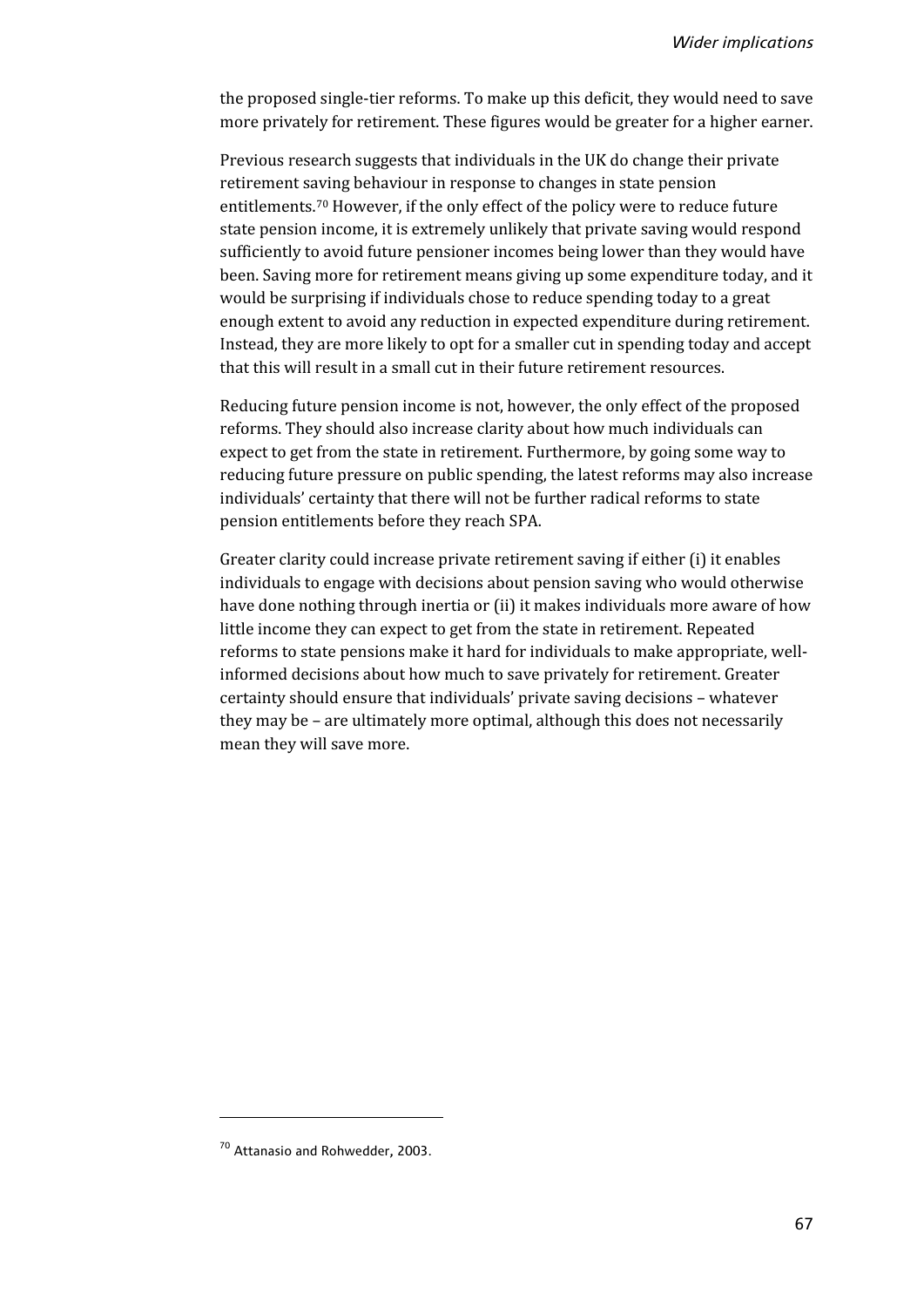# **7. Conclusions**

Pensions Bill 2013–14 proposed a significant reform of state pension rules in the UK – bringing about a system under which the same state pension income will be accrued for a wide range of activities during working life. This reform marks perhaps the final step on a journey to unpick the effects of the 1975 introduction of SERPS. Indeed, the proposed system will look rather similar to the state pension system that was in place in 1974, although with more extensive crediting for periods of unpaid activity. The short- and long-run effects of the proposed reforms are very different.

The short-run effect of this policy is to equalise pension incomes for those close to retirement more quickly than would be achieved under current legislation. Few people living in the UK will see any significant reduction in their already accrued rights but some will see significant increases. In particular, this applies to those who had significant periods out of paid work caring for children prior to 2002 and to the long-term self-employed. Using a unique new data set that links individuals' National Insurance contribution histories to detailed survey data on their socio-demographic, financial and health circumstances, we have been able to analyse in detail how the proposed reforms will affect the state pension entitlements and means-tested benefit entitlements of those reaching state pension age (SPA) between April 2016 and March 2020.

Our analysis suggests that 27% of those reaching SPA between April 2016 and March 2020 (34% of men and 11% of women) would anyway accrue state pension rights worth more than the level of the single-tier pension. This group will be largely unaffected by the proposed reforms.

In these short-run cohorts, 19% of individuals (21% of men and 14% of women) stand to receive a lower state pension at SPA under the proposed system than under the current system. At the same time, 43% of individuals (35% of men and 61% of women) will see an increase in state pension income; 26% of individuals would see an increase of at least £5 per week in their state pension income and 13% would see an increase of at least £10 per week.

Those who are likely to see the largest increases in their state pension income are women, people with relatively low wealth and those who have been selfemployed. On average, individuals in these cohorts living in England are set to gain £2.74 per week in state pension income at SPA. This figure is £5.23 for women, compared with £1.62 for men. We estimate that those who have had at least 10 years in self-employment will gain on average £7.51, compared with £2.19 among those who have never been self-employed. Those in the richest wealth quintile will gain £2.18 per week on average, compared with £3.97 per week among the lowest wealth quintile.

Some of these increases in state pension income will be offset by the loss of means-tested benefits and, for some groups, the abolition of savings credit alongside the introduction of the single-tier pension will actually lead to an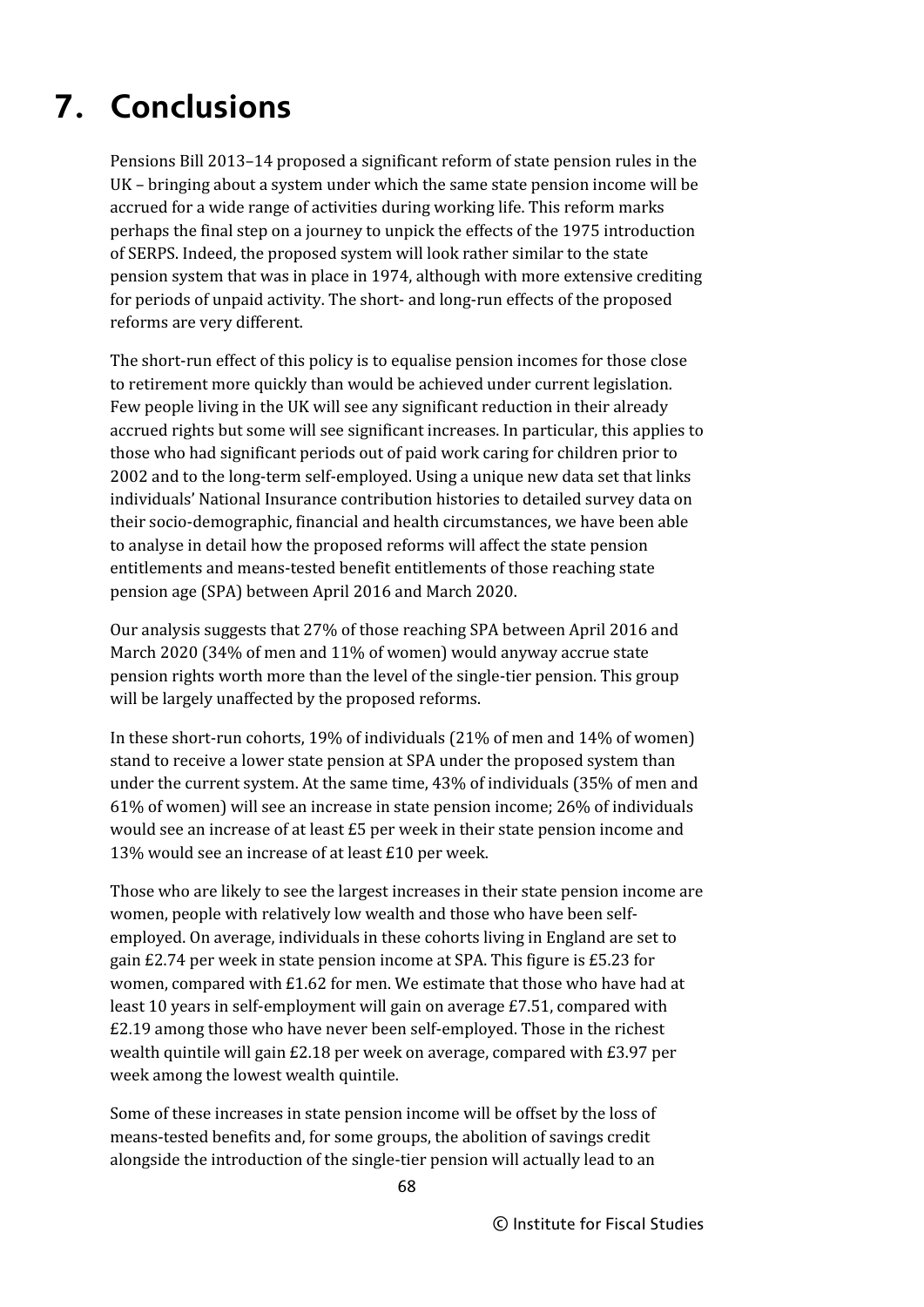overall reduction in their household income. Our analysis suggests that the redistributive effect of the changes to state pension income will be somewhat offset by changes in means-tested pension credit entitlement. For example, while 64% of sample members in the lowest wealth quintile live in households that would experience a net increase in state pension income, this figure falls to 40% when we take into account the loss of means-tested pension credit. Conversely, we find that 62% of those in the richest wealth quintile live in households that gain in terms of their state pension income and this figure is unchanged when we take into account means-tested pension credit.

In the long run, the effect of the proposed reforms will be to reduce state pension income for most people. The reductions will be largest for higher earners. However, the system will become less expensive to the exchequer, easier to understand and more transparent.

With lower pension income coming from the state, later cohorts will need to save more privately for their retirement. Our calculations suggest that someone born in 1986 who earns at the lower earnings limit (LEL) for 35 years would see their potential state pension income at SPA reduced from £8,618 per year to £7,629 per year by the proposed single-tier reforms. To make up this deficit, they would need to save more privately for retirement.

Exactly how current younger people will respond to this policy remains to be seen. The lower state pension income increases the need to save privately, and the reduced complexity may also make it easier for people to engage with decisions about their retirement saving and may help them to make more appropriate decisions. The government will, however, need to communicate clearly and honestly with currently younger individuals to ensure they understand how this policy reform affects them and that they will need to save privately if they want to achieve more than the level of retirement income provided by the new single-tier pension.

The lower exchequer cost in the long run suggests that this reform may be longer-lasting than the many others that have come before. The Office for Budget Responsibility's long-run fiscal projections last year suggested that further reforms would be needed at some point to reduce upward pressure on public spending (or increase additional tax revenues) in future. To the extent that the single-tier reforms help to deliver this, they perhaps avoid some other policy that might also have been costly to these same cohorts.

The single-tier pension system will be easier to understand and more transparent than the existing system. There will be far fewer parameters for future governments to tweak if they are searching for short-term savings or giveaways. However, this is a risk as well as a virtue. Apparently small changes to the indexation of the single-tier amount could compound over time to imply a large change in state pension income for later cohorts – just as the decision to move the basic state pension from earnings to price indexation in 1981 did. Future governments and voters will need to be cognisant of this fact.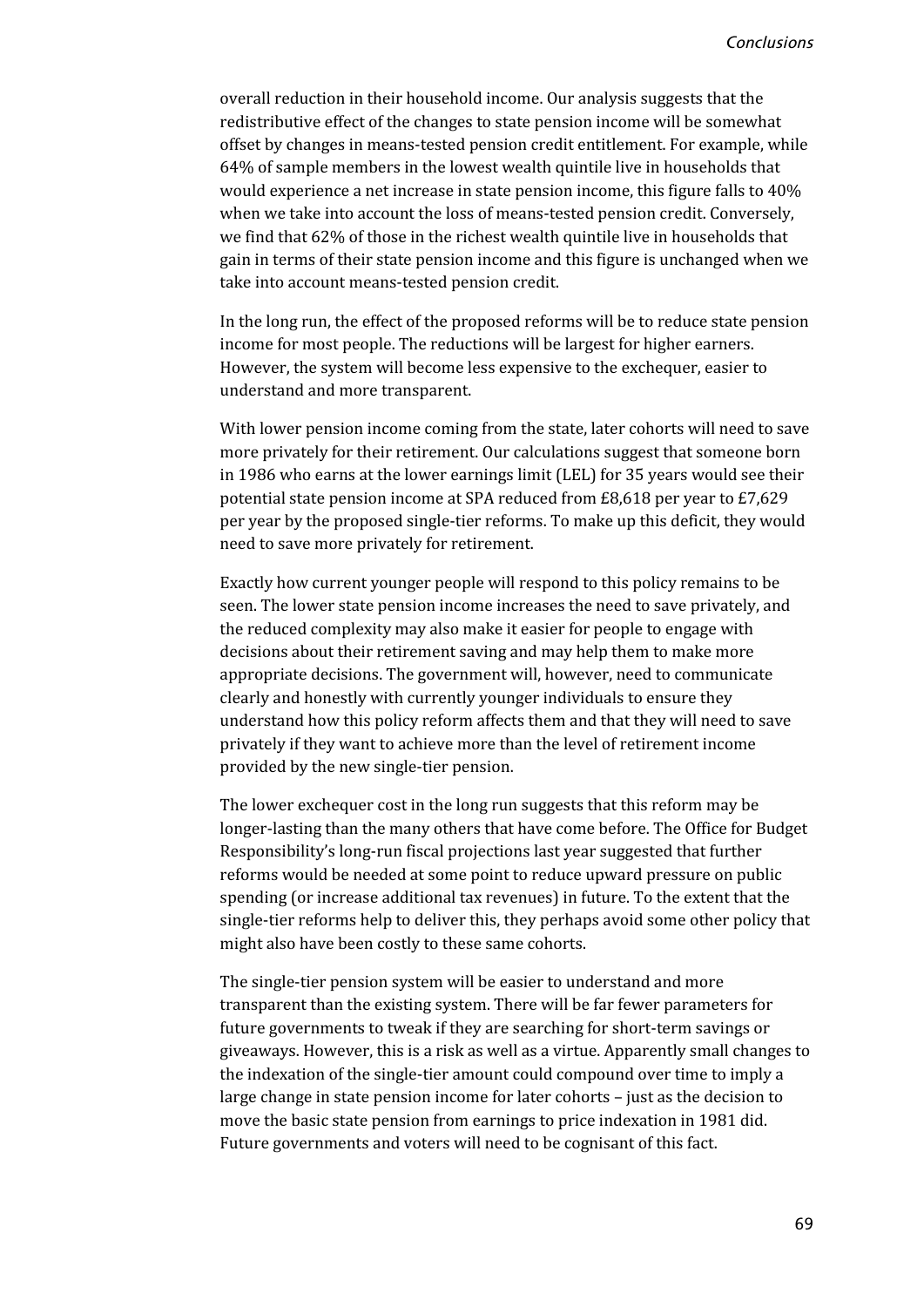# **References**

Attanasio, O. and Rohwedder, S. (2003), 'Pension wealth and household saving: evidence from pension reforms in the United Kingdom', *American Economic Review*, vol. 93, pp. 1499–521

Bozio, A., Crawford, R. and Tetlow, G. (2010), 'The history of state pensions in the UK: 1948 to 2010', Institute for Fiscal Studies (IFS), Briefing Note no. 105 [\(http://www.ifs.org.uk/bns/bn105.pdf\)](http://www.ifs.org.uk/bns/bn105.pdf)

Bozio, A., Crawford, R., Emmerson, C. and Tetlow, G. (2010), 'Retirement outcomes and lifetime earnings: descriptive evidence from linked ELSA–NI data', Department for Work and Pensions (DWP), Working Paper no. 81 [\(http://research.dwp.gov.uk/asd/asd5/WP81.pdf\)](http://research.dwp.gov.uk/asd/asd5/WP81.pdf)

Department for Work and Pensions (2006), *Security in Retirement: Towards a New Pensions System*, Cm 6841

(http://webarchive.nationalarchives.gov.uk/20100303161939/dwp.gov.uk/poli cy/pensions-reform/security-in-retirement/)

#### Department for Work and Pensions (2011), *A State Pension for the 21st Century*, Green Paper, Cm 8053

(https://www.gov.uk/government/uploads/system/uploads/attachment\_data/f ile/184899/state-pension-21st-century.pdf.pdf)

### Department for Work and Pensions (2013a), *The Single-Tier Pension: A Simple Foundation for Saving*, White Paper, Cm 8528

(https://www.gov.uk/government/uploads/system/uploads/attachment\_data/f ile/181229/single-tier-pension.pdf)

Department for Work and Pensions (2013b), *Pensions Bill: Impact Assessment* [\(https://www.gov.uk/government/publications/pensions-bill-impact](https://www.gov.uk/government/publications/pensions-bill-impact-assessment)[assessment\)](https://www.gov.uk/government/publications/pensions-bill-impact-assessment)

### Department for Work and Pensions (2013c), 'National Insurance credits and the single-tier pension'

(https://www.gov.uk/government/uploads/system/uploads/attachment\_data/f ile/209123/national-insurance-single-tier-note.pdf)

#### Department for Work and Pensions (2013d), 'State pension entitlements derived from a current or former spouse's or civil partner's National Insurance contributions'

[\(https://www.gov.uk/government/uploads/system/uploads/attachment\\_data/f](https://www.gov.uk/government/uploads/system/uploads/attachment_data/file/181235/derived-inherited-entitlement.pdf) [ile/181235/derived-inherited-entitlement.pdf\)](https://www.gov.uk/government/uploads/system/uploads/attachment_data/file/181235/derived-inherited-entitlement.pdf)

Department for Work and Pensions (2013e), 'The single-tier transition and contracting out'

[\(https://www.gov.uk/government/uploads/system/uploads/attachment\\_data/f](https://www.gov.uk/government/uploads/system/uploads/attachment_data/file/210299/single-tier-valuation-contracting-out.pdf) [ile/210299/single-tier-valuation-contracting-out.pdf\)](https://www.gov.uk/government/uploads/system/uploads/attachment_data/file/210299/single-tier-valuation-contracting-out.pdf)